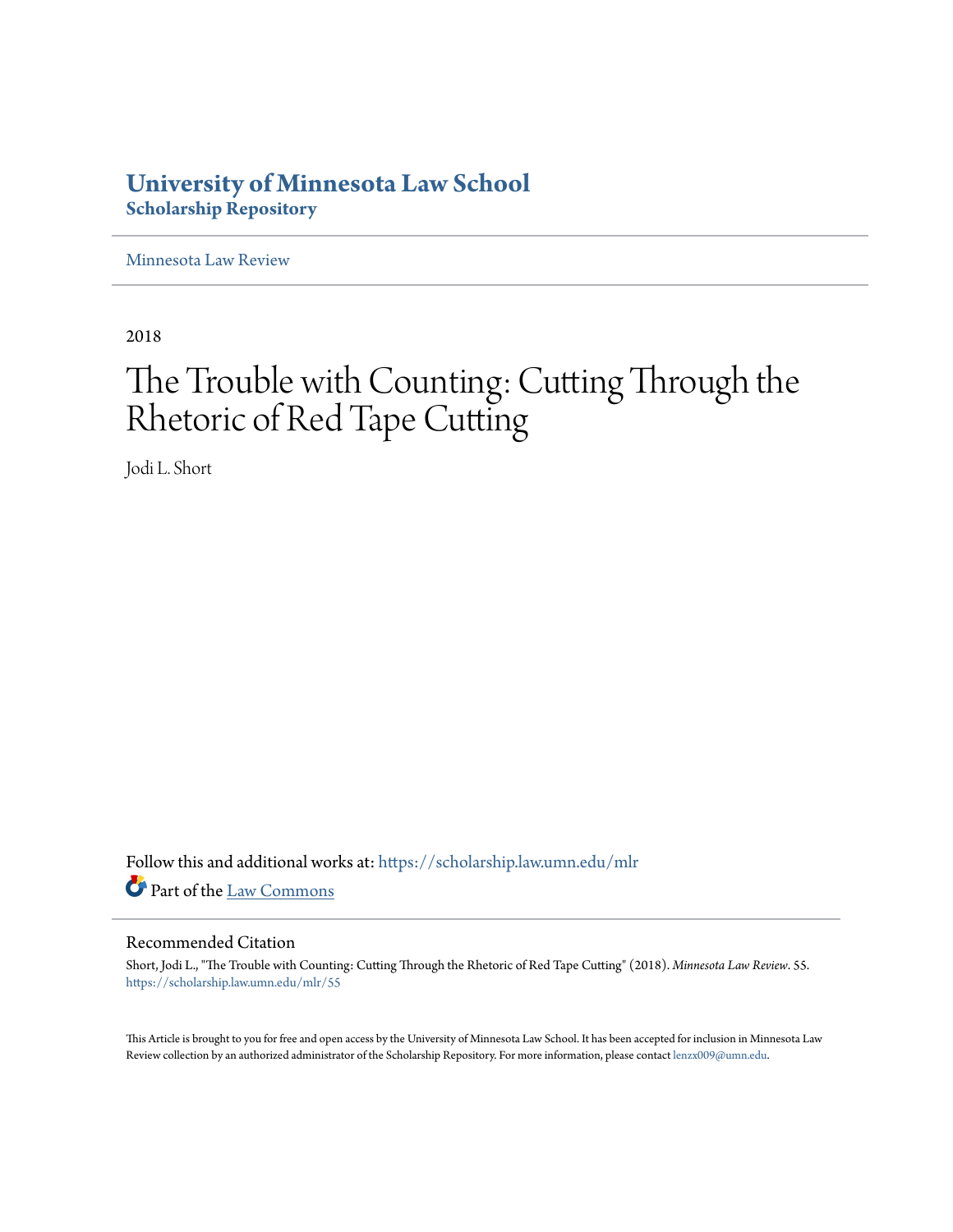# **Article**

# **The Trouble with Counting: Cutting Through the Rhetoric of Red Tape Cutting**

# **Jodi L. Short†**

"You know that I am called the Count Because I really love to count

I could sit and count all day

Sometimes I get carried away

I count slowly, slowly, slowly getting faster

Once I've started counting it's really hard to stop

Faster, faster. It is so exciting!

I could count forever, count until I drop."

– Sesame Street - The Count's Counting Song Lyrics | Metro Lyrics

# INTRODUCTION

On January 30, 2017, President Donald J. Trump signed Executive Order (EO) 13,771, "Reducing Regulation and Controlling Regulatory Costs." To promote deregulatory goals, EO 13,771 requires administrative agencies to repeal two regulations for every one they propose or issue, leading many to refer to it as the "2-for-1" <sup>1</sup> Order. The Office of Management and Budget (OMB) has published detailed guidance instructing agencies how to implement this Executive Order, which constrains their ability to promulgate new regulations under their

<sup>1.</sup> This Article will use either 2-for-1, the Order, or EO 13,771 to refer to Executive Order 13,771 that President Trump signed on January 30, 2017 requiring regulation counting.



<sup>†</sup> Professor of Law, Honorable Roger J. Traynor Chair, UC Hastings College of the Law. For insightful comments and discussions, I am grateful to Scott Dodson, Jared Ellias, Dan Farber, Erik Gerding, Sarah Light, Dave Owen, Zach Price, Dorit Reiss, Reuel Schiller, David Zaring, and participants in the Deregulatory Frontiers Conference at UC Hastings College of the Law. I am deeply indebted to Tiffanie Ellis for her heroic research assistance. Copyright © 2018 by Jodi L. Short.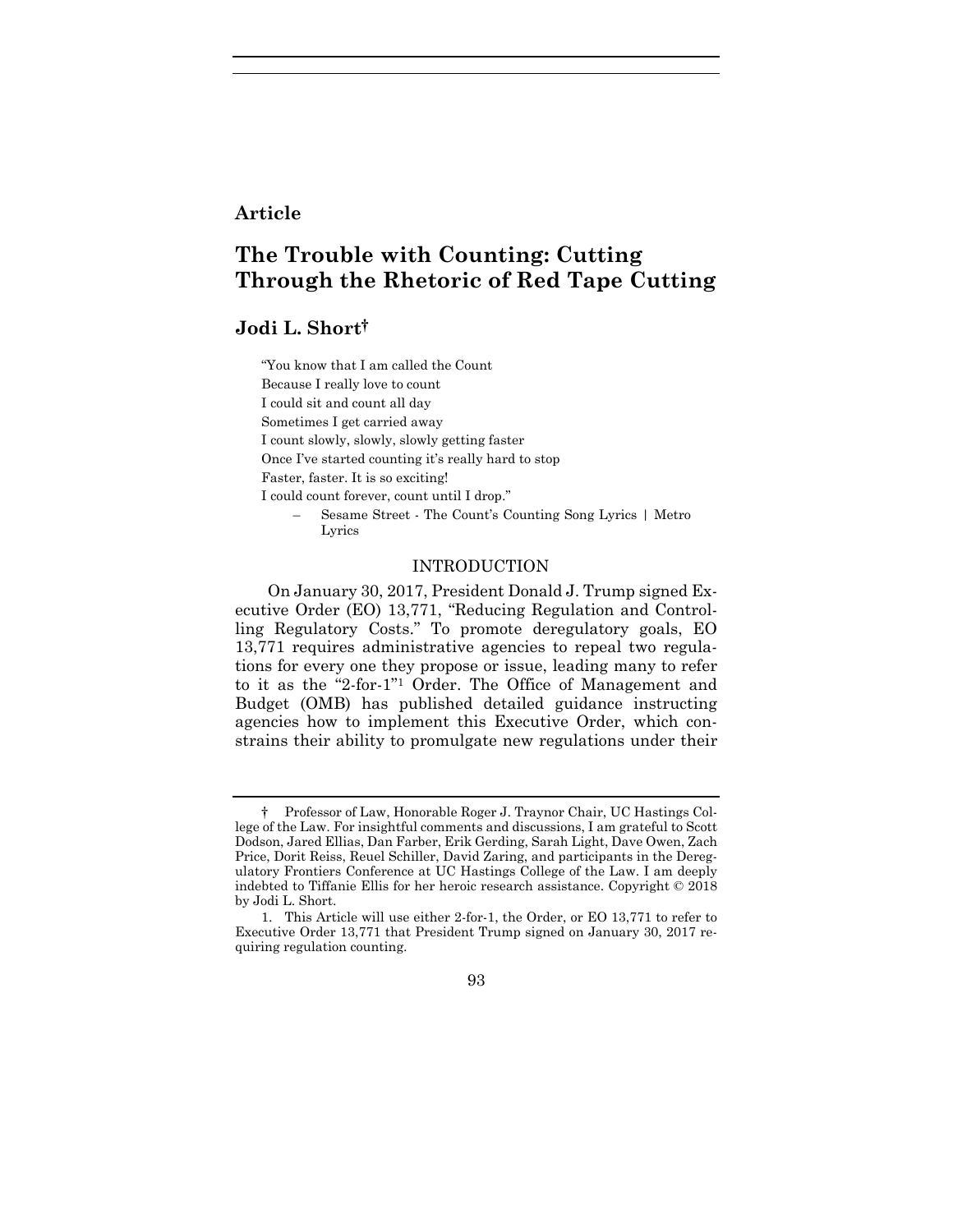<span id="page-2-2"></span><span id="page-2-1"></span>

<span id="page-2-3"></span>statutory mandates.<sup>2</sup> While many commentators have derided EO 13,771 as silly and irrational,<sup>3</sup> it would be a mistake to dismiss 2-for-1 as a one-off political stunt. In fact, the idea motivating the Order emerges from a larger intellectual project arguing that economic growth is being hampered by the "sheer quantity of regulation<sup>[s]</sup>.<sup>"4</sup> In a string of studies,<sup>5</sup> researchers have attempted to establish this relationship by counting regulations

3. *See, e.g.*, Caroline Cecot & Michael Livermore, *The One-In, Two-Out Executive Order Is a Zero*, 166 U. PA. L. REV. ONLINE 1, 11 (2017) (questioning the rationality of the Order's methodology for deregulating in light of the OMB's stringent counting requirements, which could slow deregulatory initiatives, and the fact that "[i]f agencies issue no regulations, then the Order's requirements to repeal at least two existing regulations would not get triggered at all"); Susan Dudley, *Putting a Cap on Regulation*, 42 ADMIN. & REG. L. NEWS 4, 5 (2017) [hereinafter *Capping Regulation*] (suggesting that it would be irrational not to consider net benefits to "distinguish a good rule from a bad rule"); Nicholas Ashford, *Trump Rejects Science, Technology, Economics, and the Constitution With His Two-for-One Executive Order*, HUFFPOST: BLOG (Feb. 1, 2017, 12:35 PM), http://www.huffingtonpost.com/nicholas-ashford/trump-rejects-science-tec\_b\_ 14552756.html (describing "the folly of abandoning regulation as a means of stimulating technology and employment"); Michael C. Dorf, *Trump's Cut-Regulations Order Is Plain Stupid*, NEWSWEEK (Feb. 5, 2017), http://www .newsweek.com/michael-dorf-trumps-cut-regulations-order-plain-stupid -551293 (pointing out the illogical elements and the means of evading the Order); Dan Farber, *Trump's 2-for-1 Order: Legal Issues*, LEGALPLANET (Feb. 6, 2017), http://legal-planet.org/2017/02/06/trumps-2-for-1-order-legal-issues (explaining five different administrative law issues arising under the Order); Dan Farber, *Trump's Anti-Regulation Executive Order*, LEGALPLANET (Jan. 30, 2017), http://legal-planet.org/2017/01/30/trumps-anti-regulation-executive -order ("What it *will* do is cause chaos and uncertainty."); Sally Katzen, *Cutting Federal Regulations? Let's Be Smart About It*, THE HILL: CONGRESS BLOG (Dec. 12, 2016, 12:55 PM), http://thehill.com/blogs/congress-blog/economy-budget/ 309941-cutting-federal-regulations-lets-be-smart-about-it (pointing out that a two-for-one requirement could affect uncontroversial regulations that "enable the government to function and Americans to go about their lives").

4. *See* Omar Al-Ubaydli & Patrick A. McLaughlin, *RegData: A Numerical Database on Industry-Specific Regulations for All United States Industries and Federal Regulations, 1997–2012*, 11 REG. & GOVERNANCE 109, 110 (2017) [hereinafter *RegData*]; *see also infra* not[e 7.](#page-4-0)

5. CLYDE WAYNE CREWS, JR., COMPETITIVE ENTER. INST., TEN THOUSAND COMMANDMENTS: AN ANNUAL SNAPSHOT OF THE FEDERAL REGULATORY STATE (2017), https://cei.org/sites/default/files/Ten%20Thousand%20Commandments %202017.pdf [hereinafter TEN THOUSAND COMMANDMENTS] (providing an overview of President Trump's executive actions and arguing for the need for a transparent regulatory state); *RegData*, *supra* note [4,](#page-2-0) at 109–10; Brent Coffey, Patrick A. McLaughlin & Robert D. Tollison, *Regulators and Redskins*, 153 PUB.

<span id="page-2-0"></span><sup>2.</sup> OFFICE OF MGMT. & BUDGET, EXEC. OFFICE OF THE PRESIDENT, OMB MEMO. NO. M-17-21, GUIDANCE IMPLEMENTING EXECUTIVE ORDER 13,771, TI-TLED "REDUCING REGULATION AND CONTROLLING REGULATORY COSTS" (2017) [hereinafter OMB GUIDANCE] (explaining policy regarding repealing two existing regulations whenever an agency promulgates one new regulation).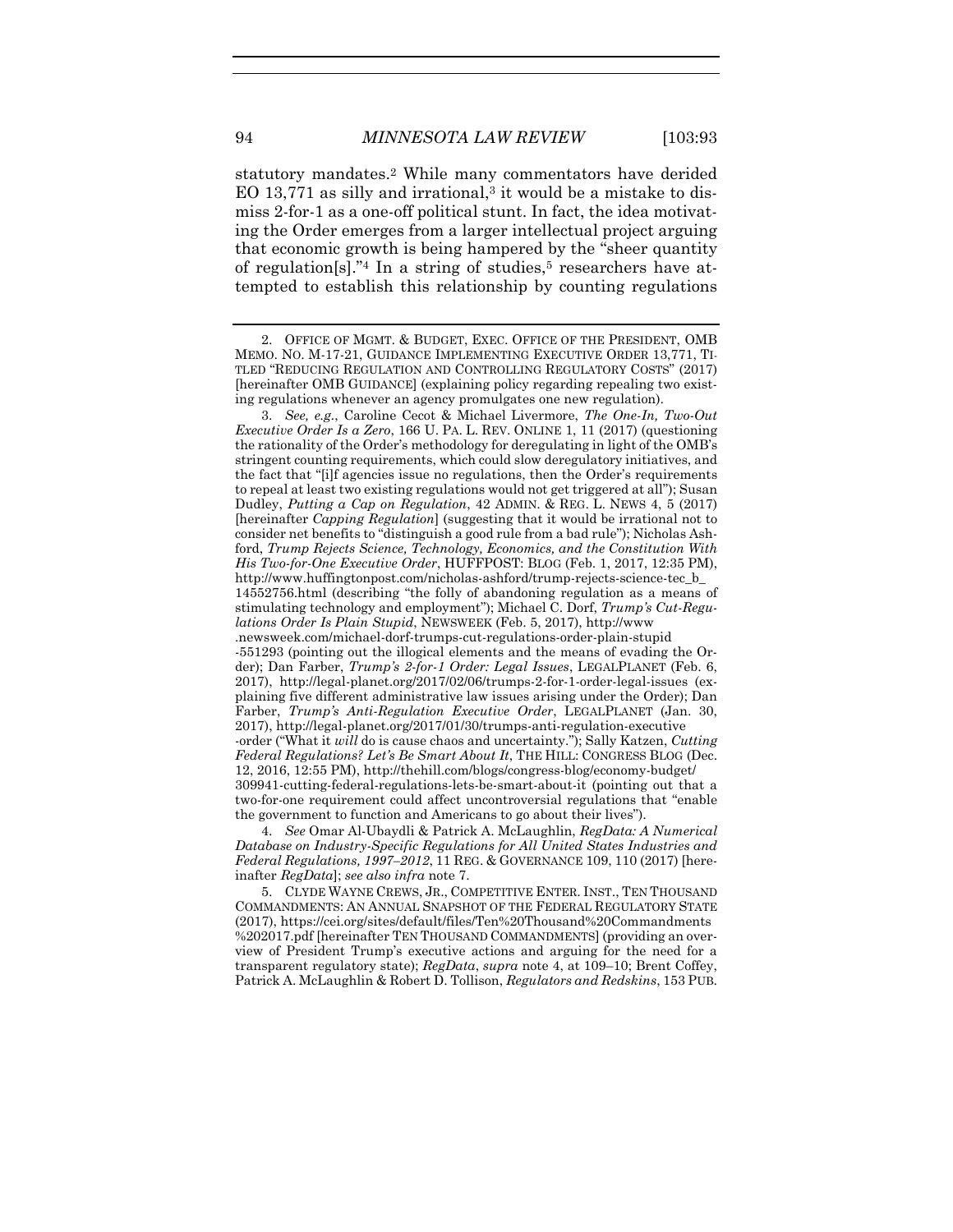and correlating these counts to various macroeconomic outcomes of interest, like U.S. employment, productivity, and competitiveness.

This intellectual project appears to have two principal aims. The first is political. Regulation counting studies radically simplify complex regulatory phenomena to make criticisms of regulation salient to lawmakers and the general public and to bolster political support for deregulatory policies. The second is empirical and, ultimately, legal. By producing scholarly literature documenting a correlation between the number of regulations and negative economic outcomes, anti-regulatory scholars and advocates generate a body of empirical research that agencies and courts can rely on in implementing and upholding the legality of deregulatory counting policies like 2-for-1.<sup>6</sup>

The roll-out and marketing of EO 13,771 plainly demonstrate the political value of counting studies. President Trump and his supporters have repeatedly blamed the number of federal regulations for negative economic outcomes and claimed that they must reduce the number of regulations to spur beneficial economic outcomes. On the campaign trail, President Trump

CHOICE 191, 202 (2012) [hereinafter *Regulators and Redskins*]; John W. Dawson & John J. Seater, *Federal Regulation and Aggregate Economic Growth*, 18 J. ECON. GROWTH 137, 137 (2013) (describing the relationship between regulation and macroeconomic indicators and variables); Peter L. Strauss, *Publication Rules in the Rulemaking Spectrum: Assuring Proper Respect for an Essential Element*, 53 ADMIN. L. REV. 803, 808 (2001). *See generally* Casey B. Mulligan & Andrei Shleifer, *The Extent of the Market and the Supply of Regulation*, 120 Q.J. ECON. 1445 (2005) (providing analysis regarding the extent and limit of regulation through a fixed-cost theory of regulation); J.B. Ruhl & James Salzman, *Mozart and the Red Queen: The Problem of Regulatory Accretion in the Administrative State*, 91 GEO. L.J. 757 (2003) (detailing a systems-based model to understand regulatory burdens).

<sup>6.</sup> A pending lawsuit challenges EO 13,771 directly as an unconstitutional exercise of executive power because it "revise[s] statutes to condition issuance of new regulations on repeal of two or more existing regulations that offset the new costs" and also challenges the OMB Guidance Memorandum implementing EO 13,771 as arbitrary and capricious in violation of the Administrative Procedure Act. Plaintiffs' Motion for Summary Judgment at 38, Pub. Citizen, Inc. v. Trump, 297 F. Supp. 3d 6 (D.D.C. 2018) (No. 17-253). The court ruled that the plaintiffs lacked both organizational and individual standing to pursue these claims, though final judgment has not yet been entered as of the date of this publication. Pub. Citizen, Inc. v. Trump, 297 F. Supp. 3d 6, 40 (D.D.C. 2018). Future challenges to EO 13,771 are likely to arise in challenges to agency decisions to rescind particular regulations that are not justified by traditional regulatory analysis and that seem to be motivated primarily to the requirement to rescind two regulations before promulgating another one. Challenges are also likely to arise to agency decisions to delay rulemaking or deny rulemaking petitions based on their need to first repeal two other regulations.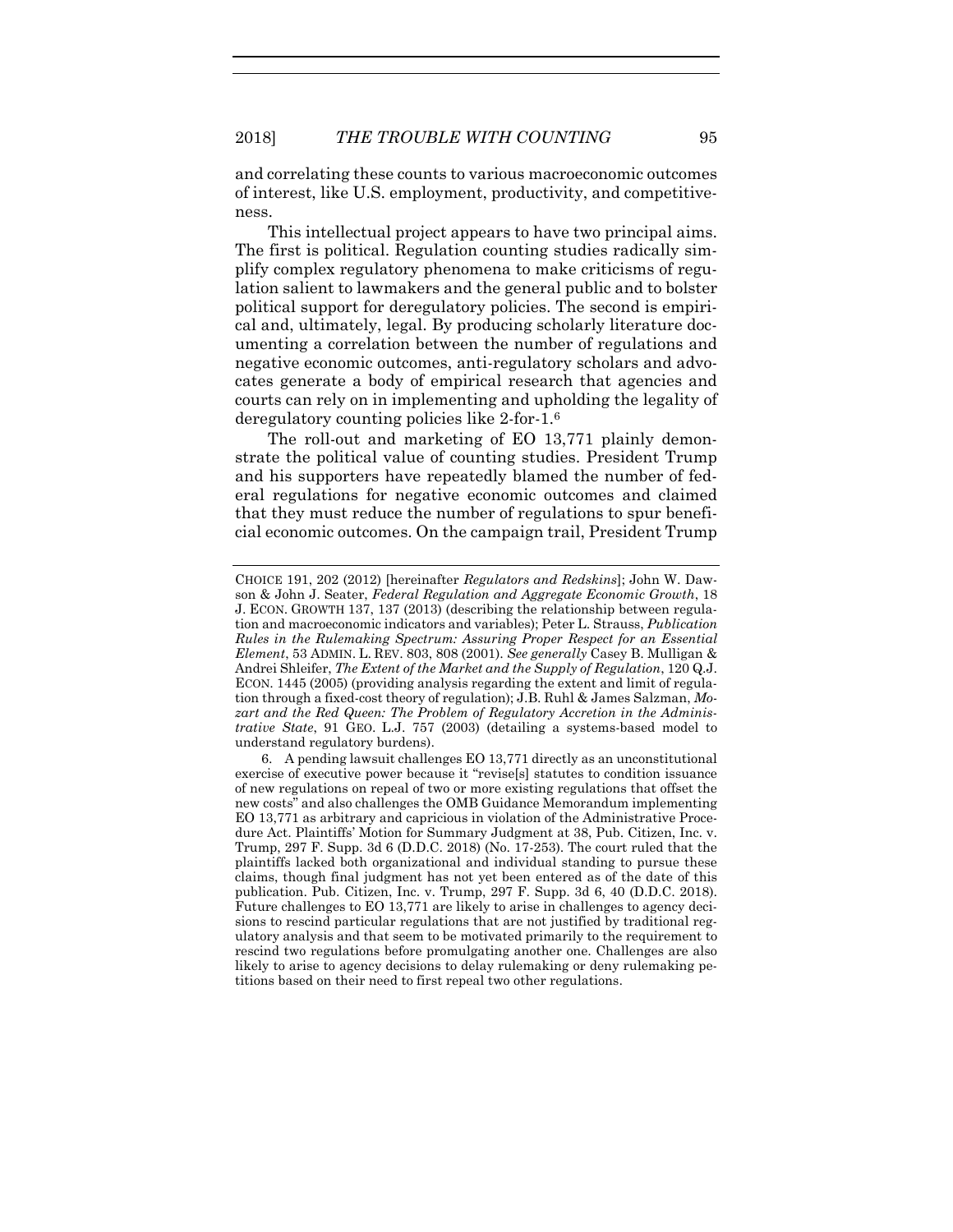<span id="page-4-0"></span>promised to "remove bureaucrats who only know how to kill jobs." <sup>7</sup> Upon signing EO 13,771, he said that the purpose of the Order was to eliminate "the repetitive, horrible regulations that hurt companies, hurt jobs."<sup>8</sup> At a briefing on the implementation of EO 13,771, President Trump stood between two piles of paper—one more than six feet tall and comprised of multiple stacks, the other, a single stack about six inches high.<sup>9</sup> "This is today," the President said, gesturing toward the larger pile, towering over him.<sup>10</sup> "This is 1960," he said, indicating the small stack of paper.<sup>11</sup> He then cut a piece of ceremonial red tape connecting the two piles, and went on to discuss how his administration's regulation-cutting project had already resulted in increased wages, lower unemployment, rising economic growth, and "the stock market . . . soaring to new record levels." <sup>12</sup> These claims have been echoed by supportive interest groups. The U.S. Chamber of Commerce, for instance, has been vocal in its support of 2-for-1 on the grounds that it will "drive growth and jobs." <sup>13</sup> The Competitive Enterprise Institute has argued in support of the Order as well, stating that the removal of regulations "would provide genuine economic stimulus."<sup>14</sup>

<sup>7.</sup> Tamara Keith et al., *Fact Check: Donald Trump Unveils His Economic Plan in Major Detroit Speech*, NPR ONLINE (Aug. 8, 2016), http://www.npr.org/ 2016/08/08/488816816/donald-trump-looks-to-turn-the-page-on-bad-week-with -economic-speech; *see also* Office of Budget & Spending, *Remarks by President Trump on Deregulation*, WHITEHOUSE.GOV (Dec. 14, 2017), https://www. whitehouse.gov/briefings-statements/remarks-president-trump-deregulation (commenting that regulations have cost the "country trillions and trillions of dollars, millions of jobs, countless American factories, and devastated many industries").

<sup>8.</sup> UPI, *Trump Signs Executive Order on Regulatory Reform*, BREITBART (Feb. 24, 2017), http://www.breitbart.com/news/trump-signs-executive-order-on -regulatory-reform.

<sup>9.</sup> CNBC, *President Donald Trump: Regulation Is a Stealth Taxation, Let's Cut the Red Tape*, YOUTUBE (Dec. 14, 2017), https://www.youtube.com/watch? v=BtkuyWTphmQ.

<sup>10.</sup> *Id.*

<sup>11.</sup> *Id.*

<sup>12.</sup> Office of Budget & Spending, *Remarks by President Trump on Deregulation*, WHITEHOUSE.GOV (Dec. 14, 2017), https://www.whitehouse.gov/ briefings-statements/remarks-president-trump-deregulation.

<sup>13.</sup> Robb Mandelbaum, *Trump's Regulation Order: What It Means For Small Businesses*, FORBES (Jan. 31, 2017), https://www.forbes.com/sites/ robbmandelbaum/2017/01/31/trumps-regulation-order-take-it-seriously-maybe -not-literally/#f2d0c895d375 (describing the organizations and interest groups that support the Order).

<sup>14.</sup> TEN THOUSAND COMMANDMENTS, *supra* note [5,](#page-2-1) at 54.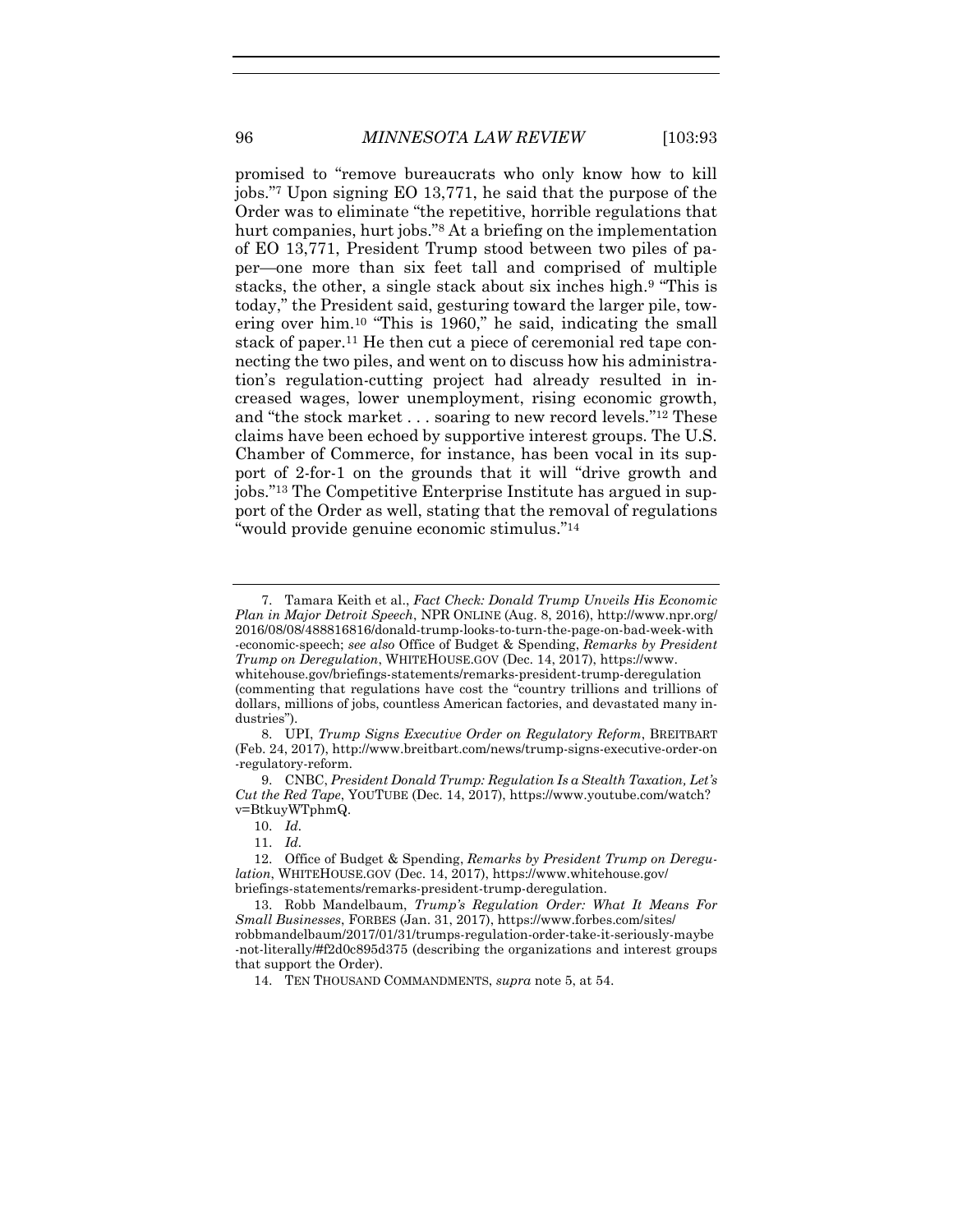In this Article, I evaluate the empirical and legal value of regulation counting studies in light of prevailing standards in social science research. I argue that regulation counting studies do not, and cannot, rationalize deregulatory policies like 2-for-1 because they are, themselves, irrational and empirically unsound. The trouble with counting is that it does not measure variables capable of yielding valid causal statistical inferences. The validity of empirical claims arising out of regulation counting studies depends on their proponents' ability to demonstrate that regulation counts are an accurate measure of some relevant construct, and to theorize and empirically establish a causal relationship between that construct and the economic outcomes of interest. In the social science literature, this is referred to as "construct validity." <sup>15</sup> It is commonly claimed that regulation counts are a proxy for the construct of costs or burdens on regulated entities.<sup>16</sup> While these claims have undeniable political appeal, as I elaborate below, there are no good reasons to believe that counting the number of regulations is a useful proxy for the costs or burdens of regulation. If regulation counts are not a good proxy for mechanisms like cost or burden that are purported to affect economic outcomes, they have limited ability to support causal claims about the relationship between regulation and economic outcomes.

<span id="page-5-1"></span><span id="page-5-0"></span>Why should anyone care about the empirical validity of a relatively small body of poorly (or cynically) conducted research? First, it is important to promote integrity in empirical research on regulation, because such research shapes regulatory policy.<sup>17</sup>

<sup>15.</sup> *See generally* Vladimir Atanasov & Bernard Black, *Shock-Based Causal Inference in Corporate Finance Research*, 5 CRITICAL FIN. REV. 207 (discussing "construct validity" and showing that the usefulness of a count variable requires theoretical construct validity); Michael Klausner, *Fact and Fiction in Corporate Law and Governance*, 65 STAN. L. REV. 1325 (2013) (demonstrating that counting studies in corporate governance do not actually measure anything meaningful).

<sup>16.</sup> These constructs tend to be vaguely defined in the literature, but they generally refer to the direct costs regulated entities incur to operate in compliance with legal obligations or the opportunity costs of lost efficiency or productivity attributable to regulations. *See infra* note [223.](#page-47-0)

<sup>17.</sup> The use of unsound empirical studies is nothing new. Cost benefit analysis (CBA) was initially sold based on a suite of widely circulated regulatory scorecards that purported to demonstrate that the costs of government regulations vastly outweigh their benefits. These studies have been debunked. *See*  FRANK ACKERMAN & LISA HEINZERLING, PRICELESS: ON KNOWING THE PRICE OF EVERYTHING AND THE VALUE OF NOTHING 35–40 (2004); Richard W. Parker, *Grading the Government*, 70 U. CHI. L. REV. 1345, 1347–48 (2003). The practice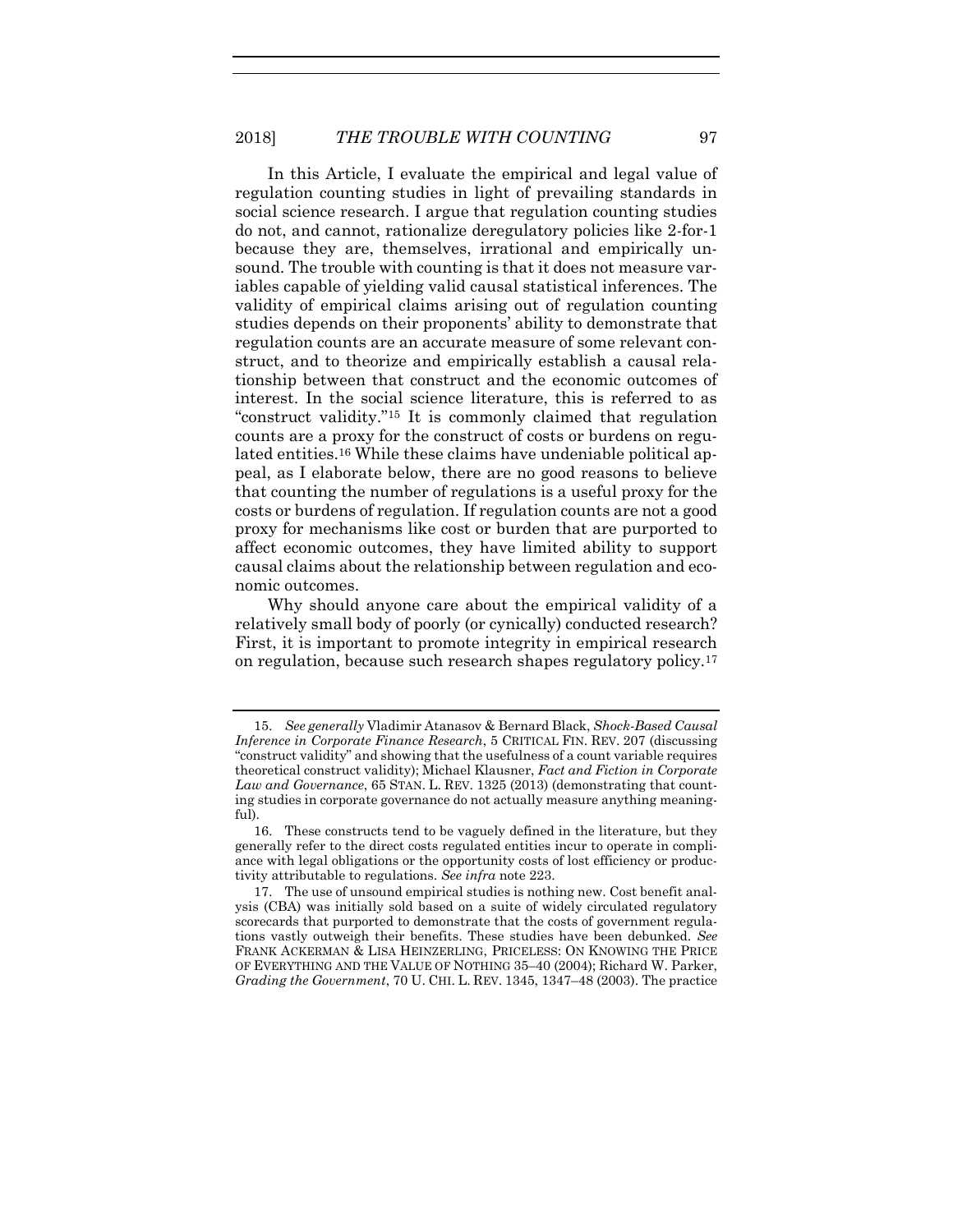Administrators are policy-makers who engage in fact-based decision-making, and the facts upon which they rely often come from empirical research. Administrative decisions are only as sound as the research upon which they are based, thus there is a strong interest in promoting high quality research on regulation.

Second, empirical research is used by agencies to support their policies on judicial review. The Administrative Procedure Act (APA)<sup>18</sup> requires agencies to articulate a rational connection between the facts before the agency and the policy choices made by the agency.<sup>19</sup> Administrative decisions that lack a rational foundation are deemed arbitrary and capricious and must be struck down by reviewing courts.<sup>20</sup> Agencies often cite empirical studies to demonstrate the rationality of their decisions, and reviewing courts will find agency decisions arbitrary and capricious if they are not sufficiently justified by the empirical evidence before the agency.<sup>21</sup>

The logic of regulation counting studies that empirically tie regulation counts to macroeconomic outcomes appears calculated to resonate with widely accepted efficiency rationales for cost-benefit analysis (CBA). CBA, instituted through a series of executive orders issued by Presidents dating back to Jimmy Carter,<sup>22</sup> rests on the premise that when agencies have the statutory discretion to do so, they should make policy decisions in a

18. 5 U.S.C. ch. 5 (2011).

19. Citizens to Preserve Overton Park v. Volpe, 401 U.S. 402, 416–17 (1971).

20. *See* 5 U.S.C. § 706(2) (1966); Motor Vehicle Mfrs. Ass'n of U.S., Inc. v. State Farm Mut. Auto. Ins. Co., 463 U.S. 29, 43 (1983); *Citizens to Preserve Overton Park*, 401 U.S. at 416.

21. *See, e.g.*, *State Farm*, 463 U.S. at 46 (rejecting Department of Transportation's decision to rescind rule requiring passive restraints despite studies suggesting that these requirements would increase seatbelt usage and save lives); Bus. Roundtable v. SEC, 647 F.3d 1144, 1148–49 (D.C. Cir. 2011) (rejecting the Securities and Exchange Commission's proxy access rule for failing to include appropriately rigorous economic analysis regarding several of the issues before the agency).

22. *See* Exec. Order No. 12,044, 43 Fed. Reg. 12,661 (Mar. 23, 1978) (Carter EO directing all executive agencies to improve existing and future regulations); Exec. Order No. 12,291, 46 Fed. Reg. 13,193 (Feb. 17, 1981) (Reagan EO reducing burdens for existing and future regulations); Exec. Order No. 12,866, 58 Fed. Reg. 51,735 (Sept. 30, 1993) (Clinton EO reforming and improving regulations

of CBA has improved as it has assimilated critiques of cruder versions. *See generally* RICHARD L. REVESZ & MICHAEL A. LIVERMORE, RETAKING RATIONALITY: HOW COST-BENEFIT ANALYSIS CAN BETTER PROTECT THE ENVIRONMENT AND OUR HEALTH (2008) (describing the need for cost-benefit analysis in the regulatory toolbox and how CBA's flaws can be remedied).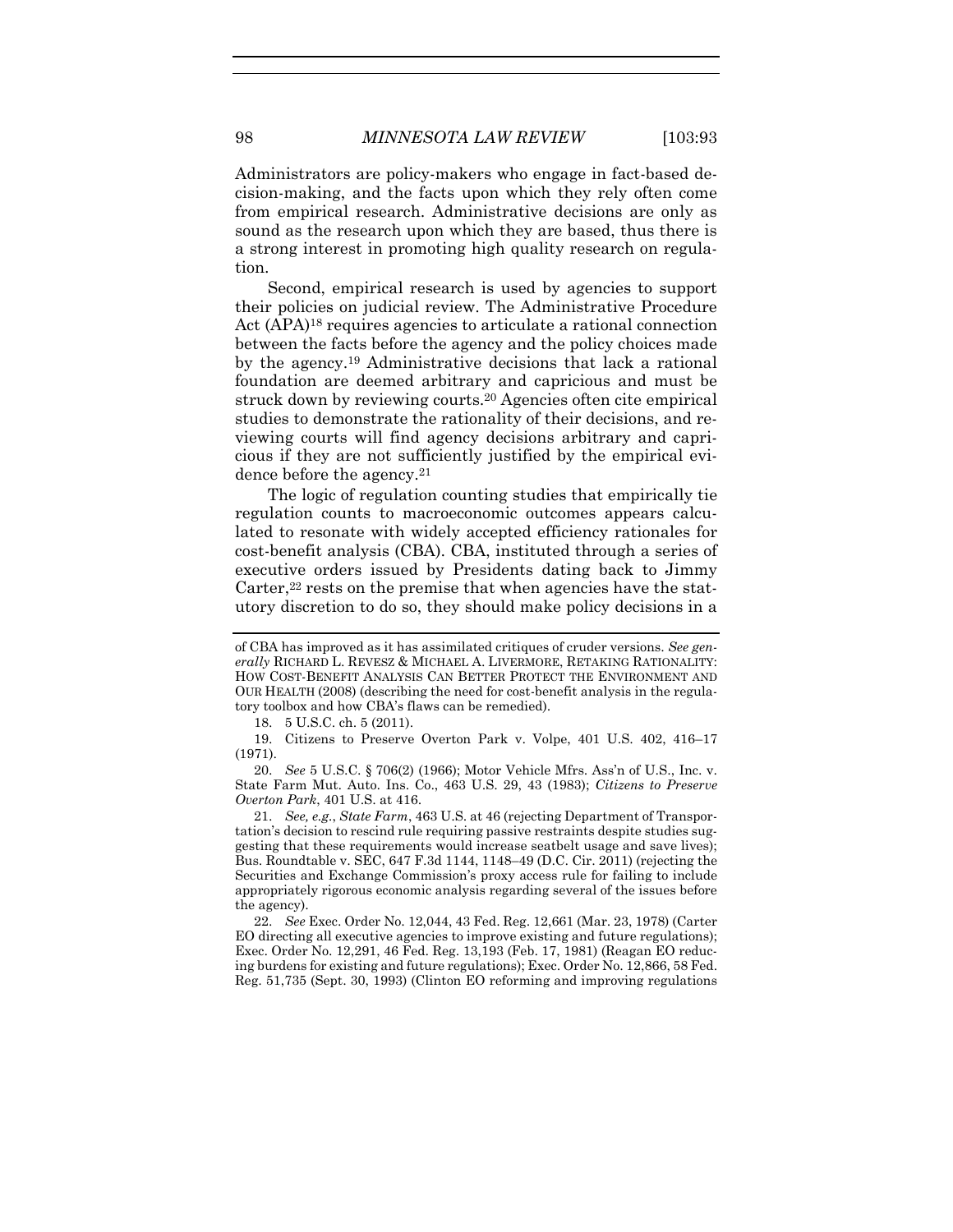<span id="page-7-0"></span>way that maximizes aggregate welfare, meaning the benefits of regulation net its costs.<sup>23</sup>

There currently is broad scholarly and political consensus that "Presidents can legitimately influence the development of regulations—at least when the goal is to ensure that the regulations promote societal welfare to the extent permitted by law." 24 The requirement to maximize efficiency through administrative policy has been described colloquially as nothing more than the proposition "that agencies should attempt to produce more good than harm." <sup>25</sup> In fact, CBA has become so deeply entrenched in federal administrative policymaking that Cass Sunstein, a prominent former skeptic of CBA,<sup>26</sup> now argues that it might be arbitrary and capricious if agencies fail to justify their decisions based on an analysis of quantified benefits and costs (absent statutory mandates prohibiting them from doing so).<sup>27</sup> Some have interpreted recent U.S. Supreme Court case law to endorse this position.<sup>28</sup>

<span id="page-7-1"></span>It is not surprising, then, that supporters of EO 13,771 have suggested that 2-for-1 is merely an extension of cost-benefit analysis,<sup>29</sup> and thus can be rationalized on similar grounds. The

23. Cass R. Sunstein, *Cost-Benefit Analysis and Arbitrariness Review*, 41 HARV. ENVTL. L. REV. 1, 9–10 (2017) [hereinafter *CBA & Arbitrariness Review*].

24. Cecot & Livermore, *supra* note [3,](#page-2-2) at 3.

27. *See CBA & Arbitrariness Review*, *supra* note [23,](#page-7-0) at 9.

28. *See Capping Regulation*, *supra* note [3,](#page-2-2) at 5 ("Indeed, recent Supreme Court decisions have indicated that it would be unreasonable for agencies *not* to consider benefits and costs in making regulatory decisions." (citing Michigan v. EPA, 135 S. Ct. 2699, 2707 (2015))).

29. *See* Reply in Support of Defendant's Motion to Dismiss at 20, Pub. Citizen, Inc. v. Trump, 297 F. Supp. 3d 6 (D.D.C. 2018) (No. 17-253) ("Executive Order 13,771, like its predecessors, recognizes that agencies must inherently weigh conflicting goals, priorities, and associated costs as a necessary part of reasoned decisionmaking under the APA."); *see also* TED GAYER, ROBERT LITAN & PHILIP WALLACH, BROOKINGS CTR. ON REGULATION & MKTS., EVALUATING THE TRUMP ADMINISTRATION'S REGULATORY REFORM PROGRAM 3 (2017), https://www.brookings.edu/wp-content/uploads/2017/10/evaluatingtrumpreg reform\_gayerlitanwallach\_102017.pdf [hereinafter BROOKINGS EVALUATION] (situating EO 13,771 as part of a broader bipartisan effort to "require agencies

to maximize economic growth); Exec. Order No. 13,422, 72 Fed. Reg. 2,763 (Jan. 18, 2007) (Bush EO inserting CBA policies and preferences into regulatory process); Exec. Order No. 13,563, 76 Fed. Reg. 3,821 (Jan. 18, 2011) (Obama EO directing agencies to streamline promulgation processes to better protect citizens and to maximize economic benefits of the regulatory process).

<sup>25.</sup> *CBA & Arbitrariness Review*, *supra* not[e 23,](#page-7-0) at 9.

<sup>26.</sup> *See generally* Cass R. Sunstein, *Cost-Benefit Analysis and the Separation of Powers*, 23 ARIZ. L. REV. 1267 (1981) (critiquing the executive branch's use of cost-benefit analysis as a tool to control agency actions).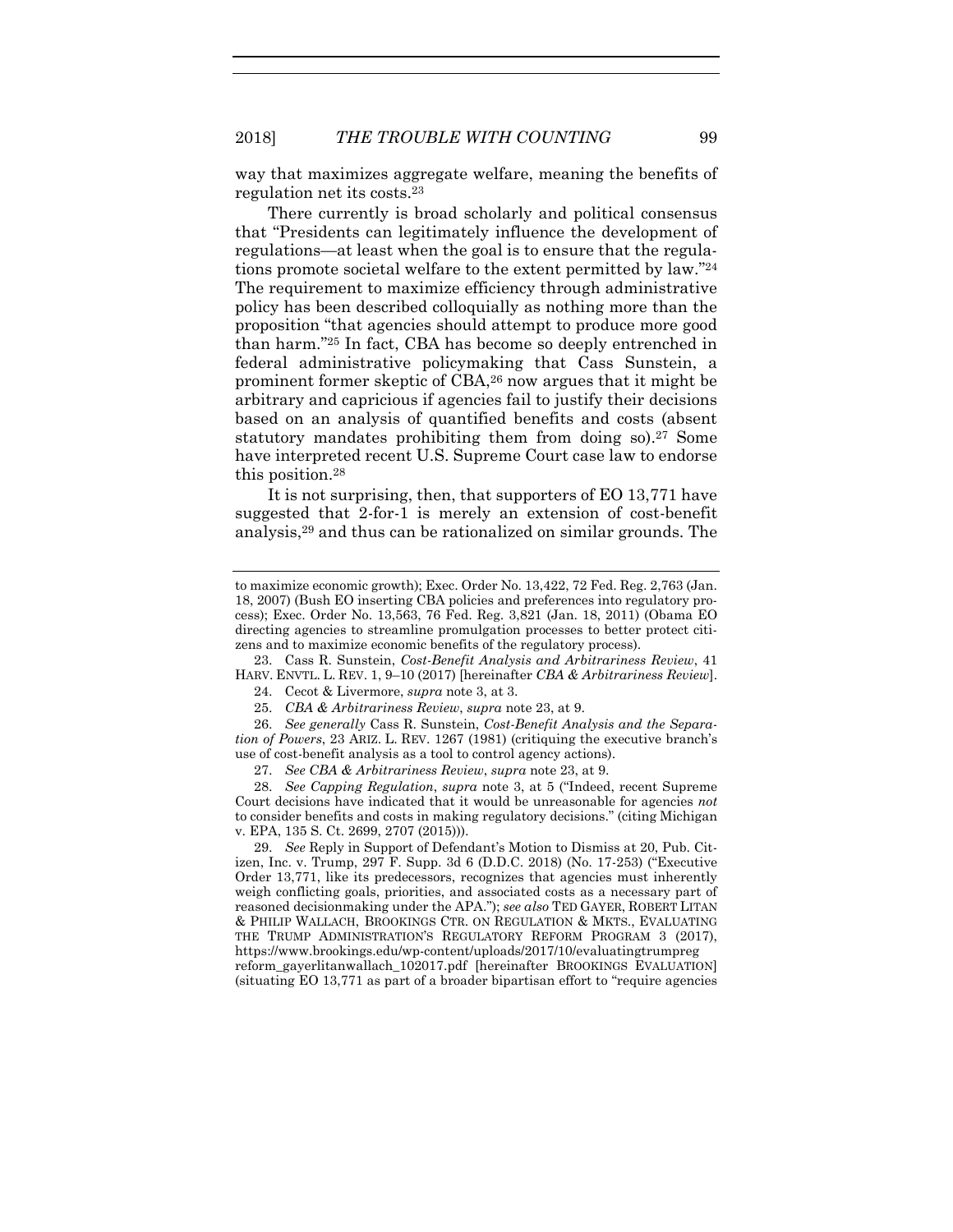difficulty with this gambit is that 2-for-1 explicitly rejects the well-established efficiency maximization lodestar on which CBA rests. Contrary to CBA, 2-for-1 addresses only the costs (and not the benefits) of regulations, and the OMB Guidance Memorandum implementing the Order expressly prohibits agencies from considering the benefits of regulation in deciding which regulations must go and which may stay.<sup>30</sup> This is, quite simply, unjustifiable under fundamental principles of welfare economics: "*At least as far as economic theory is concerned*, any *new regulation that offers more benefits than costs should be undertaken*, regardless of *its contribution to the aggregate regulatory cost to society*." <sup>31</sup> If EO 13,771 cannot be justified by the efficiency rationale underlying CBA, it must rest on some other principled basis. This is where regulation counting studies come in. They promise to provide empirical support for the policy of reducing regulation counts in the service of promoting desired (and ostensibly more efficient) macro-economic outcomes. This Article explains why they fail to deliver on that promise and, thus, why such studies cannot rationalize EO 13,771 or administrative decisions based on it.<sup>32</sup>

Finally, it is important to understand the regulation counting project on its own terms because it reveals deeper insights into the broader project of deregulation. Specifically, the practice

31. BROOKINGS EVALUATION, *supra* note [29,](#page-7-1) at 5 (emphasis in original).

32. Decisions made pursuant to EO 13,771 cannot be justified based solely on the President's power to direct executive agency policymaking. While the President has broad discretion to direct executive agencies to implement statutes consistent with the administration's policy preferences and priorities, the President does not have the power to direct agencies to make policy decisions that are arbitrary and capricious. *See* Pub. Citizen Health Res. Grp. v. Tyson, 796 F.2d 1479, 1495 (D.C. Cir. 1986). *See generally* Steven G. Calabresi & Saikrishna B. Prakash, *The President's Power To Execute the Laws*, 104 YALE L.J. 541 (1994) (explaining that the President's reach of power is broad when executing laws that are consistent with the administration's policy); Elena Kagan, *Presidential Administration*, 114 HARV. L. REV. 2245 (2001) (same); Strauss, *supra* note [5,](#page-2-1) at 4 (explaining that if the rules are appropriately adopted and do not question other authorities, they will generally be valid).

to pay greater heed to analyzing the costs and benefits of major new regulations . . . ."); BENJAMIN M. MILLER ET AL., RAND CORP., INCHING TOWARD RE-FORM: TRUMP'S DEREGULATION AND ITS IMPLEMENTATION (2017) (characterizing EO 13,771 as a way of forcing agencies to more accurately account for costs in their cost-benefit analyses); Susan Dudley et al., *Consumer's Guide to Regulatory Impact Analysis: Ten Tips for Being an Informed Policymaker*, 8 J. BEN-EFIT-COST ANALYSIS 2, 187, 190 (2017) ("The OMB's guidance on [EO 13,771] . . . may lead to an increased use of RIAs to examine the effects of modifying existing regulations, as well as prospective regulations.").

<sup>30.</sup> *See* OMB GUIDANCE, *supra* not[e 2,](#page-2-3) at 2.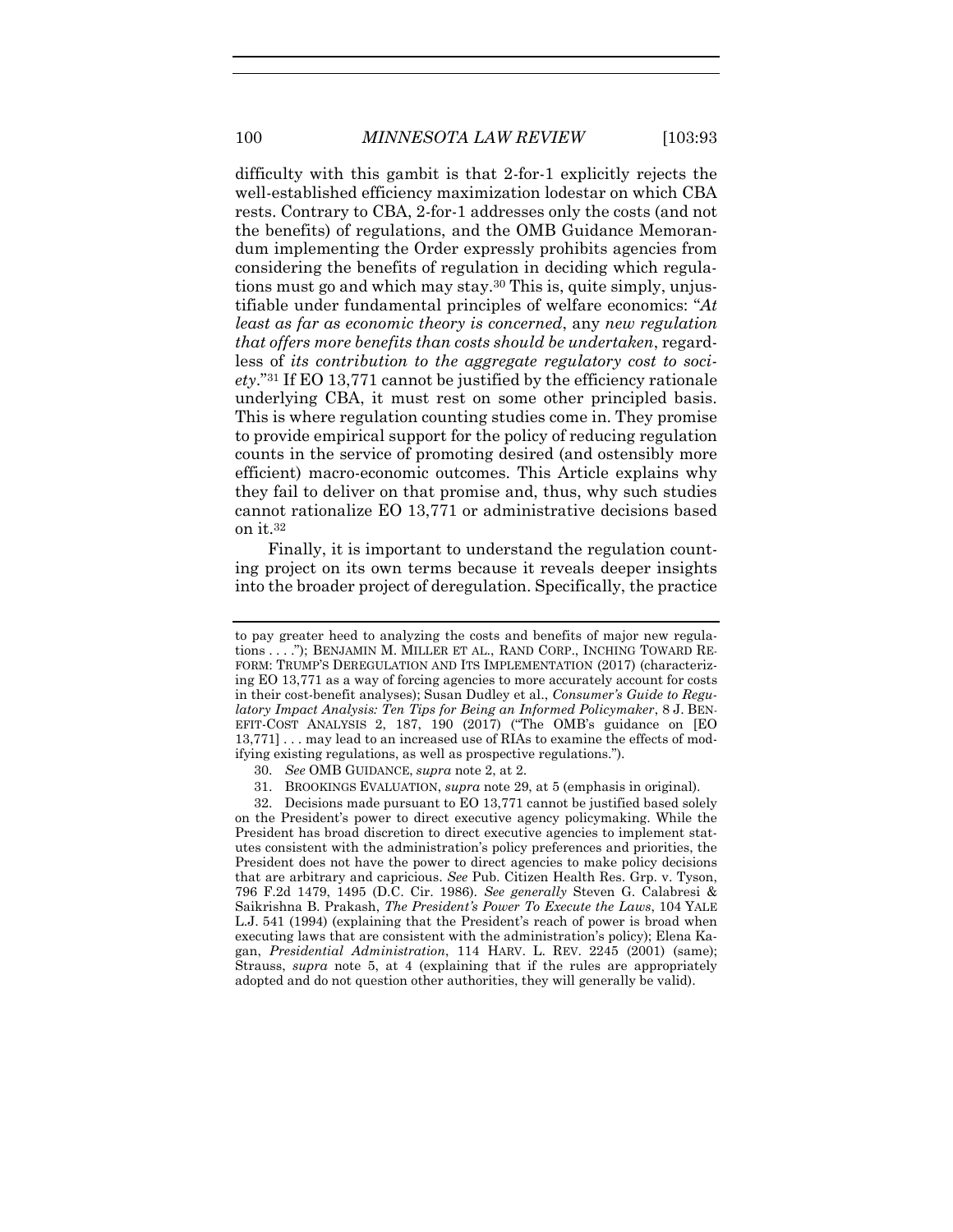<span id="page-9-0"></span>of regulation counting suggests that the true foundation of the deregulation movement lies not in concerns about economic efficiency, but rather in fervent feelings and fears about regulation's restrictions on liberty,<sup>33</sup> particularly the freedom to conduct business. It is vital to recognize these feelings and fears as the wellspring of the deregulatory impulse if we ever are to advance legal and political debates about regulation. In the meantime, however, it is urgent to stress that inflamed regulatory passions cannot serve as a rational basis supporting regulatory reform policies implemented by agencies.

The Article proceeds as follows. Part I describes the methodology of counting projects, including what counts and how it is counted. Part II lays out my critique of counting methodologies. I explain the necessity of construct and measurement validity for generating valid statistical inferences and then discuss why regulation counts are not a valid measure of any of the constructs that have been proffered by regulation counters, including the costs, burdens or constraints of regulation on regulated entities. Part III explores the question of what, if anything, regulation counts could signify even if they do not measure costs, burdens, or constraints on regulated entities. I suggest in this Part that regulation counts may be an attempt to represent what I call the "unquantifiable costs" of regulation, including regulation's restrictions on liberty and the psychic burdens it imposes on certain segments of the business community. I argue that, standing alone, neither psychic burdens nor the desire to feel more free provide rational support for deregulatory counting policies. However, I argue that recognizing these unquantifiable costs of regulation could help advance dialogue about regulatory reform. Finally, Part IV discusses the very real harms and costs of the counting project and explains why it is time to stop counting and start engaging in meaningful dialogue about specific societal problems and appropriate regulatory responses.

# I. WHAT COUNTS?

The first and critical step in any counting project is to define the universe of things to be counted. That universe may be defined capaciously, as it is by Count von Count, the Transylvanian expatriate on Sesame Street, whose sampling heuristic is: "there

<sup>33.</sup> *See* Jodi L. Short, *The Paranoid Style in Regulatory Reform*, 63 HAS-TINGS L.J. 633, 636–37 (2012) (demonstrating that concerns about regulation's restrictions on liberty dominated debates about regulatory reform between 1980 and 2005).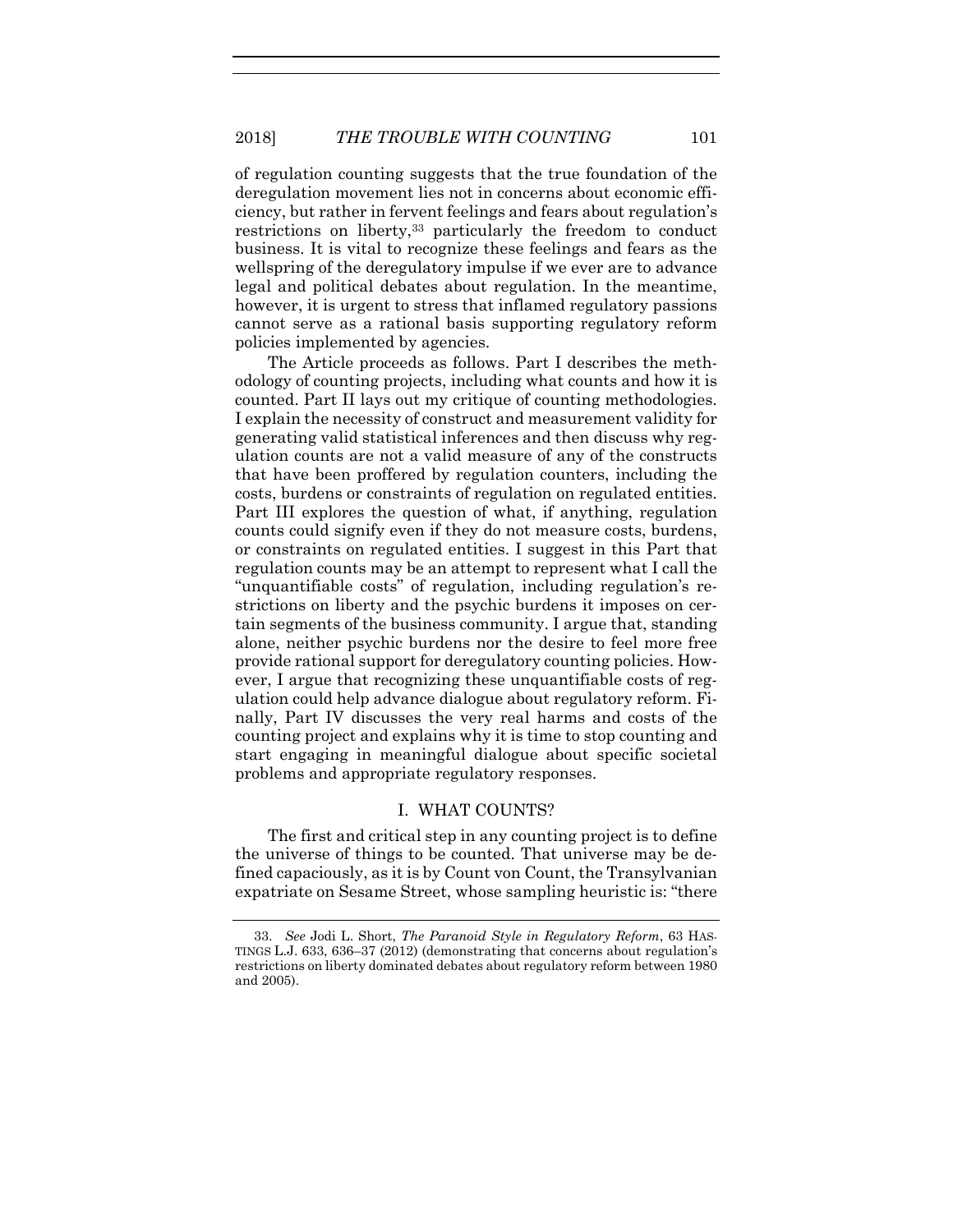is always something to count." <sup>34</sup> Indeed, the Count will count whatever he encounters in his immediate sensory field, be it hot dogs, oranges, building floors, telephone rings, or even the sheep in his friends' dreams.<sup>35</sup> Below, I describe the variety of different approaches regulation counters have taken to define the things to be counted in their universe. Section A describes the counting methodology of EO 13,771. Section B discusses the largely discredited methodologies that have traditionally been used in counting studies. Section C lays out the counting methodology used by RegData, which to date has not been scrutinized. This Article's critique of counting focuses on RegData because it purports to be the state-of-the-art in regulation counting and has been marketed to government officials as a tool for deciding which regulations to cut.

#### A. COUNTING METHODOLOGY OF EO 13,771

<span id="page-10-0"></span>Unlike many academic counting projects, EO 13,771 requires agencies to count both regulations and costs.<sup>36</sup> In addition to the 2-for-1 requirement, the Order implements a type of regulatory budget<sup>37</sup> that requires agencies to offset fully the costs of

<sup>34.</sup> *Sesame Street: Ernie Takes on the Count's Job* (PBS television broadcast May 4, 2000), https://www.youtube.com/watch?v=xkfU1pziqwg.

<sup>35.</sup> *See, e.g.*, *id.*

<sup>36.</sup> EO 13,771, § 2(a) provides that "[u]nless prohibited by law, whenever an executive department or agency (agency) publicly proposes for notice and comment or otherwise promulgates a new regulation, it shall identify at least two existing regulations to be repealed." Exec. Order No. 13,771, 82 Fed. Reg. 9339, 9339 (Jan. 30, 2017). In furtherance of this requirement, EO 13,771 also requires that "any new incremental costs associated with new regulations shall, to the extent permitted by law, be offset by the elimination of existing costs associated with at least two prior regulations." *Id.*

<sup>37.</sup> A regulatory budget is a shadow budget that caps the costs an agency can "require private agents to consume in the pursuit of the regulatory goal." Robert W. Crandall, *Federal Government Initiatives To Reduce the Price Level*, 1978 BROOKINGS PAPERS ON ECON. ACTIVITY 401, 429 (1978). The idea of a regulatory budget was introduced by Robert Crandall, who saw it as a way of "confronting regulators with the costs of their actions." *Id.* A variety of different models for implementing a regulatory budget have been proposed. *See, e.g.*, Christopher C. DeMuth, *The Regulatory Budget*, REGULATION 29, 30–31 (1980) (proposing that the federal government "establish an upper limit on the costs of [federal] regulatory activities to the economy and . . . apportion this sum among the individual regulatory agencies"); Susan E. Dudley, *Can Fiscal Budget Concepts Improve Regulation?* 19 N.Y.U. J. LEGIS. & PUB. POL'Y 259, 265 (2016) ("Operationally, a regulatory budget would share similarities with the fiscal budget."); Eric A. Posner, *Using Net Benefit Accounts to Discipline Agencies: A Thought Experiment*, 150 U. PA. L. REV. 1473, 1477–84 (2002) (proposing a net benefit account budget, in which agencies would be required to keep positive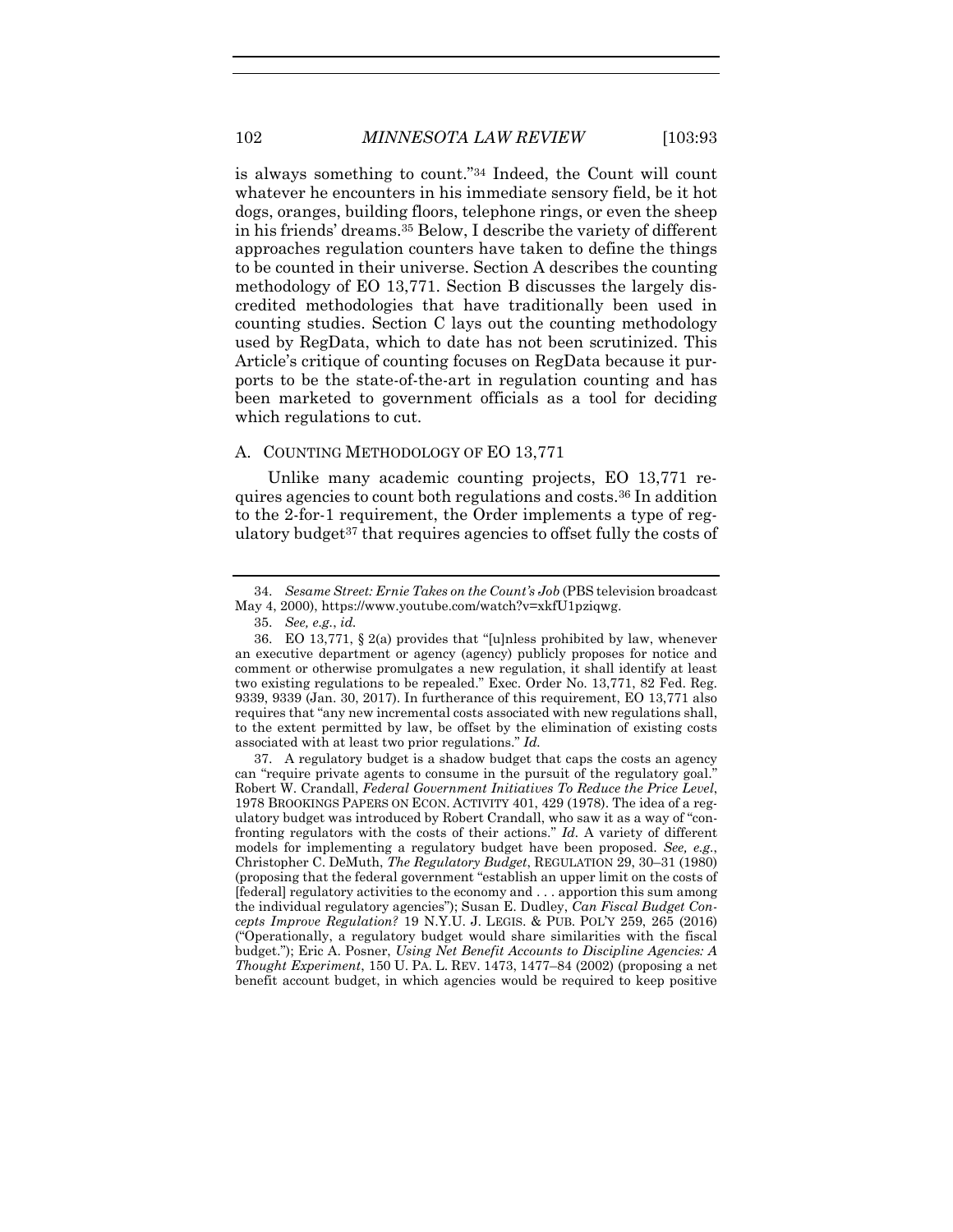new regulations through the repeal of existing regulations.<sup>38</sup> According to the OMB Guidance Memorandum, to comply with EO 13,771, agencies must issue two deregulatory actions<sup>39</sup> for each regulatory action.<sup>40</sup> This requirement is meant to ensure that the incremental costs associated with the total number of regulatory actions are fully offset by the cost savings of deregulatory actions.<sup>41</sup>

38. Exec. Order No. 13,771 § 2(c), 82 Fed. Reg. 9339 (Jan. 30, 2017).

39. The OMB Guidance Memorandum defines an "EO [13,771] deregulatory action" as an action that has been finalized and has total costs less than zero. OMB GUIDANCE, *supra* note [2,](#page-2-3) at 4. EO 13,771 deregulatory actions are not limited to those actions that would be defined as significant under EO 12,866, and they may be issued in a wide range of forms, including rulemaking; guidance or interpretive documents; or streamlining of information requests like recordkeeping, reporting, or disclosure requirements. *Id.* The OMB Memorandum explains that EO 13,771 regulatory actions subsequently overturned by Congress, for instance under the Congressional Review Act, count as "EO [13,771] deregulatory actions." *Id.* at 7. By contrast, it takes a case-by-case approach to regulatory actions vacated by judicial order. *See id.*

40. OMB GUIDANCE defines "EO [13,771] regulatory action" as a "significant regulatory action" that has been finalized, and that imposes total costs greater than zero. *Id.* at 3. "Significant regulatory action," as defined by reference to EO 12,866,  $\S 3(f)$ , is defined in that EO as:

any regulatory action that is likely to result in a rule that may: (1) Have an annual effect on the economy of \$100 million or more or adversely affect in a material way the economy, a sector of the economy, productivity, competition, jobs, the environment, public health or safety, or State, local, or tribal governments or communities; (2) Create a serious inconsistency or otherwise interfere with an action taken or planned by another agency; (3) Materially alter the budgetary impact of entitlements, grants, user fees, or loan programs or the rights and obligations of recipients thereof; or (4) Raise novel legal or policy issues arising out of legal mandates, the President's priorities, or the principles set forth in this Executive Order.

Exec. Order No. 12,866, 58 Fed. Reg. 190 (Oct. 4, 1993). The Memorandum explicitly includes significant guidance and interpretive documents in the definition of EO 13,771 regulatory actions. OMB GUIDANCE, *supra* note [2,](#page-2-3) at 3. It specifies that the Order's requirements apply to all EO 13,771 regulatory actions issued after noon on January 20, 2017. *See id.* at 1–2.

41. According to the Memorandum, only those regulatory impacts that have traditionally been counted as costs when taking a regulatory action should be counted as cost savings when taking an EO 13,771 deregulatory action. *Id.* at 9. In other words, cost savings that an agency has traditionally counted as benefits when taking regulatory action cannot be counted as reductions in costs for purposes of EO 13,771 deregulatory actions. Thus, the guidance makes clear that

balances on ledgers that tally the benefits and costs of every regulation promulgated by the agency); Jeffrey A. Rosen & Brian Callanan, *The Regulatory Budget Revisited*, 66 ADMIN. L. REV. 835, 837 (2014) (suggesting that regulatory costs should be considered as the equivalent of tax dollars). Notably, most previously proposed regulatory budget designs envisioned involvement from Congress as well as the executive branch. *See* BROOKINGS EVALUATION, *supra* note [29,](#page-7-1) at 6–11.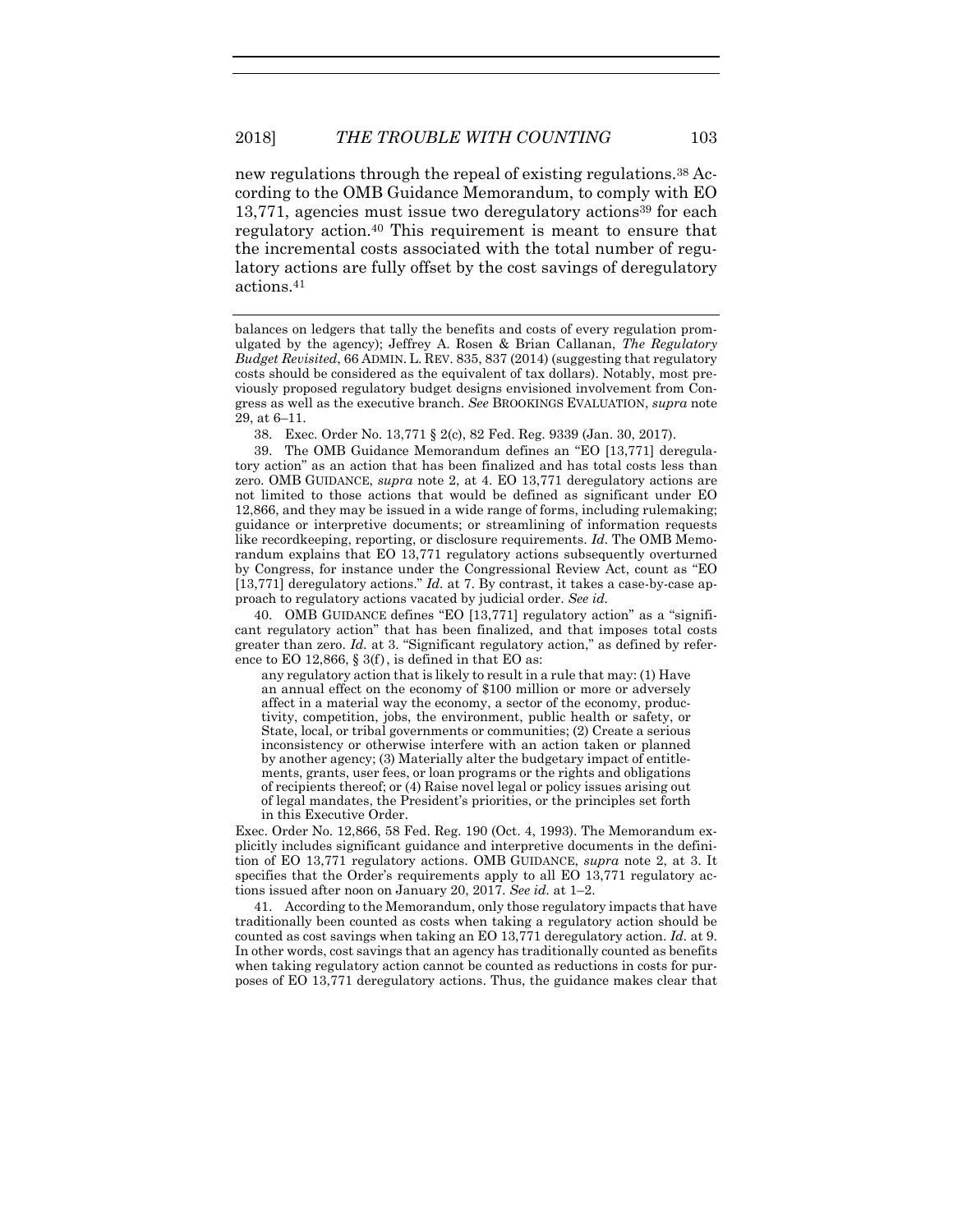<span id="page-12-0"></span>This methodology requires determining what counts as a regulatory or deregulatory action, and OMB has decided that the two will be distinguished by focusing on a particular set of costs. The OMB Guidance Memorandum provides that, generally, costs should be counted using the methods and concepts articulated in OMB Circular A-4, which was released in 2003, to assist agencies in conducting cost-benefit analyses required under EO 12866.<sup>42</sup> However, costs are defined much more narrowly under EO 13,771. As has been widely observed and criticized,<sup>43</sup> the only costs that count for purposes of EO 13,771 are compliance costs to regulated entities.<sup>44</sup> For instance, lost benefits to the public or to regulated entities are not to be counted as costs of deregulatory actions.<sup>45</sup> So, for instance, if an energy conservation regulation produces measurable cost savings to regulated entities in

44. If an agency is unsure whether an ambiguous item counts as a cost or a benefit, the Memorandum provides that it should be categorized to conform to accounting conventions the agency has followed in past analyses. So, for instance, if the agency has historically categorized fuel savings associated with energy efficiency investments as benefits, it should continue to do so and should not count them as negative cost savings when deregulating. OMB GUIDANCE, *supra* note [2,](#page-2-3) at 9.

45. *Id.*

agencies should not count net costs of deregulatory actions, but only those financial impacts that would typically appear on the cost side of the cost-benefit analysis ledger in the initial regulatory analysis. *See id.* at 9.

<sup>42.</sup> *Id.*

<sup>43.</sup> *See* Cecot & Livermore, *supra* not[e 3,](#page-2-2) at 3 ("We conclude that the Order is not calibrated to maximize social welfare because it narrowly focuses on the costs of regulation to regulated entities and fails to acknowledge the benefits of regulation."); *Capping Regulation*, *supra* note [3,](#page-2-2) at 5 (suggesting that it would be irrational not to consider net benefits to "distinguish a good rule from a bad rule."); Jeffrey S. Lubbers, *Comments on OMB's Interim Guidance Implementing Section 2 of Executive Order 13,771 "Reducing Regulation and Controlling Regulatory Costs"*, 42 ADMIN. & REG. L. NEWS 7, 8 (2017) (asserting that the "overall main shortcoming" of EO 13,771 is "that it does not account for the benefit of regulations at all"); David A. Dana & Michael R. Barsa, *The High Cost of Cutting Regulatory Costs*, CHI. TRIB. (Feb. 24, 2017), http://www .chicagotribune.com/news/opinion/commentary/ct-epa-anti-regulatory-trump -epa-executive-order-perspec-0227-jm-20170223-story.html ("By focusing on only the costs of complying with the regulation, and not on the costs that the regulation is trying to prevent, Trump's order puts us all at grave risk."); Jody Freeman, *Trump's "2 for 1" Executive Order*, ENVTL. L. HARV. (Jan. 30, 2017), http://environment.law.harvard.edu/2017/01/freemanstatement (arguing that EO 13,771 would "strangle even the most beneficial rules under the guise of cutting red tape"); Amit Narang, *The Stunning Triumph of Cost-Cost Analysis*, REG. REV. (Feb. 19, 2017), http://www.regblog.org/2017/02/19/narang-stunning -triumph-cost-cost-analysis ("[T]he [Order] spells the end of cost-benefit analysis and the rise of a new form of analysis that focuses only on regulatory costs while ignoring benefits.").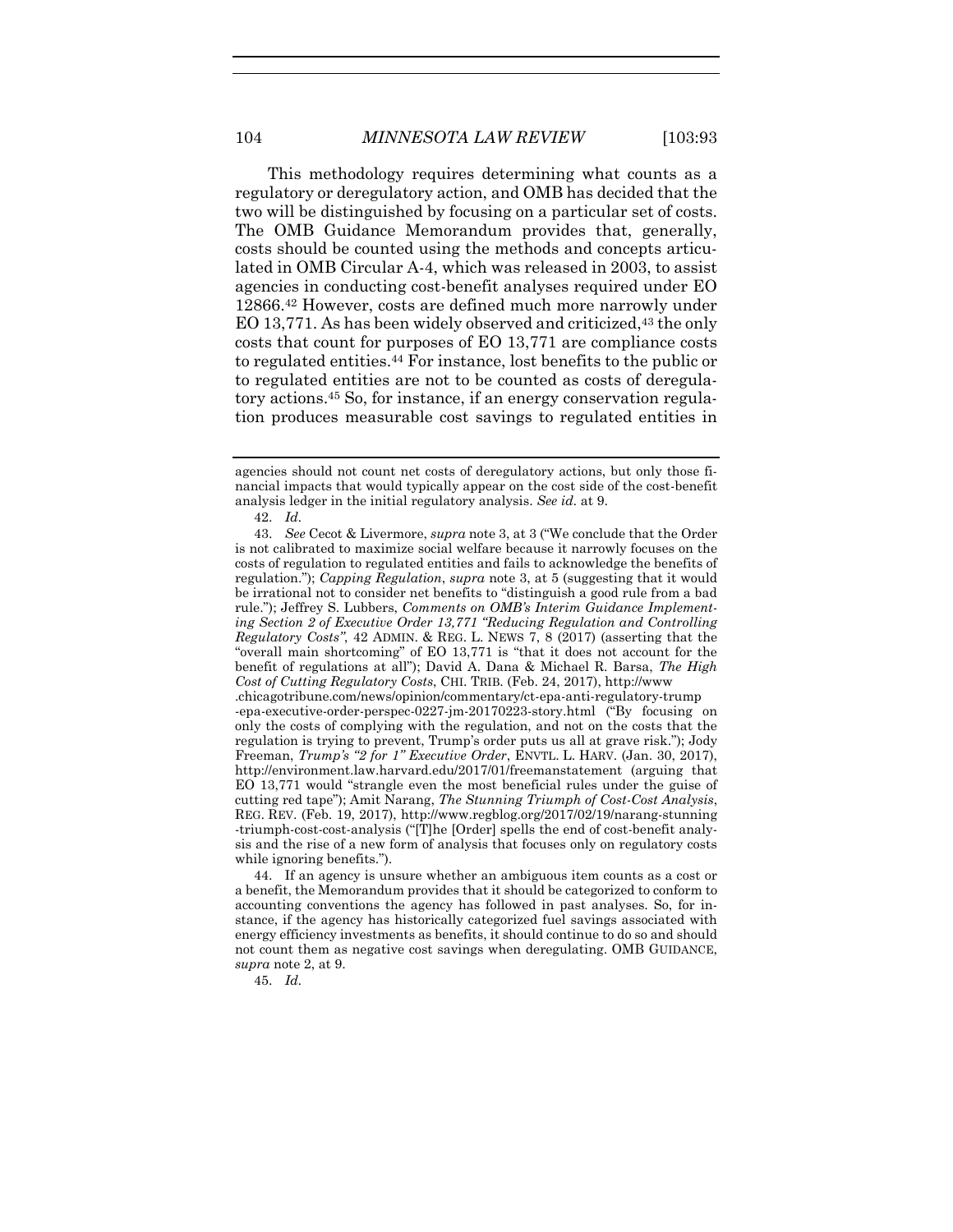the form of lower energy costs, the loss of this benefit cannot be counted as a cost of repealing this regulation.

Although EO 13,771 contains a cost parameter, straight-up regulation counting remains fundamental to its operation. Even if the repeal of a *single* existing regulation would *fully offset* the costs of a proposed regulation, the proposing agency still must identify a *second* regulation for repeal before proposing the new regulation. Any rule on the books is a candidate to be the second regulation repealed, so long as it imposes present costs greater than zero on regulated entities.<sup>46</sup>

# B. COUNTING METHODOLOGY OF REGULATION-COUNTING **STUDIES**

In contrast to EO 13,771, counting studies typically count only regulations and not costs. This choice of object is odd in light of the fact, discussed below, that most regulation counters see the number of regulations as a proxy for the costs to regulated entities. Yet, instead of attempting to count those costs, they count regulations instead.

Many regulation counting studies have taken a broad and undifferentiated approach to regulation counting, not unlike

<sup>46.</sup> The Memorandum clarifies the Order's caveat that the 2-for-1 deal applies "unless prohibited by law." *Id.* at 5. Regulatory actions that are statutorily or judicially required do not count for purposes of the EO 13,771 regulatory action tally. *See id.* at 2. The Memorandum interprets a statutorily required regulatory action as one for which Congress has provided by statute both "an explicit requirement and explicit timeframe." *Id.* at 5. For example, the following statute would be considered to statutorily require a regulatory action: The FDA "shall issue nutrition labeling requirements within 10 years" of the statute's enactment date. *Id.* However, a statute that required the FDA to issue nutrition labeling requirements when necessary to promote the purposes of the statute would not be considered to statutorily require regulatory action. A judicially required regulatory action is one for which there is a "judicially established binding deadline for rulemaking, including deadlines established by settlement agreement or consent decree." *Id.* The Memorandum further explains that EO 13,771 does not change agencies' obligations under statutes that prohibit the consideration of costs in determining a statutorily required standard. *Id.* at 8. However, it provides that while agencies may issue such regulations without first identifying offsetting deregulatory actions, they "will generally be required to offset the costs of such regulatory actions through other deregulatory actions taken pursuant to statutes that do not prohibit consideration of costs." *Id.*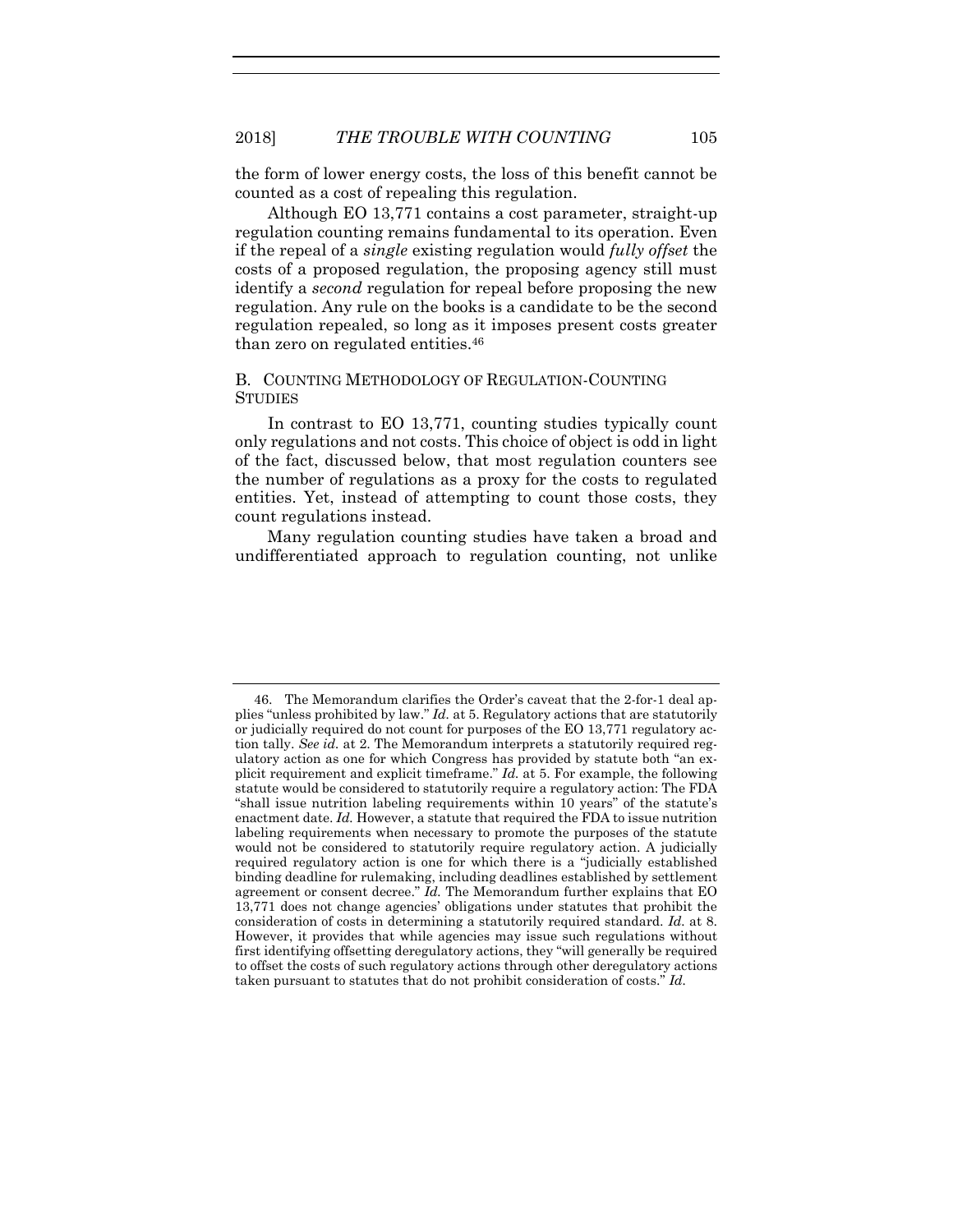Count von Count's. For instance, studies have counted the number of pages in the *Federal Register*<sup>47</sup> or the *Code of Federal Reg*ulations (C.F.R.),<sup>48</sup> or the number of bits<sup>49</sup> in digitized state statutory codes.<sup>50</sup> Cross-national comparative studies have used indices derived from Organization for Economic Cooperation and Development (OECD) and World Bank data.<sup>51</sup> Each of these

49. Bit is short for "binary digit" and is the smallest, most basic unit of data in computing. *See Bit*, TECHOPEDIA, https://www.techopedia.com/definition/ 23954/bit (last visited Oct. 15, 2018); *Bits and Bytes*, STAN., https://web .stanford.edu/class/cs101/bits-bytes.html (last visited Oct. 15, 2018).

50. *See* Mulligan & Shleifer, *supra* note [5,](#page-2-1) at 1469–72.

51. *See, e.g.*, Simeon Djankov, Caralee McLiesh & Rita Ramalho, *Regulation & Growth*, 92 ECON. LETTERS 395, 395–401 (2006); Norman V. Loayza, Ana María Oviedo & Luis Servén, *Regulation & Macroeconomic Performance*, *in*  BUSINESS REGULATION AND ECONOMIC PERFORMANCE (Norman V. Loayza & Luis Servén eds., 2010) (analyzing both World Bank and OECD data); Alberto Alesina et al., *Regulation and Investment* 1–3 (Nat'l Bureau of Econ. Research, Working Paper No. 9560, 2003); Andrea Bassanini & Ekkehard Ernst, *Labour Market Institutions, Product Market Regulation, & Innovation: Cross-Country Evidence* 5–31 (OECD Econ. Dep't, Working Paper No. 316, 2002); Daniel Kaufman, Aart Kraay & Massimo Mastruzzi, *Governance Matters VIII: Aggregate and Individual Governance Indicators* 1996–2008 (World Bank Pol'y Research, Working Paper No. 4978, 2009); Norman V. Loayza, Ana María Oviedo & Luis Servén, *The Impact of Regulation on Growth and Informality: Cross-Country Evidence* 3 (World Bank, Working Paper No. S3623, 2005); Giuseppe Nicoletti et al., *Product and Labor Market Interactions in OECD Countries* 5–108 (OECD Econ. Dep't, Working Paper No. 312, 2001); Giuseppe Nicoletti & F. L. Pryor, *Subjective & Objective Measures of the Extent of Governmental Regulations* 4– 22 (OECD & Swarthmore College, Working Paper, 2001); Giuseppe Nicoletti & Stefano Scarpetta, *Regulation, Productivity & Growth: OECD Evidence* 5–63 (OECD Econ. Dep't., Working Paper No. 347, 2003); Giuseppe Nicoletti, Stefano Scarpetta & Olivier Boylaud, *Summary Indicators of Product Market Regulation with an Extension to Employment Protection Legislation* 7–84 (OECD Econ. Dep't, Working Paper No. 226, 2000). This body of literature is beyond the scope of this article and has been thoroughly criticized elsewhere. *See, e.g.*, THE QUIET POWER OF INDICATORS: MEASURING GOVERNANCE, CORRUPTION AND THE RULE OF LAW (Sally Engle Merry, Kevin E. Davis & Benedict Kingsbury eds., 2015) (presenting case studies illustrating how global indices measuring regulation mask important issues of context and power); Janine Berg & Sandrine Cazes, *Policymaking Gone Awry: The Labor Market Regulations of the Doing Business Indicators*, 29 COMP. LAB. L. & POL'Y J. 349, 350 (2008) (arguing that the World Bank's *Doing Business* index measures of labor market regulations are "based

<sup>47.</sup> *See, e.g.*, MAEVE P. CAREY, CONG. RESEARCH SERV., COUNTING REGU-LATIONS: AN OVERVIEW OF RULEMAKING, TYPES OF FEDERAL REGULATIONS, AND PAGES IN THE *FEDERAL REGISTER* (2016); *Regulators and Redskins*, *supra*  not[e 5,](#page-2-1) at 195–201. *See generally* TEN THOUSAND COMMANDMENTS, *supra* note [5.](#page-2-1)

<sup>48.</sup> *See* Dawson & Seater, *supra* note [5;](#page-2-1) Clyde W. Crews, *New Data: Code of Federal Regulations Expanding, Faster Pace Under Obama*, COMPETITIVE ENTERPRISE INST. (Mar. 17, 2014), https://cei.org/blog/new-data-code-federal -regulations-expanding-faster-pace-under-obama.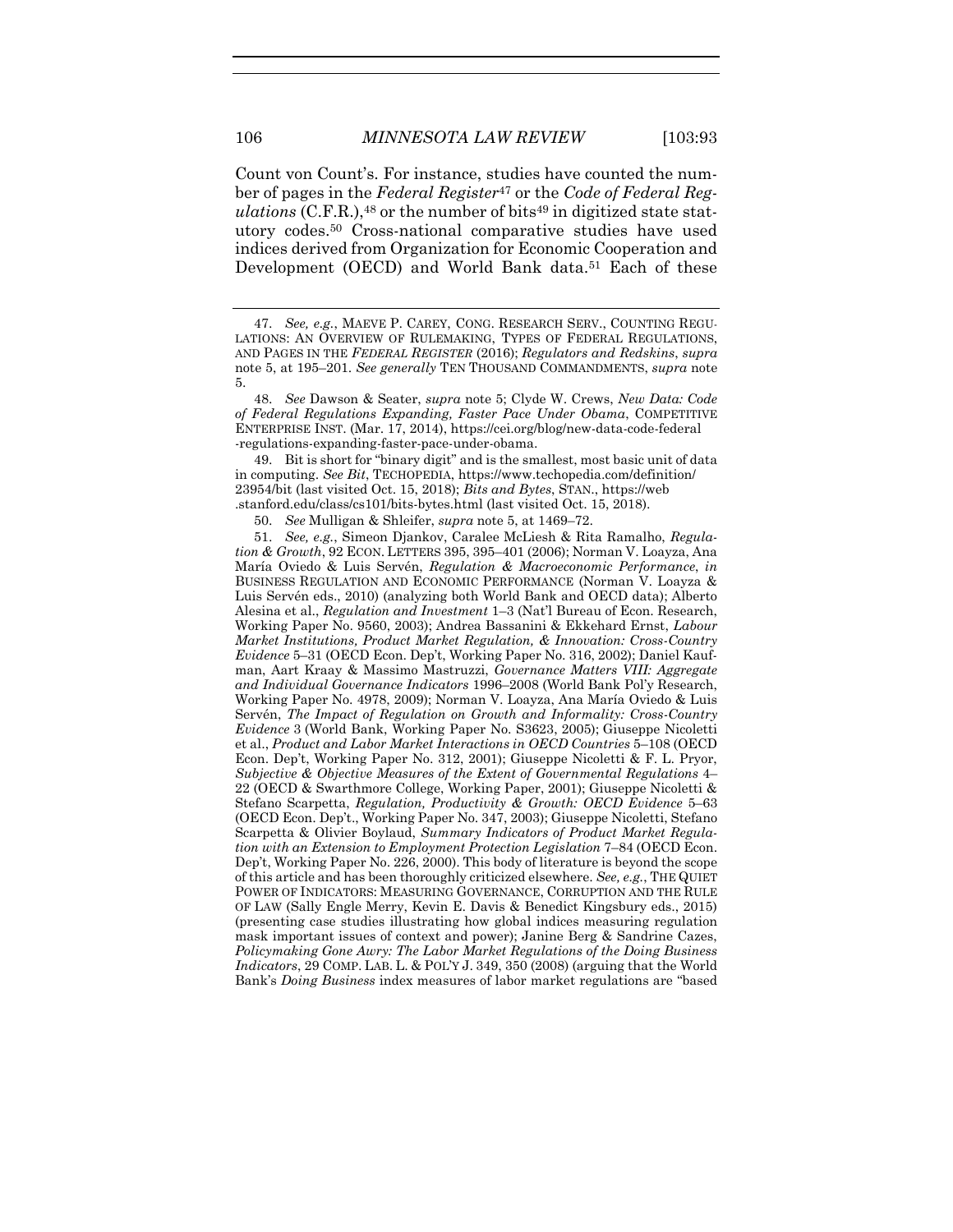counting methodologies has been roundly criticized for its inaccuracy and inadequacy.<sup>52</sup> The *Federal Register* contains not only final rules but proposed rules that may never become law, as well as public notices, executive orders, proclamations, and other presidential documents.<sup>53</sup> In addition, many of its pages are consumed by the extensive justifications that accompany final rules to satisfy the demands of arbitrary and capricious review.<sup>54</sup> The C.F.R. codifies only finalized regulations, but "[p]age-count data are subject to the criticism that not all pages are equal. A page could be of enormous or trivial consequence to the economy." 55 Digital file size measures suffer from similar defects in that they are totally undifferentiated as to content. These shortcomings introduce measurement error into studies employing these types of counts and undermine their empirical validity.

#### C. COUNTING METHODOLOGY OF REGDATA

The latest innovation in regulation counting methodology is the "Industry-specific Regulatory Constraint Database," developed by researchers at the Mercatus Center at George Mason University. Recently renamed "RegData," presumably in an attempt to mask its ideological pedigree, the database tallies the number of regulatory constraints applicable to different industries over the fifteen-year period from 1997–2012.<sup>56</sup> The methodology used to count regulatory constraints is as follows:

<span id="page-15-0"></span>on a partial and crude understanding of how labor markets and their institutions function"); Kevin E. Davis & Michael B. Kruse, *Taking the Measure of Law: The Case of the* Doing Business *Project*, 32 LAW & SOC. INQUIRY 1095 (2007) (highlighting the challenges of measuring country-level legal variables in the face of legal complexity and uncertainty); Alvaro Santos, *Labor Flexibility, Legal Reform, and Economic Development*, 50 VA. J. INT'L L. 43, 45 (2009) (arguing that the World Bank *Doing Business* indicator "contains a number of very serious omissions that seem to stem from a flawed understanding of regulation").

<sup>52.</sup> *See RegData*, *supra* note [4,](#page-2-0) at 111–12; Ruhl & Salzman, *supra* note [5,](#page-2-1) at 769–75.

<sup>53.</sup> *See generally* Federal Register, *About the Federal Register*, NAT'L AR-CHIVES, https://www.archives.gov/federal-register/the-federal-register/about .html (last updated Aug. 8, 2018) (detailing the types of sources included in the Federal Register).

<sup>54.</sup> Ruhl & Salzman, *supra* note [5,](#page-2-1) at 772.

<sup>55.</sup> *RegData*, *supra* note [4,](#page-2-0) at 112; *see also* Dawson & Seater, *supra* note [5,](#page-2-1) at 139 (recognizing that "[a] counting measure obviously is imperfect in that two identical values may comprise regulations of different types and, even within a given type, may represent regulations of different stringency").

<sup>56.</sup> *RegData*, *supra* note [4,](#page-2-0) at 109.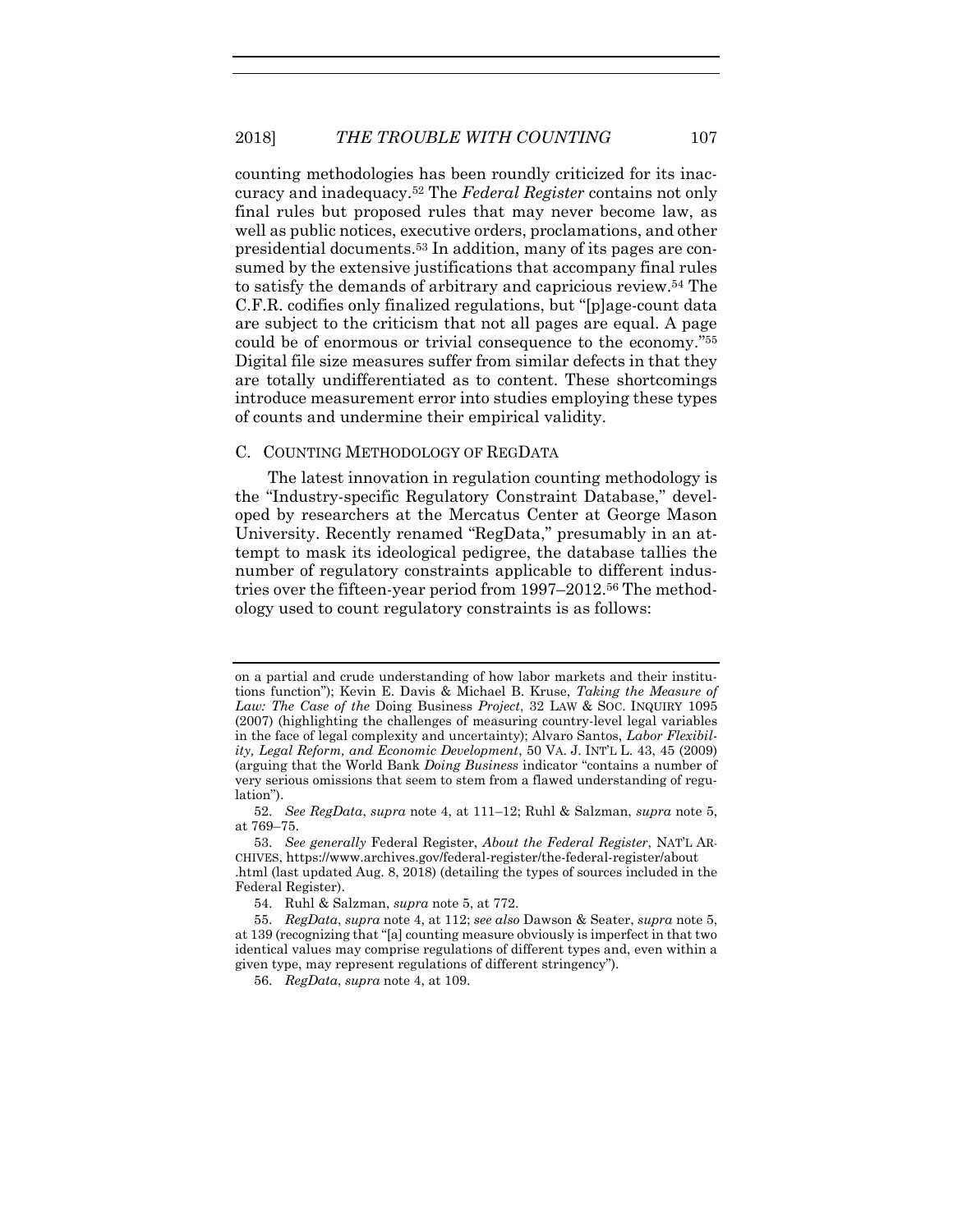Regulatory texts typically use a relatively standard suite of verbs and adjectives to indicate a binding constraint, such as "shall," "must," and "prohibited." This observation motivated us to search the CFR for keywords that are likely to indicate binding constraints. As a departure point, we search for five strings that are likely to limit choice sets: "shall," "must," "may not," "prohibited," and "required." We refer to this set of five strings as "restrictions." 57

These search terms are the sole criteria applied to identify what counts as a regulatory constraint.<sup>58</sup> The creators classify restrictions identified by this methodology by the industries to which they apply.<sup>59</sup>

<span id="page-16-0"></span>RegData is a particularly important development in the regulation counting project for four reasons. First, RegData claims to be the state-of-the-art in regulation counting, improving upon prior methods by counting only those provisions of the C.F.R. that impose regulatory demands<sup>60</sup> or restrictions<sup>61</sup> and by mapping those restrictions by industry, thus allowing for cross-industry comparisons of regulatory outcomes. Second, while prior counting methods have been thoroughly critiqued, including by the authors of RegData, the shortcomings of RegData have not yet been addressed. Third, RegData was recently made publicly available, together with a call that it be used to identify causal relationships between regulation counts and various macroeconomic outcome variables of interest, including employment and productivity.<sup>62</sup> It is important to clarify the meaning of the variables it has constructed in order to properly interpret any results produced by future studies. Fourth, RegData is being marketed to government officials as "a research platform that allows users to quickly analyze state regulations and identify the specific industries most targeted by excessive regulation." <sup>63</sup> It has been used by the Governor of Iowa to identify "onerous" regulations

- 61. *Id.* at 112.
- 62. *Id.*

<sup>57.</sup> *Id.* at 112.

<sup>58.</sup> *Id.*

<sup>59.</sup> The authors employ a complex methodology for industry coding that is described in Online Appendix B. *Id.* at app. B (describing their methodology for industry coding). I do not discuss this methodology here because it is outside the scope of the critique developed in this Article. Allocating regulations by industry does not mitigate any of the methodological problems identified below.

<sup>60.</sup> *RegData*, *supra* note [4,](#page-2-0) at 110.

<sup>63.</sup> Rod Boshart, *Iowa Confident Alert System Won't Send False Alarm*, GA-ZETTE (Jan. 16, 2018), http://www.thegazette.com/subject/news/government/ iowa-confident-alert-system-wont-send-false-alarm-20180116.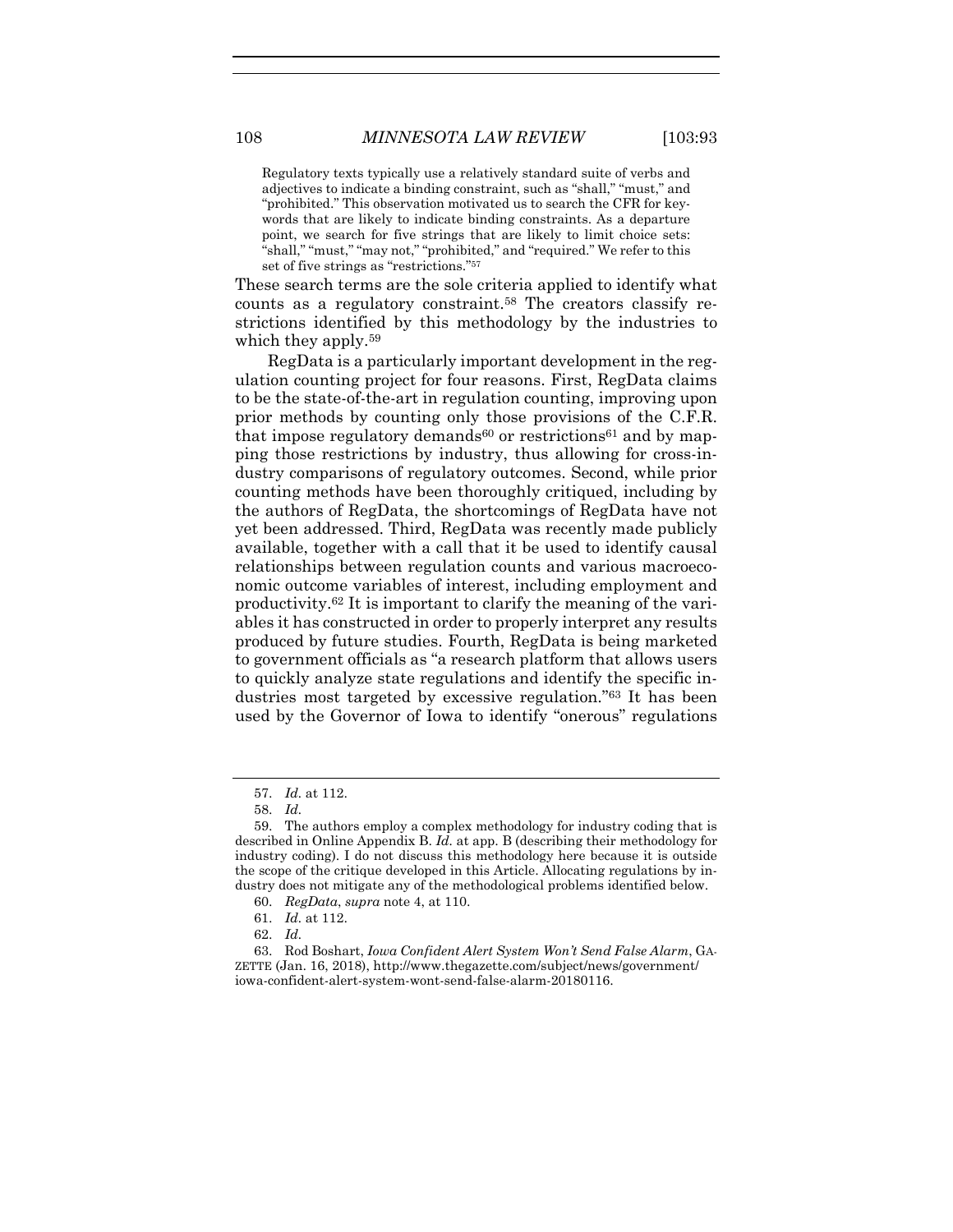for repeal<sup>64</sup> and by officials implementing a 2-for-1 policy in British Columbia, Canada,<sup>65</sup> suggesting that RegData is poised to gain more widespread use by governments implementing regulation counting policies and thus must be taken seriously not only as an intellectual project, but also a policy tool. For these reasons, RegData and its counting methodology will be the focus of this Article's empirical critique.

#### <span id="page-17-0"></span>II. THE TROUBLE WITH COUNTING

This Part provides a basic introduction to the fundamental elements necessary to draw valid causal inferences from empirical studies and explains why regulation counting studies lack these elements, illustrating key points with concrete examples drawn from the C.F.R. Empirical studies use quantified variables to measure observable phenomena in the world (for instance, the costs of regulation or employment levels) and to establish their statistical relationship with one another. If certain conditions are met, quantitative studies can indicate causal relationships between variables, establishing, for instance, that one observable phenomena (e.g. regulatory costs) is the cause of another (e.g. employment levels).

The validity of a causal statistical inference depends on many factors, but the most basic and fundamental is measurement validity, or the fit between a variable and the conceptual definition of the construct that the variable purports to measure. Stated simply, to produce valid statistical inferences, an explanatory variable must have a well-defined construct that is validly measured. A construct<sup>66</sup> is a hypothetical condition or mechanism explaining or predicting some outcome of interest. For in-

<sup>64.</sup> *Id.*

<sup>65.</sup> LAURA JONES, MERCATUS CTR., CUTTING RED TAPE IN CANADA: A REG-ULATORY RFORM MODEL FOR THE UNITED STATES? (2015), https://www .mercatus.org/system/files/Jones-Reg-Reform-British-Columbia.pdf. In addition to the province of British Columbia, various versions of the 2-for-1 policy have been adopted in other countries, including: Australia, Canada (federal), France, Germany, the Netherlands, Portugal, and the United Kingdom. Nicholas Bellos, *Is There an International Case for Trump's "One-in-Two-Out" Order?*, REG. REV. (Nov. 8, 2017), https://www.theregreview.org/2017/11/08/bellos -international-trump-order.

<sup>66.</sup> Different academic disciplines tend to use different statistical terminology. I use the term construct as it tends to be used in sociology and psychology literature, to refer to an explanatory concept hypothesized to have a statistical relationship with an outcome variable. Economists tend to use the term construct to refer to the observable measure of the underlying concept.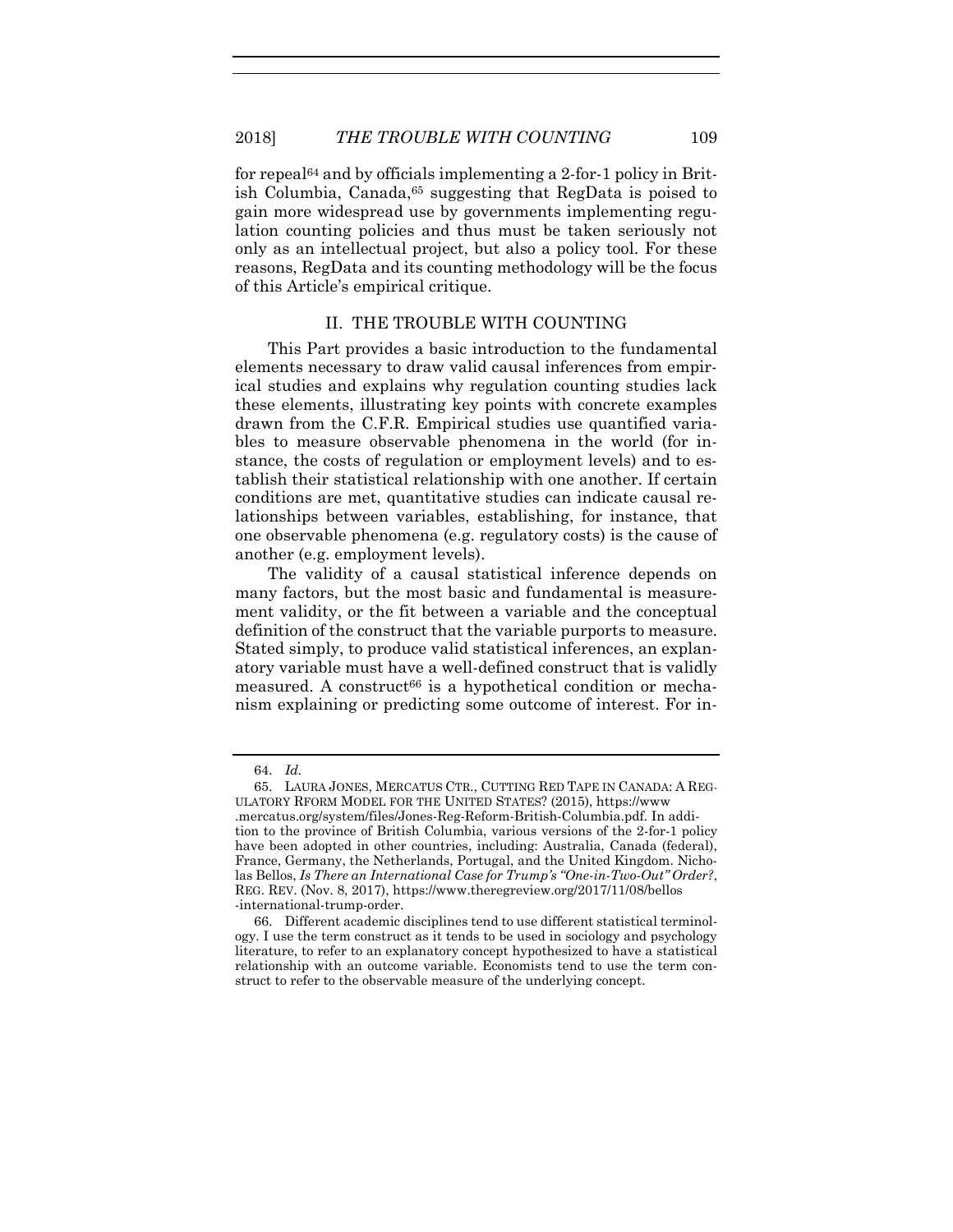stance, intelligence is a construct that researchers might hypothesize explains outcomes like academic achievement, income, or wealth. Constructs (like intelligence) cannot be directly observed or measured, and so they must be operationalized as variables for statistical analysis by measuring some observable and quantifiable behavior or behavioral artifact. For instance, a researcher who wishes to test the effects of the construct of intelligence on particular outcomes might use IQ test scores as an observable proxy by which to measure it.

The validity of a measure depends on the extent to which it accurately quantifies the construct it purports to assess. For instance, it would be clearly invalid to use height as a measure of intelligence, because there is no plausible relationship between the construct (intelligence) and the measure (height). IQ scores present a more difficult case: while many dispute whether IQ scores measure intelligence, <sup>67</sup> they are widely used in studies as a proxy for intelligence or similar constructs.<sup>68</sup> Suppose the researcher described above finds in her statistical analysis that higher IQ scores (the measure) are causally related to higher incomes (the outcome). May she make the claim that intelligence (the construct) causes higher incomes (the outcome)? This claim will be valid only if IQ scores (the measure) accurately measure intelligence (the construct). The onus is on the researcher to demonstrate the relationship between construct and measure that supports the causal claim she wishes to make.

The fundamental problem with regulation counting projects is that they lack this rudimentary precondition of fit between construct and measure. This problem exists for two subsidiary reasons. First, as discussed in Section A below, the construct operationalized through the methodology of regulation counting is ill-defined, making both measurement and causal inference difficult, if not impossible. Second, as discussed in Section B.1–8

<sup>67.</sup> *See, e.g.*, Stephen J. Ceci & Jeffrey K. Liker, *A Day at the Races: A Study of IQ, Expertise, and Cognitive Complexity*, 3 J. EXPERIMENTAL PSYCHOL. 255, 255 (1986) (arguing that "IQ is unrelated to real-world forms of cognitive complexity that would appear to conform to some of those that scientists regard as the hallmarks of intelligent behavior").

<sup>68.</sup> *See, e.g.*, LEWIS M. TERMAN & MAUD A. MERRILL, MEASURING INTELLI-GENCE: A GUIDE TO THE ADMINISTRATION OF THE NEW REVISED STANFORD-BI-NET TESTS OF INTELLIGENCE (1949) (claiming that IQ tests measure intelligence); William W. Brown & Morgan O. Reynolds, *A Model of IQ, Occupation, and Earnings*, 65 AM. ECON. REV. 1002 (1975) (using IQ test scores as a proxy for intelligence); Jay L. Zagorsky, *Do You Have to Be Smart to Be Rich? The Impact of IQ on Wealth, Income and Financial Distress*, 35 INTELLIGENCE 489 (2007) (using IQ test scores as a proxy for intelligence).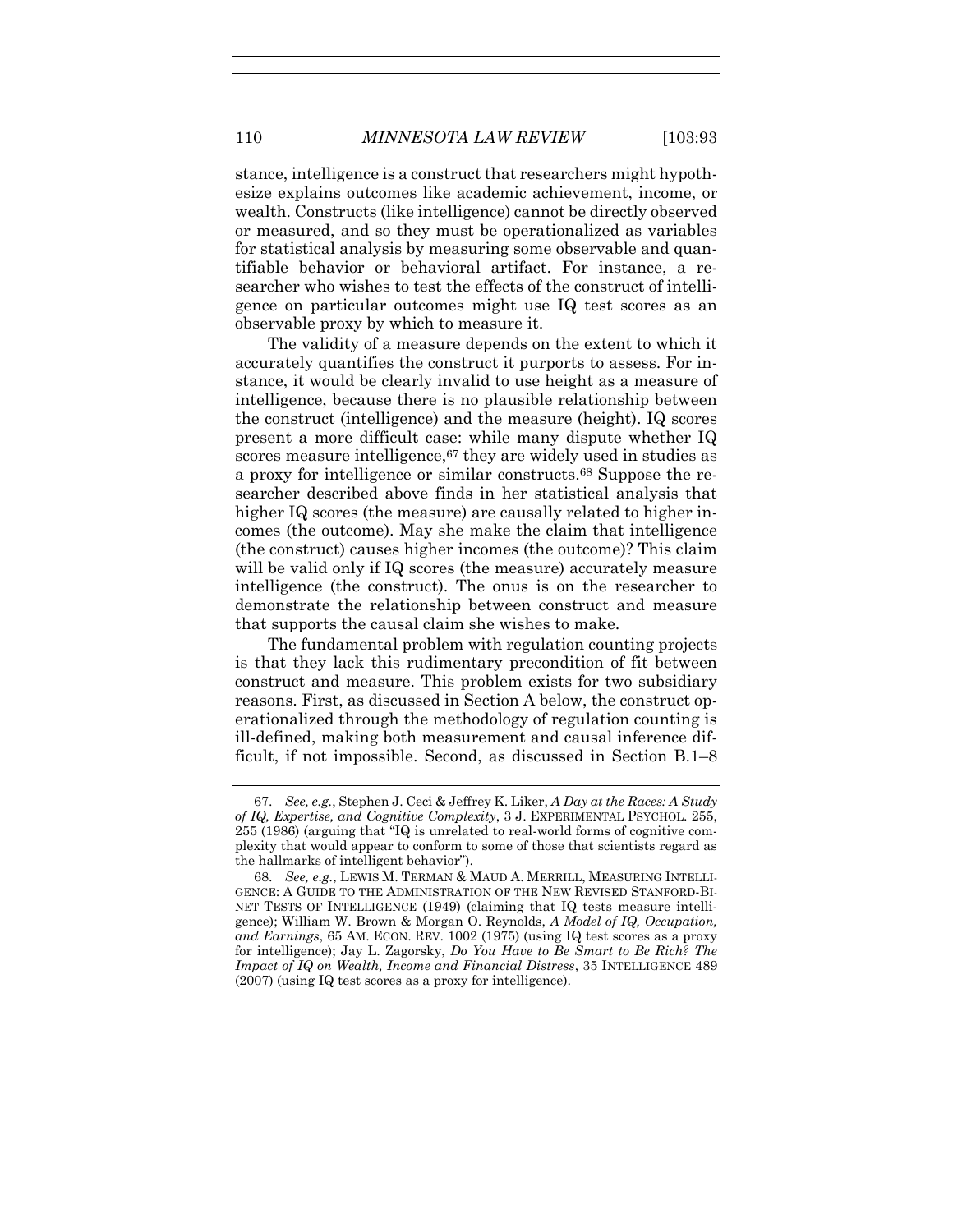below, the constructs that have been articulated by regulation counters cannot be measured accurately by counting the number of regulations or regulatory requirements in the C.F.R.

# A. CONSTRUCT DEFINITION

A threshold problem with regulation counts is that it is not entirely clear what construct they are supposed to be measuring, or if they are meant to measure any construct at all. A count is nothing more than a number—like the number of telephone rings69—unless it accurately measures some validly theorized explanatory construct. Regulation counts are often presumed to measure constructs like the costs or burdens of regulation. However, regulation counters have been reluctant to clearly define and theorize a stable, coherent construct that is accurately measured by regulation counts. This makes it difficult to know exactly what regulation counts measure and undermines causal claims based on them.<sup>70</sup>

<span id="page-19-1"></span><span id="page-19-0"></span>Some regulation counters do not bother to supply an explanatory construct, or seem to believe that the count of regulations is, itself, an explanatory construct that is causally related to outcome variables of interest.<sup>71</sup> This is like claiming that the number of pages in the *Yellow Pages* causes traffic accidents. Now, it

<sup>69.</sup> Note that the number of telephone rings could be transformed into a construct if it had some significance independent of the absolute number—for instance, if the number of rings encoded some kind of message from caller to receiver. There is no indication in the Sesame Street sketch referenced above that the Count's caller is sending him an encoded message.

<sup>70.</sup> *See* Bernard S. Black et al., *Corporate Governance Indices and Construct Validity*, 25 CORP. GOVERNANCE: INT'L REV. 397, 398 (2017) (even if independent variables are properly measured, causal claims can fail "because the underlying theory that posits a relationship between the general aspect (board structure) and the outcome is wrong").

<sup>71.</sup> *See, e.g.*, HOWARD BEALES ET AL., REGULATORY TRANSPARENCY PRO-JECT, GOVERNMENT REGULATION: THE GOOD, THE BAD, & THE UGLY (2017), https://regproject.org/paper/government-regulation-the-good-the-bad-the-ugly (arguing, among other things, that "regulatory accumulation" is detrimental to the American economy); TEN THOUSAND COMMANDMENTS, *supra* note [5](#page-2-1) (focusing throughout the report on pages in the C.F.R. devoted to final rules to determine regulatory burdens); JONES, *supra* note [65,](#page-17-0) at 22–24 (arguing that British Columbia's reduction in the number of regulations is the reason for the turnaround in its economy); Ronald Bailey, *Federal Regulations Have Made You 75 Percent Poorer*, REASON (June 21, 2013), http://reason.com/archives/2013/06/21/ federal-regulations-have-made-you-75-per (arguing that "six decades of accumulated regulations" are responsible for suppressing the growth of GDP and household income); Michael Mandel, *Pebbles in the Stream: Does the FDA Slow Medical Technology Innovation?*, MANDEL ON INNOVATION & GROWTH (Dec. 4, 2010), https://innovationandgrowth.wordpress.com/2010/12/04/pebbles-in-the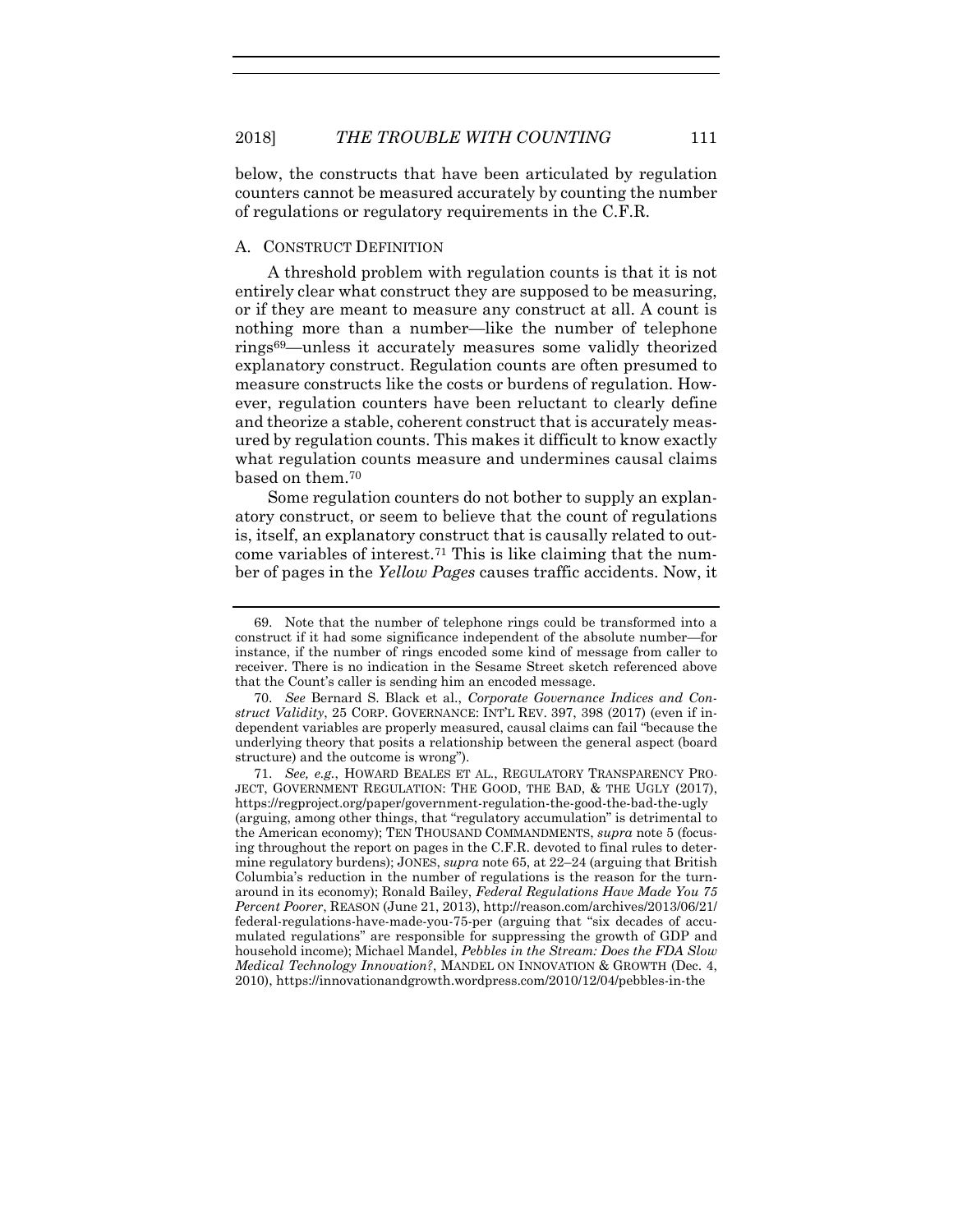may be the case that the number of pages in the *Yellow Pages* is a reasonable proxy for the number of people living in a particular locality, which may be a reasonable proxy for traffic volume, which might be causally related to the number of traffic accidents. But it *cannot* be the case that the number of pages in the phone book *causes* traffic accidents. In this example, the girth of the *Yellow Pages* is merely the measure of the explanatory construct, traffic volume. To draw meaningful inferences from a statistical relationship between the *Yellow Pages* and traffic accidents, there must be some valid theory positing a relationship between the two.<sup>72</sup> Similarly, the number of regulations, standing alone, has no causal significance unless it can be shown to be a proxy for some *other* causal mechanism driving economic outcomes.

More sophisticated regulation counters have recognized the need for an explanatory construct to hypothesize causal relationships. However, the constructs they have supplied are poorly defined, under-theorized, and in tension with one another. It has been claimed that regulation counts operationalize constructs

<sup>-</sup>stream-does-the-fda-slow-medical-technology-innovation (comparing regulations to pebbles in a stream, which dam the stream when there are too many); Jared Meyer, *Regulation's Stranglehold on Millennials' Futures*, FORBES (May 25, 2015), https://www.forbes.com/sites/jaredmeyer/2015/05/25/regulations

<sup>-</sup>stranglehold-on-millennials-futures/#7cd2a62e2f39 (arguing that the "sheer quantity of government red tape" hampers economic growth); Will Yakowicz, *Why Regulation Is Ruining the U.S. Economy*, INC. (Nov. 19, 2013), https://www .inc.com/will-yakowicz/why-regulation-is-ruining-us-economy.html (suggesting the number of regulations, and removing unnecessary ones, will jumpstart the economy).

<sup>72.</sup> *See* Black et al., *supra* note [70,](#page-19-0) at 398 (asserting that even if independent variables are properly measured, causal claims can fail "because the underlying theory that posits a relationship between the general aspect (board structure) and the outcome is wrong").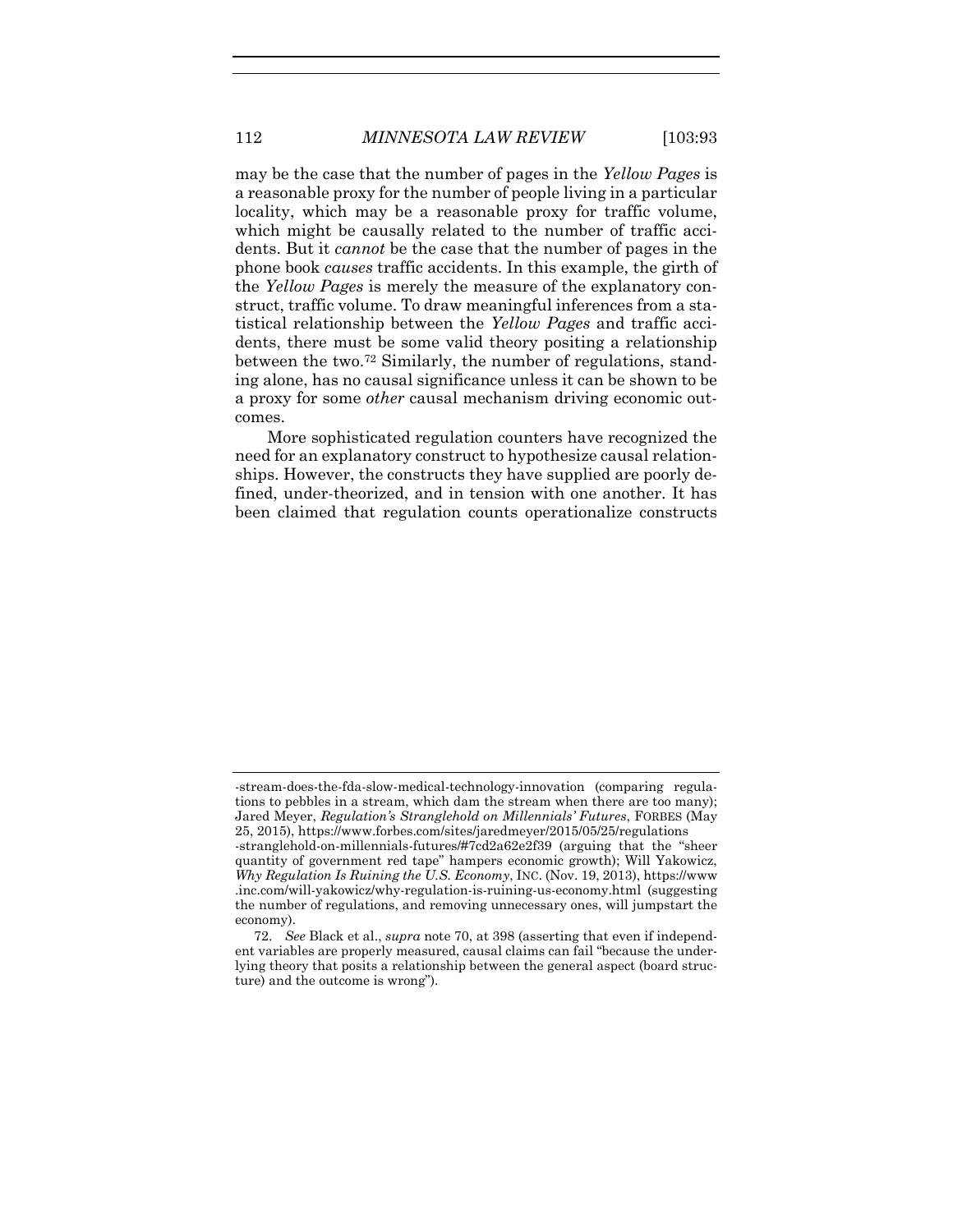like regulatory costs,<sup>73</sup> regulatory burdens,<sup>74</sup> or regulatory constraints,<sup>75</sup> or that they "probably capture[] at least some of regulation's complexity." <sup>76</sup> Rarely is it clear what the focal construct is, because these constructs have been used interchangeably.

This construct shell game severely undercuts the empirical validity of regulation counting studies because the different constructs do not necessarily mean the same thing. A burden, for instance, may not come in the form of economic costs. As discussed below, the costs of regulation may be to liberty or to the psychic well-being of regulated business owners. Costs that have big payoffs, like the expense of applying for an offshore drilling lease, are not properly characterized as burdens. Constraints like requirements that everyone drive on the same side of the road—may not be particularly costly or burdensome or complex. Indeed, as this example illustrates, constraints often increase social welfare by solving collective action problems in ways that benefit everyone, including regulated businesses.<sup>77</sup> A world

when there are more regulations, compliance for regulated entities becomes difficult and burdensome).

75. *RegData*, *supra* note [4,](#page-2-0) at 112; *see also* Mandel, *supra* not[e 71](#page-19-1) (comparing regulations to pebbles in a stream, which, like a dam, constrain the flow when there are too many).

<sup>73.</sup> *See* Exec. Order No. 13,771, 82 Fed. Reg. 9339 (Jan. 30, 2017); OMB GUIDANCE, *supra* not[e 2;](#page-2-3) BROOKINGS EVALUATION, *supra* note [29,](#page-7-1) at 6 (calling the 2-for-1 requirement "a blunt institutional reform to rein in regulatory costs"); Dudley, *supra* not[e 37,](#page-10-0) at 262 (suggesting an association between regulation counts and regulatory costs).

<sup>74.</sup> Dawson & Seater, *supra* note [5,](#page-2-1) at 143 (explaining their construct as follows: "It seems reasonable to suppose that the number of pages required to describe regulatory requirements varies directly with the number of requirements, at least on average. Our page count measure therefore should capture whatever regulatory burden is reflected in the number of regulatory requirements"); Andrew Hale, David Borys & Mark Adams, *Regulatory Overload: A Behavioral Analysis of Regulatory Compliance* 2–5 (Mercatus Ctr., Working Paper No. 11-47, 2011) (citing the volume of regulations taken with their complexity and style to argue they create a regulatory overload that must be managed and adjusted); *see also* Tyler Cowen, *More Freedom on the Airplane, if Nowhere Else*, N.Y. TIMES (Nov. 17, 2013), https://www.nytimes.com/2013/11/17/ business/more-freedom-on-the-airplane-if-nowhere-else.html (arguing that

<sup>76.</sup> Dawson & Seater, *supra* note [5,](#page-2-1) at 139–40. Complexity is rarely cited as the focal construct explaining economic outcomes. Rather, complexity tends to be subsidiary to constructs like cost, which are ultimately said to drive economic outcomes.

<sup>77.</sup> *See* CASS R. SUNSTEIN, AFTER THE RIGHTS REVOLUTION: RECONCEIV-ING THE REGULATORY STATE (1990) (arguing that regulation often increases social welfare by solving collective action or coordination problems and by minimizing decision costs).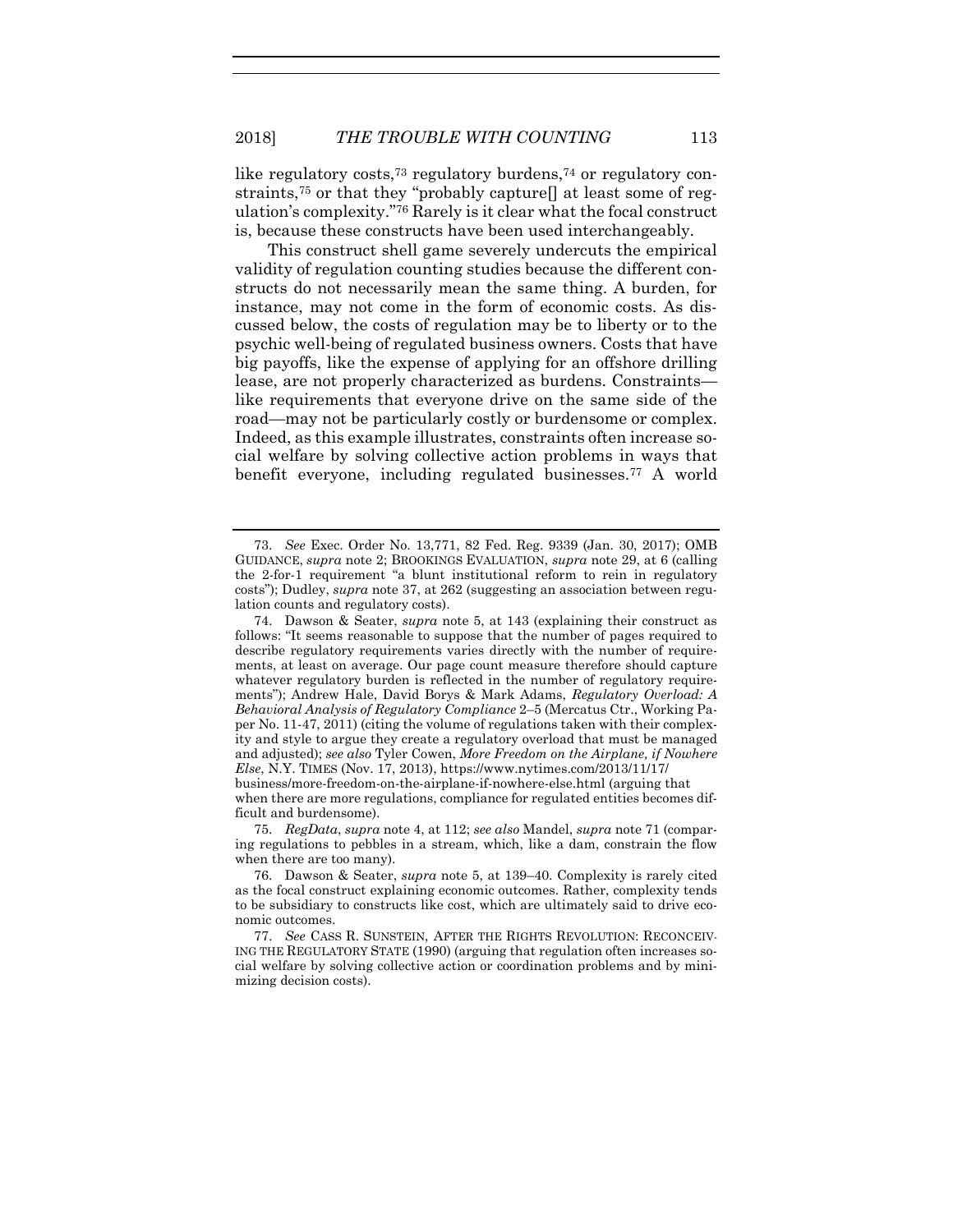114 *MINNESOTA LAW REVIEW* [103:93

without traffic regulations would be a very costly place to conduct business. By contrast, clear-cut regulatory commands may not be especially complex, but might still be quite costly. For instance, the regulation requiring automakers to achieve a Corporate Average Fuel Economy rating of 54.4 miles per gallon by the year 2025 is reasonably straightforward as regulatory commands go, but many have claimed that it would be very costly for automakers and consumers.<sup>78</sup>

In sum, each of the proffered constructs presents a different set of potential causal relationships with business activity and economic outcomes. Yet regulation counting studies have strenuously avoided tying regulation counts concretely to a single construct and theorizing the relationship between that particular construct and economic outcomes of interest. This may be because, as some regulation counters have acknowledged, economic theory would equally support a positive or a negative association between regulation and economic activity.<sup>79</sup> Or it may be because mutable constructs enhance the utility of regulation counts as a political tool, allowing regulation counters to speak to different audiences and deflect criticism by subtly shifting their rhetoric in response to challenges. If someone points out that regulations often save money, the political regulation counter can respond that the problem is really about stifling innovation or increasing complexity. If someone points out that regulations often spur innovation, the political regulation counter can respond that the real problem is cost. Whatever the reason, the lack of a well-defined, theoretically justified construct measured by regulation counts makes it implausible to draw causal inferences from any statistical associations found between these counts and economic outcome variables.

There is one dimension of regulation counting constructs that tends to be reasonably well defined, but it only further complicates the credible theorization of causal relationships between

<sup>78.</sup> Press Release, Office of the Press Sec'y, The White House, Obama Administration Finalizes Historic 54.5 MPG Fuel Efficiency Standards (Aug. 28, 2012), https://obamawhitehouse.archives.gov/the-press-office/2012/08/28/ obama-administration-finalizes-historic-545-mpg-fuel-efficiency-standard; *see also* Juliet Eilperin & Steve Overly, *Automakers Ask EPA To Overturn Recent Review of Fuel-Efficiency Standards*, WASH. POST (Feb. 22, 2017), https://www .washingtonpost.com/national/health-science/automakers-ask-epa-to-overturn -recent-review-of-fuel-efficiency-standards/2017/02/22/81ad1398-f920-11e6 -9845-576c69081518\_story.html.

<sup>79.</sup> *See, e.g.*, Dawson & Seater, *supra* note [5,](#page-2-1) at 145.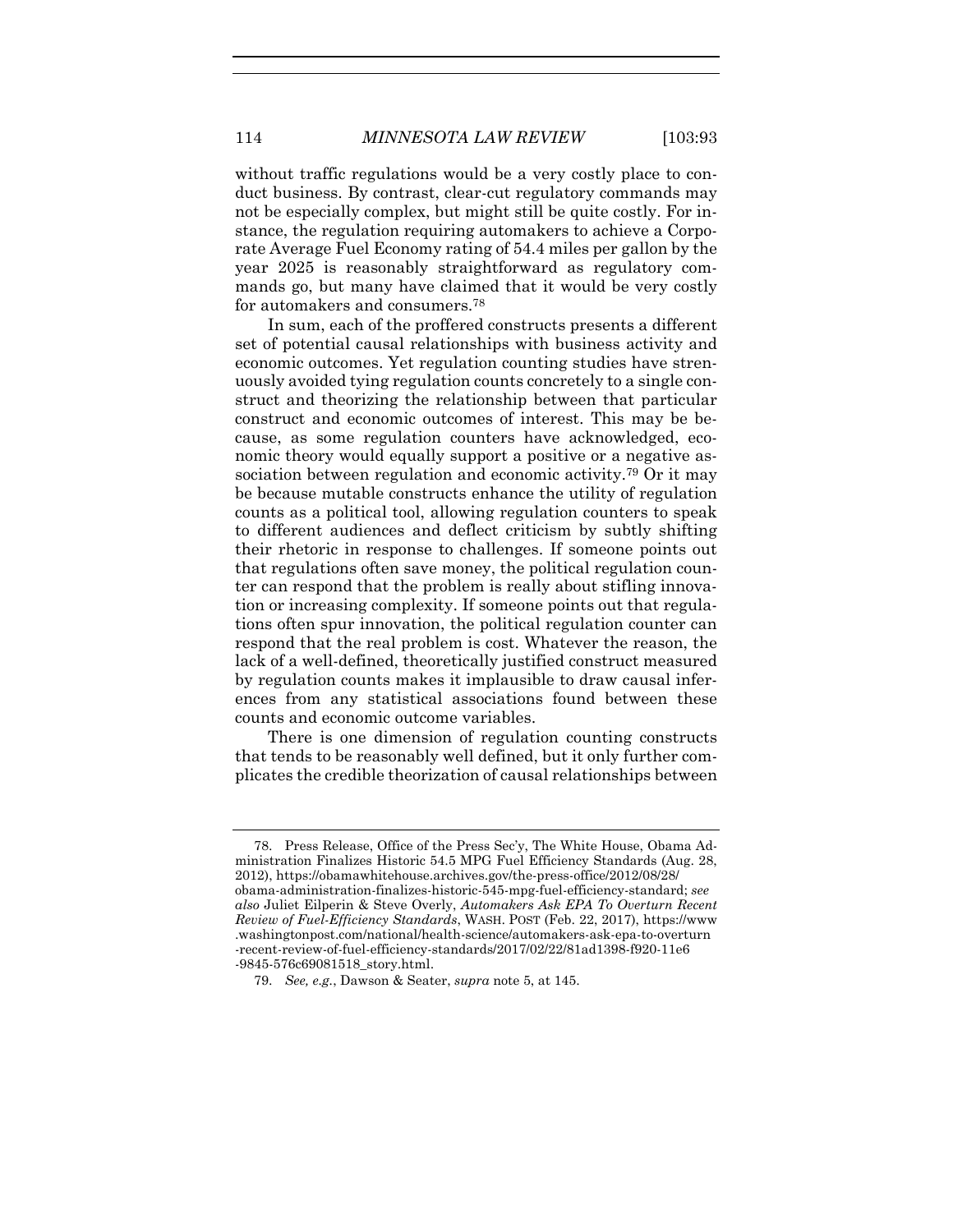the regulation count and economic outcome variables. Regulation counters tend to agree that regulation counts are only meant to capture the costs or burdens or constraints impacting *private entities subject to regulation* rather than the aggregate net costs (or benefits or burdens or constraints) to society.<sup>80</sup> This conceptualization flies in the face of fundamental tenets of welfare economics and marginalism.<sup>81</sup> The tally of gross costs on *one subset* of market actors reveals little about prices, behavior, or efficiency in the broader market. To date, regulation counters have not explicitly justified the theoretical significance of tallies measuring gross costs/burdens/constraints on one set of economic actors, unmitigated by benefits accruing to those same actors and divorced from their relationship to costs (and benefits) accruing to other market actors. Thus, it is not at all clear what construct regulation counters purport to measure when they measure costs, burdens, or constraints only on regulated entities, unless that construct is a select subset of the costs, burdens, or constraints borne by a favored set of political allies.

Thus, in addition to the more technical issues of measurement validity elaborated below, the opacity, indeterminacy, and outright bias in the overarching constructs purportedly measured by regulation counts undermine the ability of regulation counters to support causal empirical claims about the relationship between regulation counts and economic outcomes.

# B. MEASURE VALIDITY

Even if a plausible theory to justify the constructs of cost, burden, or constraint on regulated entities could be developed, the problem remains that regulation counts do not validly measure said constructs. As I argue below, regulation counting does not and cannot measure the costs, burdens, or constraints on regulated entities because it does not account for at least nine important features of regulatory law: (1) variation in the weight of regulations; (2) variation in regulations' scope of coverage; (3) the object of regulatory requirements; (4) structural relationships between and among regulations; (5) basic grammar and punctuation; (6) the fact that many regulatory requirements relate to the dispensation of government largess to regulated entities; (7) the fact that regulated entities enjoy other monetizable benefits from robust regulation; (8) variations in the rigor with

<sup>80.</sup> *See, e.g.*, *RegData*, *supra* not[e 4,](#page-2-0) at 112 (counting keywords in the C.F.R. that are likely to "limit choice sets" of economic actors).

<sup>81.</sup> BROOKINGS EVALUATION, *supra* note [29,](#page-7-1) at 5.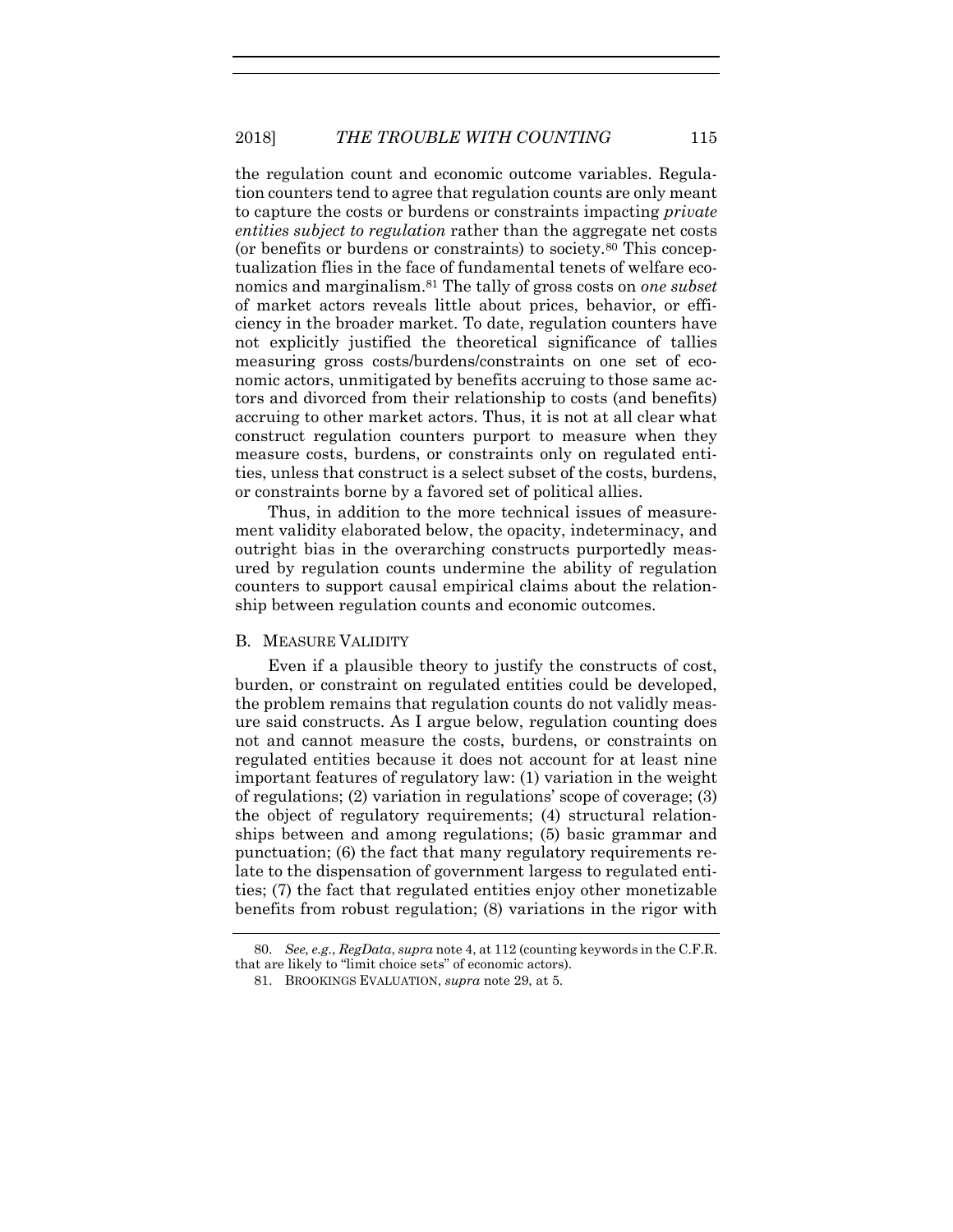which regulations are enforced, up to and including total nonenforcement; and (9) the fact that Congress, and not the administering agency, is the direct source of many regulatory requirements.

To be fair, regulation counters have acknowledged the limitations of the measure to a point, but they tend to dismiss them casually. As one study explains, "[a] counting measure obviously is imperfect in that two identical values may comprise regulations of different types and, even within a given type, may represent regulations of different stringency." <sup>82</sup> But the authors dismiss this concern by noting that "if there are many kinds of regulation . . . , it is reasonable to expect an index to provide a useful overall measure of regulation." <sup>83</sup> Of course, the validity of this claim depends on the contents of the index, and these authors display no understanding of the rudiments of regulatory law that comprise their index. Similarly, the authors of RegData allow that "just as one page [of the C.F.R.] may not be equal to another page [of the C.F.R.], one restriction may carry more consequence than another."<sup>84</sup> Nonetheless, they suggest that this defect is mitigated by the fact that RegData measures restrictions of different weights at "different levels of granularity" (meaning by title, chapter, part, and paragraph of the C.F.R.), without explaining how measurement error nets out if measured at different levels.<sup>85</sup>

Some regulation counters have dismissed criticism of their measure by arguing, circularly, that regulation counts *must* be a valid measure because they are correlated with macroeconomic outcome variables like growth and productivity, and there would be no correlation if the count variable were just noise.<sup>86</sup> This justification ignores the fact that it is trivially easy to generate spurious correlations using regression analysis:<sup>87</sup> for instance, the finding that between 2000 and 2009, per capita cheese consumption in the United States was highly correlated with the number

<sup>82.</sup> Dawson & Seater, *supra* not[e 5,](#page-2-1) at 139.

<sup>83.</sup> *Id.*

<sup>84.</sup> *RegData*, *supra* note [4,](#page-2-0) at 112.

<sup>85.</sup> *Id.*

<sup>86.</sup> Dawson & Seater, *supra* not[e 5,](#page-2-1) at 139.

<sup>87.</sup> *See* Atanasov & Black, *supra* not[e 15](#page-5-0) (investigating shock-based causal inferences); Black et al., *supra* not[e 70](#page-19-0) (demonstrating how easy it is to generate correlations through regression analysis).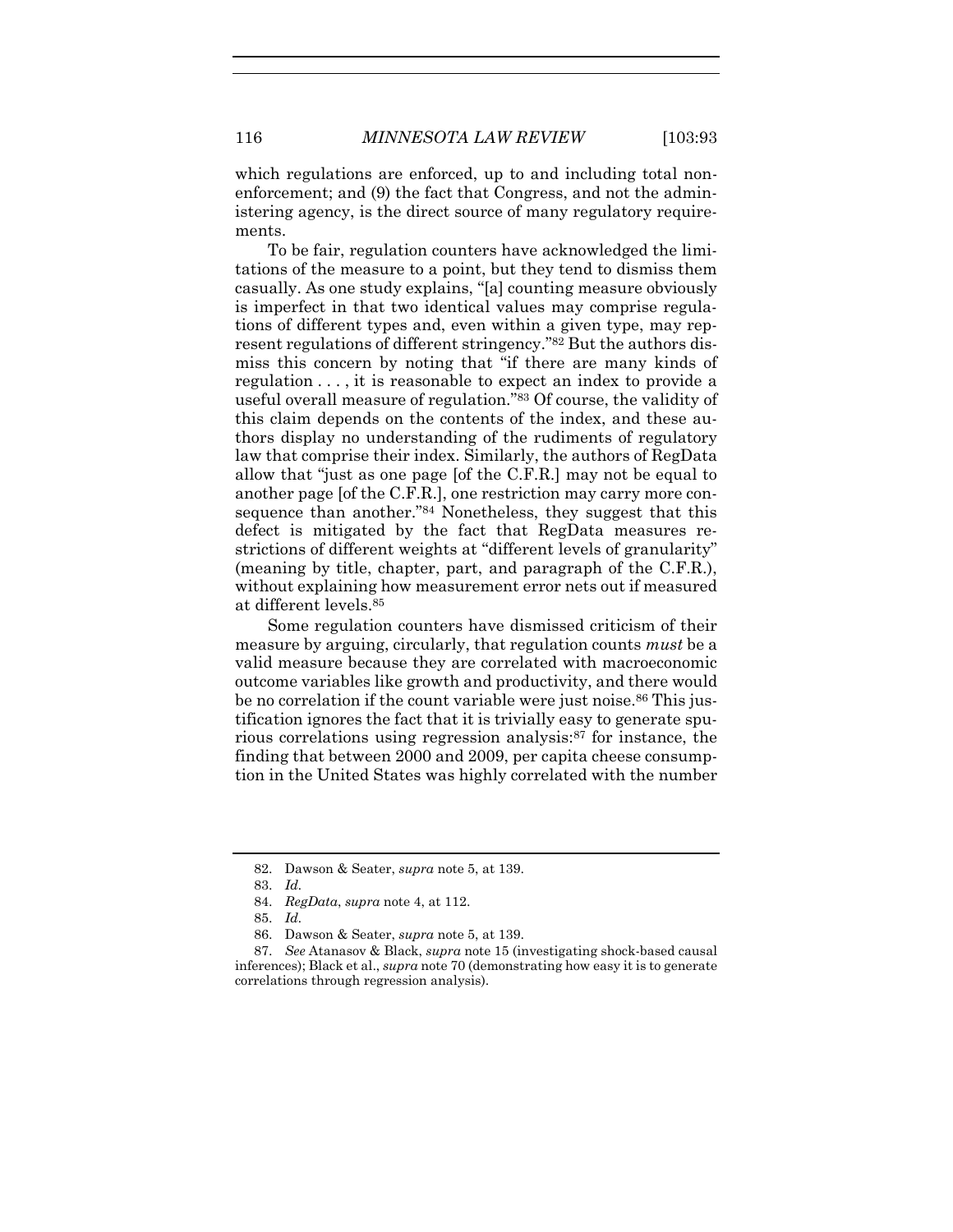of people who died by becoming tangled in their bedsheets.<sup>88</sup> Indeed, regulation counters have called into question the facial validity of their own measure by demonstrating in a recent study a spurious correlation between the number of pages in the *Federal Register* and the winning percentage of the Washington Redskins.<sup>89</sup>

Despite recognizing the limitations of regulation counts as a measure, counters tend to conclude that these counts are a goodenough composite of something that is very difficult to measure. One of RegData's creators likens regulation counting to sabermetrics, an approach to baseball team management popularized by the movie *Moneyball* and my hometown team, the Oakland A's.<sup>90</sup> "When working with a complex system, whether it's the economy, or even a baseball team, it is important to measure its inputs and components if you want to advance the performance of that system. RegData is a new database that does just that." 91

This Section challenges regulation counters' blithe dismissals of measurement criticism by demonstrating three key points. First, there is extreme incommensurability between different items that count the same in regulation counts. In sabermetrics terms, this would be like counting all hits the same, without respect to whether they are singles, doubles, triples or home runs or whether they occurred with runners in scoring position or during other key moments in the game. Sure, it's nice to know how many hits a player has in a season, but the point of sabermetrics is to predict the value that a player's hits are likely to add to the team over the course of a season and to help managers make decisions about which players to use in which situations in order to maximize that value. Sabermetrics attempts to achieve this goal by appropriately weighting and discounting different types of hits in different contexts.<sup>92</sup> Like Sabermetrics, RegData is being marketed as a decision-making tool that can

<sup>88.</sup> Tyler Vigen, *Spurious Correlations*, TYLERVIGEN.COM, http://www .tylervigen.com/spurious-correlations (last visited Oct. 15, 2018).

<sup>89.</sup> *See generally Regulators and Redskins*, *supra* not[e 5.](#page-2-1)

<sup>90.</sup> Patrick McLaughlin, *The Science of Government Regulation*, U.S. NEWS (Oct. 31, 2012), [https://www.usnews.com/opinion/blogs/economic-intelligence/](https://www.usnews.com/opinion/blogs/economic-intelligence/2012/10/31/the-science-of-government-regulation) [2012/10/31/the-science-of-government-regulation.](https://www.usnews.com/opinion/blogs/economic-intelligence/2012/10/31/the-science-of-government-regulation)

<sup>91.</sup> *Id.*

<sup>92.</sup> *See* Zachary D. Rymer, *Sabermetrics for Dummies: How-to Guide for MLB Fans to Learn the Ropes*, BLEACHER REP. (Apr. 25, 2014), https:// bleacherreport.com/articles/2040748-sabermetrics-for-dummies-how-to-guide -for-mlb-fans-to-learn-the-ropes (explaining sabermetrics for evaluating hitting, pitching, and player contributions to the team).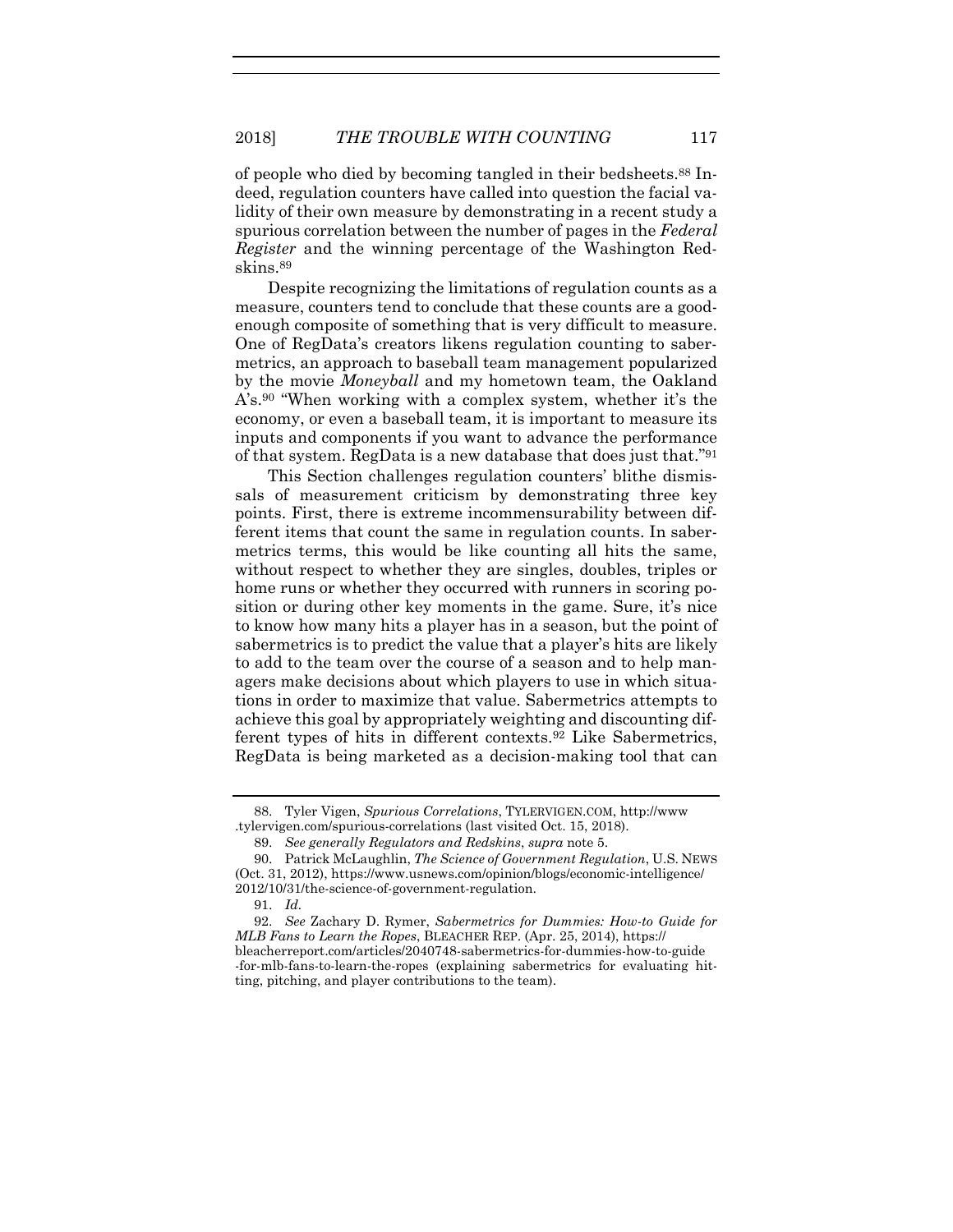help government officials make complex calls about how to regulate;<sup>93</sup> but unlike Sabermetrics, RegData does not tell them whether any given regulation is a single, a double, or a home run, or whether it is likely to score a run, which is ultimately what matters at the end of the day.

Second, my analysis reveals rampant double (and triple, and more) counting of regulatory requirements. This means that even the absolute number counted is wrong. Third, my analysis demonstrates that the regulations counted are not only of different weight, but also of different directional effect. As demonstrated below, many regulations or regulatory commands *lessen* the costs, burdens, or constraints on regulated entities, and yet regulation counters *add* them to the tally of costs, burdens, or constraints on regulated entities rather than *subtracting* them from the count. This is more than mere noise—it affirmatively misrepresents the nature and magnitude of what is purportedly being measured. This type of measurement error does not net out as more data gets collected, like outlier games in a pitcher's earned run average. Rather, it compounds itself. It is like adding every game a pitcher starts to the "win" column of her record without paying attention to the direction the game went. Regulation counters have never grappled seriously with the biases these defects introduce into their measures and any statistical analyses conducted using them, and the empirical claims arising from those analyses, cannot be taken seriously unless they do.

# 1. Counting Does Not Account for Weight

Regulation counts do not account for the weight of the things counted. This is a fundamental flaw if regulation counts are meant to measure regulatory costs, burdens, or constraints on regulated entities. The burden of carrying 1,000 feathers is very different from the burden of carrying 1,000 anvils, yet regulation counts make no attempt to differentiate between regulatory feathers and anvils. So, for example, in RegData the command that mine operators "*shall*" supply their official address and telephone number on documents submitted to the Mine Safety and Health Administration<sup>94</sup> is counted just the same as the command that automakers "*must* comply with" <sup>95</sup> the complex and

<sup>93.</sup> *Cf.* Patrick McLaughlin et al., *RegData 3.0 User's Guide*, QUANTGOV, https://quantgov.org/regdata/users-guide (last visited Oct. 15, 2018) (discussing the potential uses for RegData and the sorts of problems it can help solve).

<sup>94.</sup> 30 C.F.R. § 41.30 (2017) (emphasis added).

<sup>95.</sup> 40 C.F.R. § 86.1818-12(a)(1) (2017) (emphasis added).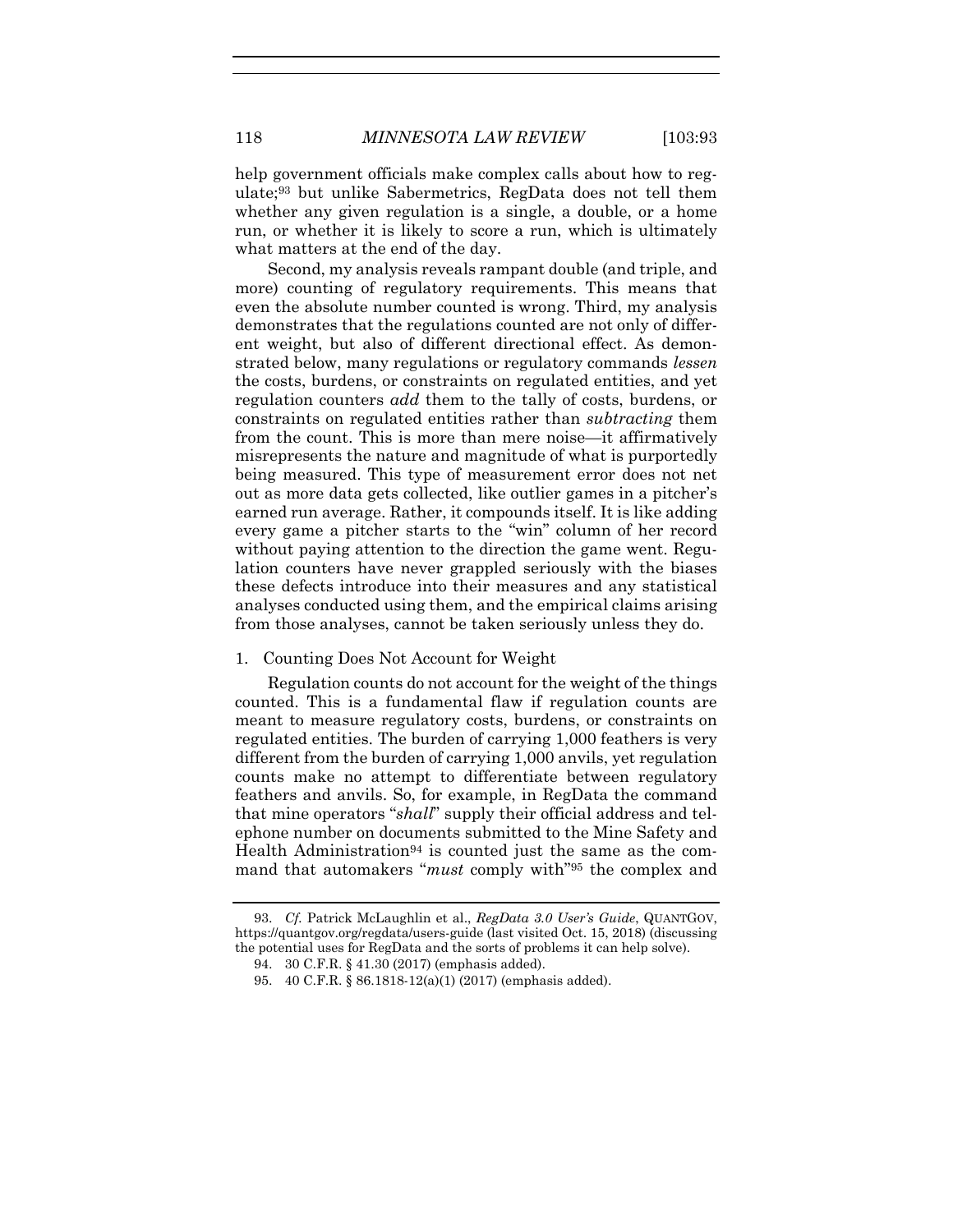demanding greenhouse gas fleet average requirements detailed in EPA regulations. Adding these two wildly incommensurate requirements together does not provide an accurate measure of the costs, burdens, or constraints of regulation on regulated entities.

2. Counting Does Not Account for the Scope of Coverage

Regulation counts do not account for the breadth or narrowness in applicability of particular regulatory requirements. For instance, Subpart 3430 of the C.F.R. contains several regulatory requirements applicable to Preference Right Leases granted by the Bureau of Land Management for coal prospecting on federal lands.<sup>96</sup> However, these requirements apply only to leases issued prior to August 4, 1976.<sup>97</sup> Such leases represent roughly a third of federal coal prospecting leases.<sup>98</sup> Yet, mandatory terms identified in Subpart 3430 measure the same quantity of cost, burden, or constraint as those identified in Part 3470, which applies to all federal coal prospecting leases.<sup>99</sup>

Some regulations apply to even smaller populations. For instance, Department of Justice (DOJ) regulations provide mandatory criteria that must be met to receive a financial reward for disclosing information relating to the unlawful introduction, manufacture, acquisition, export, loss, or diversion of atomic weapons and special nuclear materials.<sup>100</sup> These regulations contain directive language demanding that the information "*must* be original, and *must* concern" <sup>101</sup> unlawful conduct. However, these mandates apply only to the thimble-full of individuals who possess information about unlawful activities relating to atomic weapons and who wish to obtain a financial reward for disclosing it to the DOJ.<sup>102</sup> Nonetheless, RegData counts such narrowly ap-

<sup>96.</sup> *See* 43 C.F.R. pt. 3430, subpart 3430 (2017).

<sup>97.</sup> *Id.* § 3430.0.7.

<sup>98.</sup> *Frequently Asked Questions About the Federal Coal Leasing Program*, U.S. DEP'T INTERIOR: BUREAU LAND MGMT., https://eplanning.blm.gov/epl -front-office/projects/nepa/64842/78268/88489/CoalFAQ.pdf (last visited Oct. 15, 2018).

<sup>99.</sup> *See* 43 C.F.R. § 3430.6-1 ("Each preference right lease shall be subject to the terms provided for Federal coal leases established in part 3470 of this title.").

<sup>100.</sup> 28 C.F.R. § 13.6(a) (2017).

<sup>101.</sup> *Id.* (emphasis added).

<sup>102.</sup> *Id.* §§ 13.1–13.2.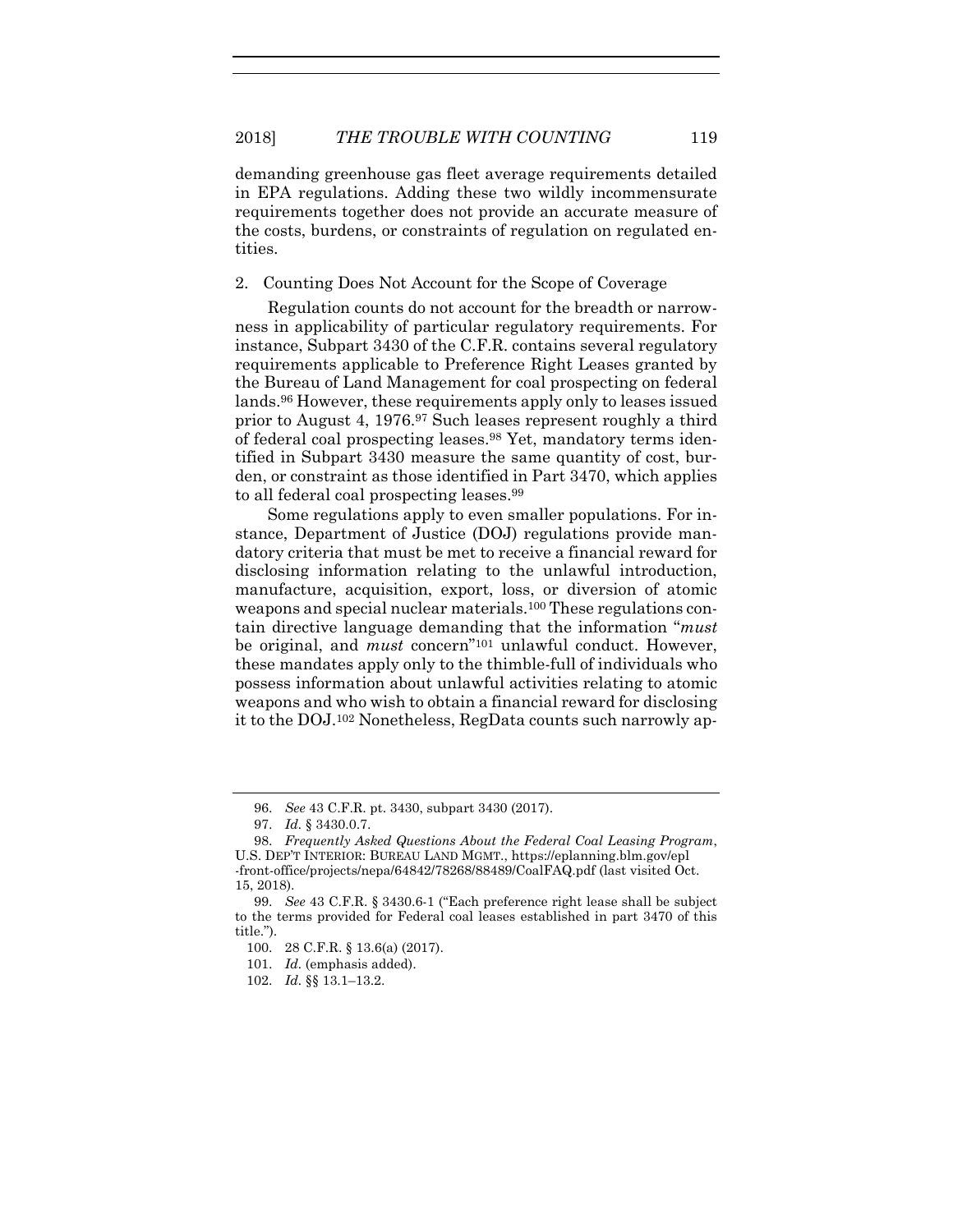plicable mandates as commensurate with, for instance, Occupational Safety and Health Administration requirements that apply to millions of U.S. workplaces.<sup>103</sup>

3. Counting Does Not Account for the Object of Regulatory Requirements

Baked into the construct definition of most counting projects is the assumption that private regulated entities are the objects of regulatory mandates—that they are the actors bearing the costs, burdens, or constraints of regulation. However, large swaths of the C.F.R. do not even apply to regulated entities, but rather constrain the government's actions, typically for the benefit and protection of regulated entities.

Title 1 regulates government actions relating to governmental functions like enacting and publishing laws. For example, it provides that certain specified documents "are *required* to be filed for public inspection with the Office of the Federal Register and published in the FEDERAL REGISTER" <sup>104</sup> and mandates that each document so published "*shall* be keyed to the Code of Federal Regulations." <sup>105</sup> These regulations impose no burden whatsoever on regulated entities and, instead, require government transparency and regularity for the benefit of all citizens, including regulated entities and their lawyers.<sup>106</sup>

The federal government is likewise the primary object of the regulatory constraints found in Title 2, administering government grants and agreements. For instance, Office of Management and Budget regulations require that granting agencies "*must* ensure" the adequacy of their information processing systems related to awards<sup>107</sup> and "*must* include" a variety of information about the award as well as instructions for applicants in all program announcements.<sup>108</sup> These regulations also contain detailed guidelines about the policies and procedures that agencies "[*m*]*ust* establish" <sup>109</sup> to govern debarment and suspension,

<sup>103.</sup> *Cf. supra* note[s 56](#page-15-0)–[59](#page-16-0) and accompanying text (describing the counting methodology of RegData).

<sup>104.</sup> 1 C.F.R. § 5.2 (2017) (emphasis added).

<sup>105.</sup> *Id.* § 5.5 (emphasis added).

<sup>106.</sup> *Cf. id.* §§ 5.1–5.3 (laying out the policy and requirements behind the publication of documents in the FEDERAL REGISTER).

<sup>107.</sup> 2 C.F.R. § 25.215 (2017) (emphasis added).

<sup>108.</sup> *Id.* § 170.200(a) (emphasis added).

<sup>109.</sup> *Id.* § 180.25(a) (emphasis added).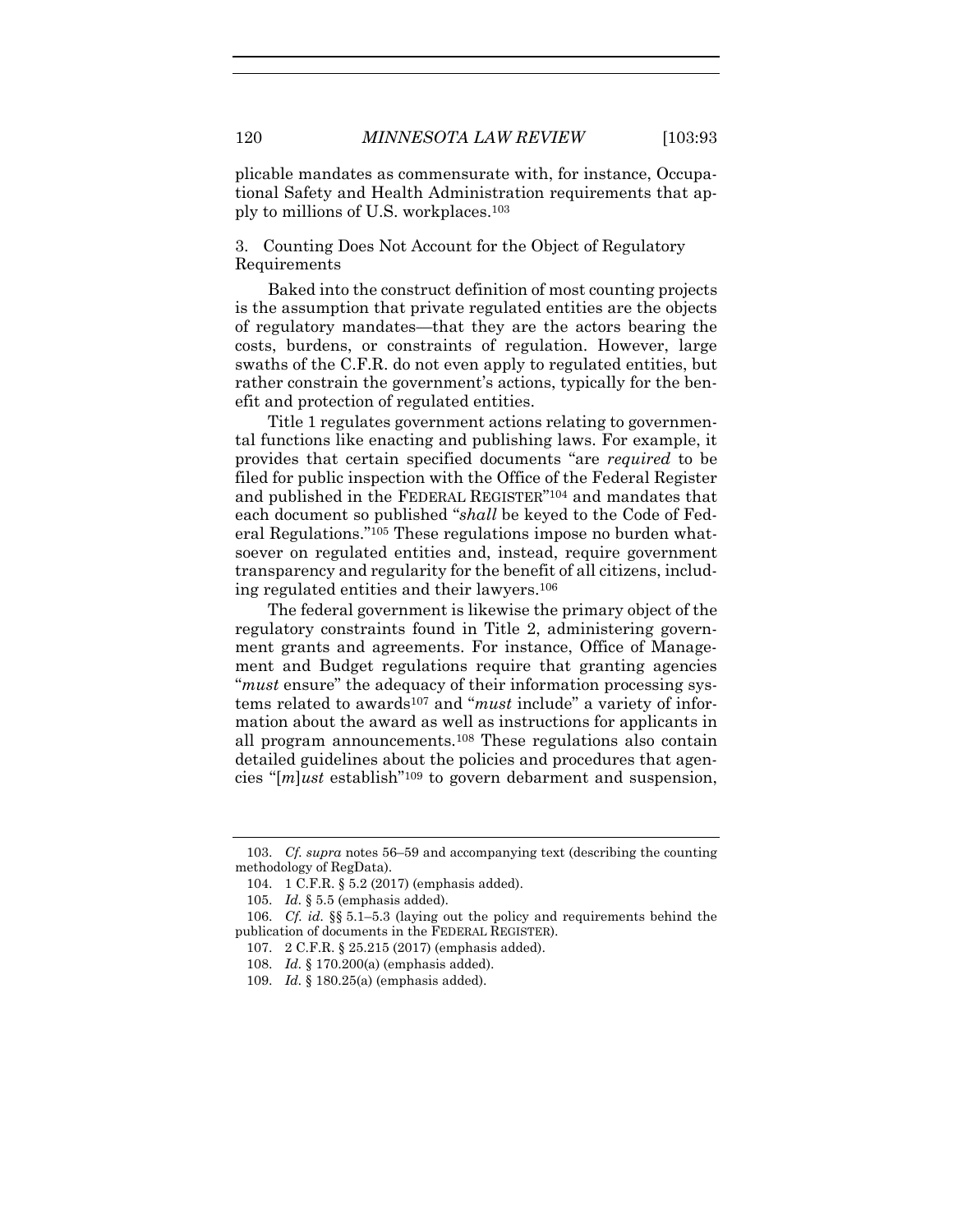including prohibiting agencies from making awards to suspended or debarred persons.<sup>110</sup> Subpart B of Title 2 codifies regulations promulgated by thirty-two different agencies separately adopting the OMB guidance regulating grants and agreements, using similar mandatory language multiplied many times over.<sup>111</sup>

Title 3, Chapter I, provides standards of conduct for employees in the Executive Office of the President.<sup>112</sup> Title 4, Chapter I, applies to the Government Accountability Office and contains thirty-six regulations using the word "must" and 148 regulations using the word "shall," including requirements about the hours during which the GAO building "shall" be open to the public.<sup>113</sup> Title 5 contains extensive regulation of administrative personnel, including 1,420 regulations using "shall" and 1,781 using "must."<sup>114</sup> Title 11 regulates federal elections.<sup>115</sup> Regulations in Title 28, Chapter I, pertain exclusively to the Department of Justice and govern issues like parole, release, supervision and recommitment of prisoners,<sup>116</sup> implementation of the Equal Access to Justice Act,<sup>117</sup> and death sentence procedures.<sup>118</sup> These regulations have no applicability whatsoever to regulated businesses, except perhaps to protect those that find themselves caught up in the federal criminal justice system. Title 39 applies exclusively to the Postal Service, and contains 610 regulations with "shall" and 227 with "must." <sup>119</sup> The regulations in 41 C.F.R. Sub-

116. 28 C.F.R. pt. 2.

<sup>110.</sup> *Id.* § 180.400.

<sup>111.</sup> *See Id.* §§ 200.100–.113

<sup>112.</sup> *E.g.*, 3 C.F.R. § 101.1 (2017) (stating that "[u]ntil further regulations are promulgated, the remainder of the entities within the Executive Office of the President, to the extent that 5 U.S.C. § 552 is applicable, *shall* follow the procedures set forth in the regulations applicable to the Office of Management and Budget (5 CFR Ch. III)" (emphasis added)).

<sup>113.</sup> 4 C.F.R. § 25.3 (2017) ("During normal working hours, the GAO Building *shall* be open to the public unless specific circumstances require it to be closed to the public to ensure the orderly conduct of government business." (emphasis added)).

<sup>114.</sup> *E.g.*, 5 C.F.R. § 2638.306 (2017) ("The agency *must* provide each employee upon initial appointment to a supervisory position with the written information required under this section." (emphasis added)).

<sup>115.</sup> 11 C.F.R. ch. I (2017).

<sup>117.</sup> *Id.* pt. 24.

<sup>118.</sup> *Id.* pt. 26.

<sup>119.</sup> *E.g.*, 39 C.F.R. § 447.21(b) (2017) ("No employee shall take sick leave to enable himself to engage in outside work.").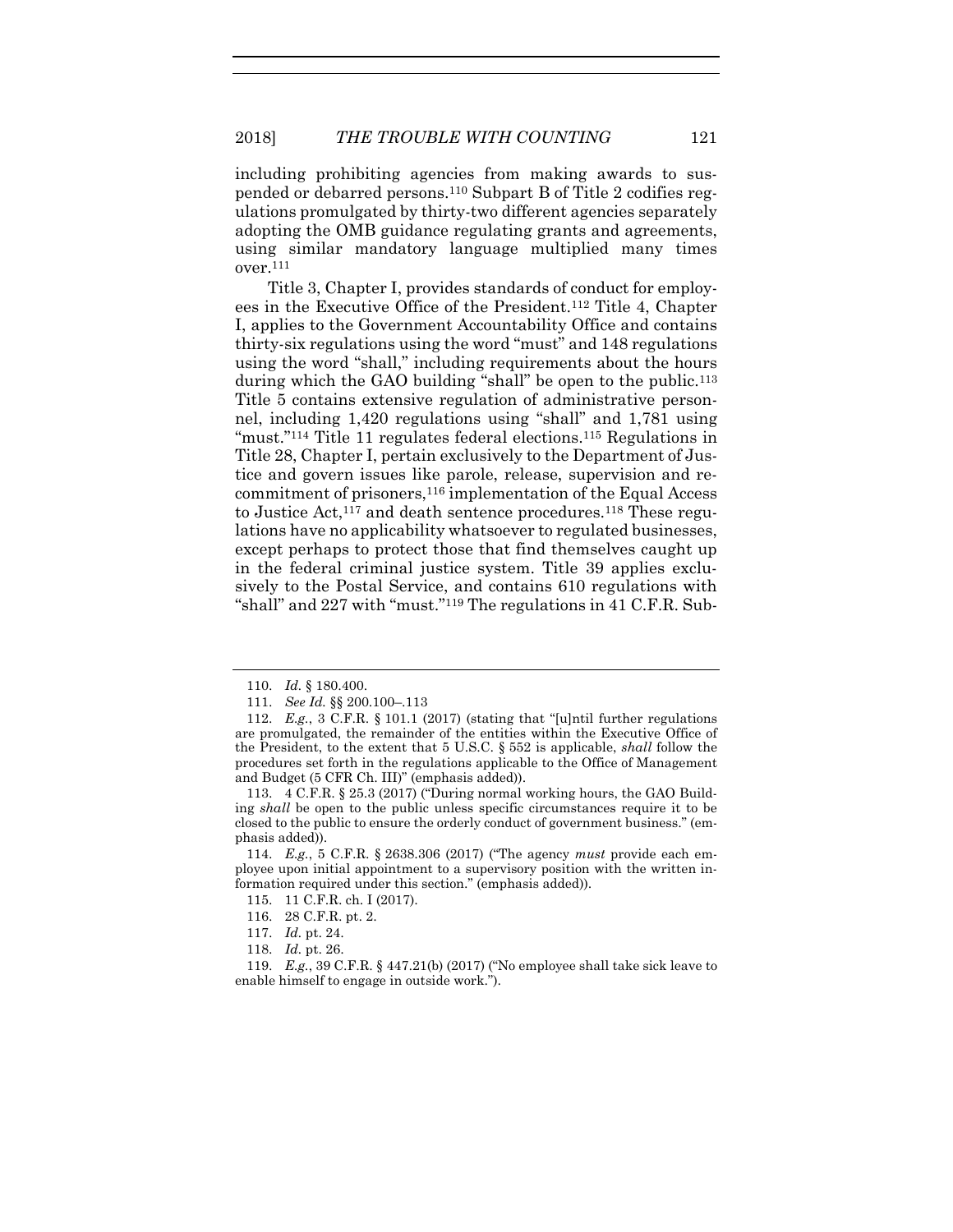title C relate to the government's management of its own property.<sup>120</sup> For instance, Section 102 of this subtitle contains mandates relating to the fuel economy standards of government vehicle fleets.<sup>121</sup>

In addition to government-focused regulations occupying large and discrete parts or titles of the C.F.R., agency-constraining regulations are woven throughout the agency-specific titles of the C.F.R. Extensive, agency-specific regulations bind agencies to observe certain procedures in order to comply with the Administrative Procedure Act,<sup>122</sup> the Freedom of Information Act,<sup>123</sup> the Government in the Sunshine Act,<sup>124</sup> and due process requirements, thus effectuating important statutory and constitutional protections for regulated entities. Other regulatory mandates directed towards the government constrain agency discretion by specifying the factors an agency must consider in deciding certain issues. For instance, regulations implementing the Endangered Species Act contain requirements governing how the Secretary of the Interior "*shall* review" applications for exemptions from the statute's take provisions.<sup>125</sup>

In addition, many federal regulatory mandates that arise in the context of cooperative federalism programs and block grant programs apply to state governments, not to private entities. For instance, 40 C.F.R. § 256.20 contains requirements applicable to state solid waste disposal programs.<sup>126</sup> Medicare and Medicaid regulations likewise impose extensive requirements on state governments that have elected to receive federal funding under these programs.<sup>127</sup>

The failure to account for the fact that regulated entities are the object of only a fraction of the requirements found in the C.F.R. significantly distorts the accuracy of regulation counts as a measure of the cost, burden, or constraint of regulation on regulated entities.<sup>128</sup>

<sup>120.</sup> 41 C.F.R. subtitle C (2017).

<sup>121.</sup> 41 C.F.R. § 102-34 (2017).

<sup>122.</sup> 5 U.S.C. §§ 500–96 (2017). For instance, in certain matters appealed to the Secretary of Commerce, the Secretary is required by regulation to provide public notice of the appeal, take comments, and evaluate the comments in specified ways. 15 C.F.R. § 930.128 (a)–(c) (2017).

<sup>123.</sup> 5 U.S.C. § 552.

<sup>124.</sup> *Id.* § 552b.

<sup>125.</sup> 50 C.F.R. § 451.02 (2017) (emphasis added).

<sup>126.</sup> 40 C.F.R. § 256.20 (2017).

<sup>127.</sup> 42 C.F.R. § 403.304 (2017).

<sup>128.</sup> While regulation counters may see regulations constraining federal and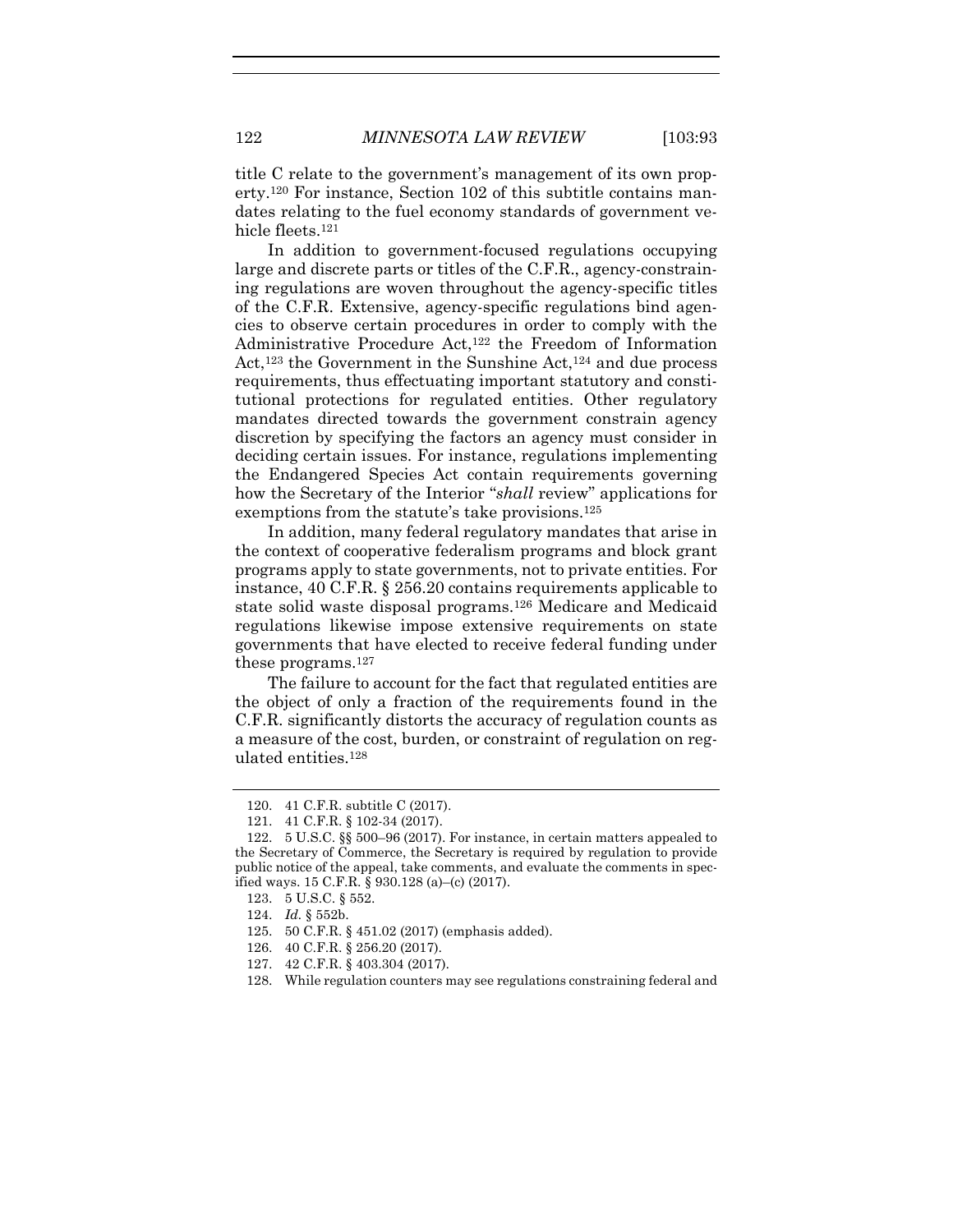4. Counting Does Not Account for Structural Relationships Among Regulations

Counting the absolute number of regulations or regulatory commands does not account for interrelationship between and among regulations and their subparts. Indeed, in many cases, the existence of multiple regulations or regulatory commands can result in fewer burdens and more flexibility for regulated entities. I identify four such cases below: exceptions, alternatives, reference to other regulations, and elaboration or clarification of regulatory requirements.

## *a. Exceptions*

Many regulations containing regulatory commands are qualified by explicitly articulated exceptions. Some exceptions are so numerous or so broad that they swallow the rule. Yet regulation counters count these regulations or commands the same way that they count unqualified regulations or commands.<sup>129</sup>

For instance, importers of agricultural products like dates can unilaterally exempt their products from USDA grade, size, quality, and maturity requirements in a variety of ways, including: by donating nonconforming products to "needy persons, prisoners, or Native Americans" <sup>130</sup> or by designating them for processing.<sup>131</sup> Taking one of these unilateral actions alleviates date importers from the multiple mandatory requirements of 7 C.F.R. § 999.1.<sup>132</sup> Similar exemptions are available for importers of walnuts,<sup>133</sup> prunes,<sup>134</sup> raisins,<sup>135</sup> and filberts.<sup>136</sup> The Nuclear Regulatory Commission exempts from classification as "fissile material" and compliance with associated regulatory requirements that fissile material which meets any one of six criteria.<sup>137</sup> The Federal Deposit Insurance Corporation exempts ten different

- 132. *Id.* § 999.1.
- 133. *Id.* § 999.100(d)(2).
- 134. *Id.* § 999.200(d).
- 135. *Id.* § 999.300(e).
- 136. *Id.* § 999.400(d).
- 137. 10 C.F.R. § 71.15 (2017).

state government agencies as costly and burdensome as well, this relationship is nowhere theorized. Such a claim would need to be explicitly articulated and supported. In the absence of such support, it is impermissible to claim that the number of regulations on government entities accurately measures the costs, burdens, or constraints on regulated entities.

<sup>129.</sup> *See, e.g.*, *supra* notes [56](#page-15-0)–[59](#page-16-0) and accompanying text.

<sup>130.</sup> 7 C.F.R. § 999.1(d)(2) (2017).

<sup>131.</sup> *Id.*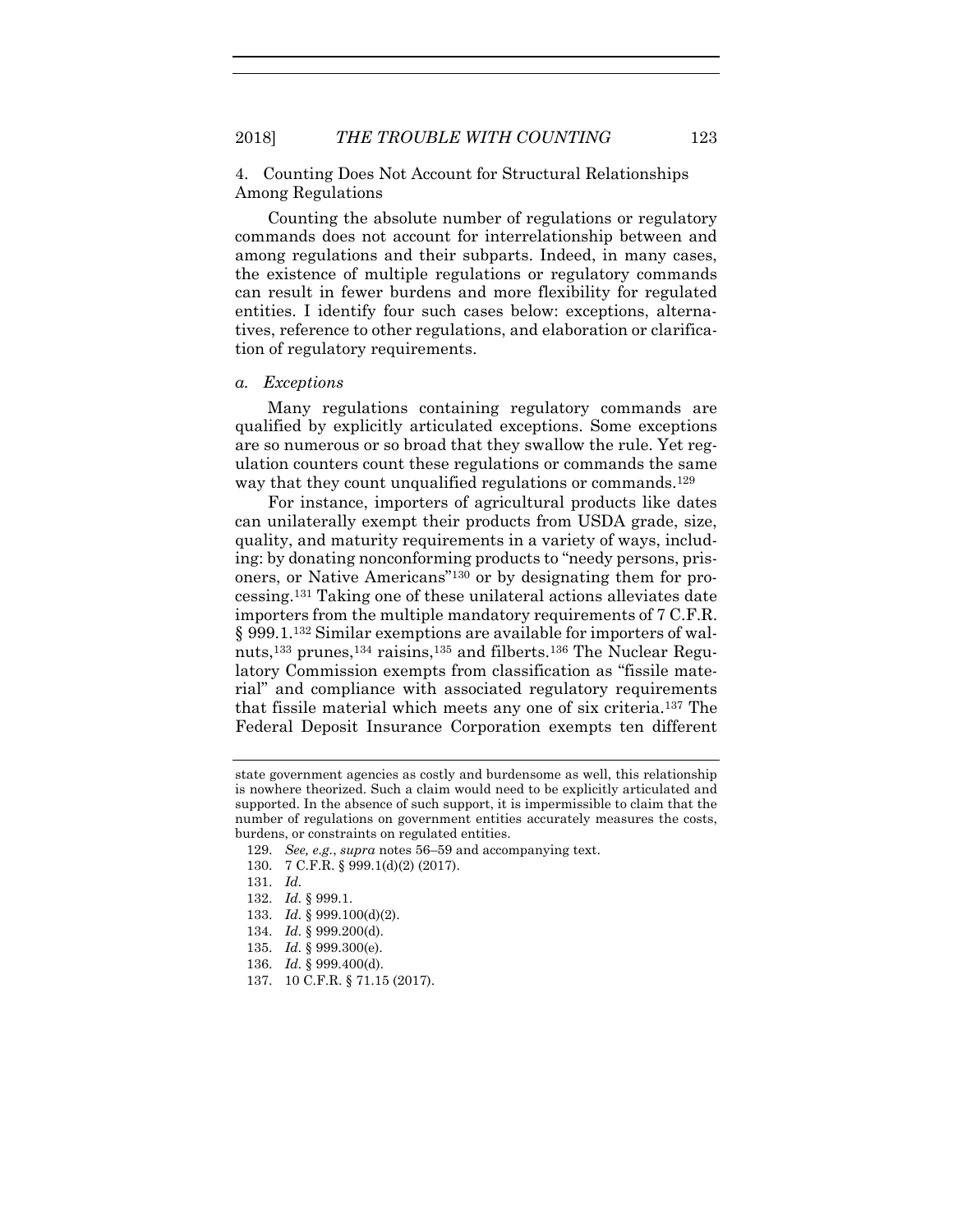types of advertisements from its requirements governing advertising by federally insured depository institutions.<sup>138</sup> The Department of Health and Human Services exempts several categories of health care providers from immunization reporting requirements.<sup>139</sup>

Federal Trade Commission regulations allow "[a]ny person who believes a particular hazardous substance intended or packaged in a form suitable for use in the household or by children [to] be exempted from full label compliance otherwise applicable under the act<sup>"140</sup> upon a showing that "full compliance is impracticable or is not necessary for the protection of the public health." <sup>141</sup> While the Department of Homeland Security and the Coast Guard generally require inspected vessels to maintain lifesaving systems with mandated features, vessels are exempt from these requirements if they can demonstrate that they would be "unreasonable or unnecessary"<sup>142</sup> due to the nature of the vessel and its voyage routes or that they would "seriously impede research" <sup>143</sup> into novel vessel designs. Many research and development activities are similarly exempted from the disclosure requirements of the Toxic Substances Control Act.<sup>144</sup>

Even where regulatory requirements are not explicitly qualified by exceptions in the text of the C.F.R., exceptions may be granted by administrative agencies under statutory authority and principles of "administrative equity." <sup>145</sup> For example, the Department of Energy Act authorizes the Secretary of Energy to make "adjustments" to duly enacted regulations, including exceptions, exemptions, modifications, and interpretations.<sup>146</sup> Other statutes and regulations empower agencies to provide

143. *Id.*

<sup>138.</sup> 12 C.F.R. § 328.3(d) (2017).

<sup>139.</sup> 42 C.F.R. § 495.22 (2017).

<sup>140.</sup> 16 C.F.R. § 1500.82(a) (2017).

<sup>141.</sup> *Id.*

<sup>142.</sup> 46 C.F.R. § 199.20 (2017).

<sup>144.</sup> *E.g.*, 40 C.F.R. § 725.200 (2017) (exempting certain research and development activities from reporting requirements); *cf. id.* § 745.101 (exempting certain housing transactions from disclosure of potential lead-based paint exposure).

<sup>145.</sup> Alfred C. Aman, Jr., *Administrative Equity: An Analysis of Exceptions to Administrative Rules*, 1982 DUKE L.J. 277, 278 (1982).

<sup>146.</sup> 42 U.S.C. § 7194(a) (2017).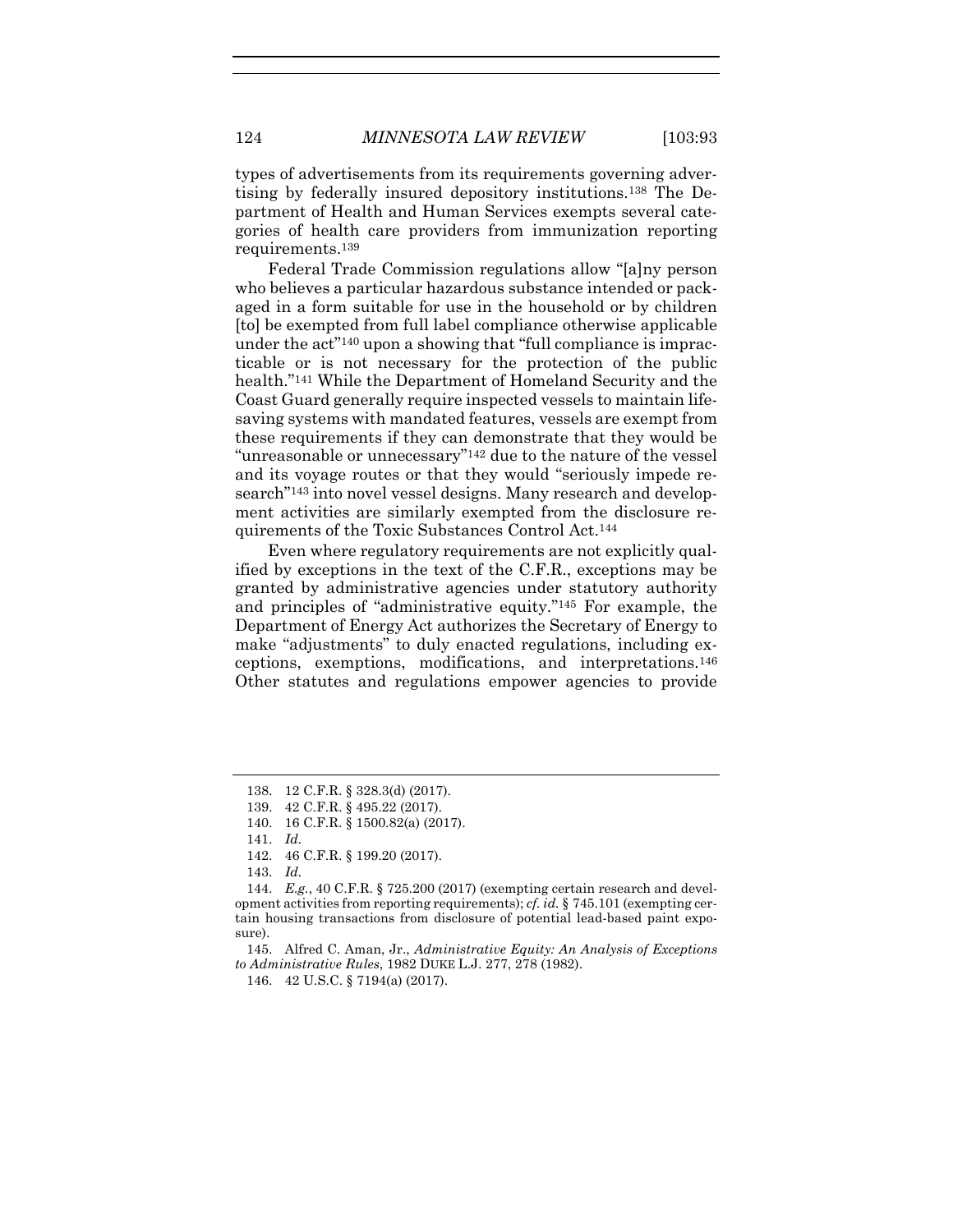waivers,<sup>147</sup> no-action letters,<sup>148</sup> or variances<sup>149</sup> that carve out exceptions to regulatory requirements on a case-by-case basis.

Regulation counts take no account of this. While the existence of exceptions may, admittedly, add complexity to regulatory regimes, this type of complexity ultimately alleviates costs/burdens/constraints on regulated entities, and thus cannot merely be added to a tally that purports to measure any of these constructs.

#### *b. Alternatives*

Some regulations contain multiple alternative means of complying with primary statutory or regulatory requirements. For instance, in the quoted regulation FERC gives covered facilities options as to how they will deliver and price energy:

Each qualifying facility *shall* have the option either: (1) To provide energy as the qualifying facility determines such energy to be available for such purchases, in which case the rates for such purchases *shall* be based on the purchasing utility's avoided costs calculated at the time of delivery; or (2) To provide energy or capacity pursuant to a legally enforceable obligation for the delivery of energy or capacity over a specified term, in which case the rates for such purchases *shall*, at the option of the qualifying facility exercised prior to the beginning of the specified term, be based on either: (i) The avoided costs calculated at the time of delivery; or (ii) The avoided costs calculated at the time the obligation is incurred.150

While covered facilities need only select *one* of the options presented in this regulation, and thus will be subject to only one mandate, the text of the regulation contains *three* mandatory search terms.

Similarly, regulations sometimes give regulated entities the option to consolidate regulatory requirements. For instance, 43 C.F.R. § 3430.3-2 allows those holding preferential leases for

150. 18 C.F.R. § 292.304(d) (2017) (emphasis added).

<sup>147.</sup> *See, e.g.*, 47 U.S.C. § 203(b)(2) (2017) ("The [Federal Communications] Commission may, in its discretion and for good cause shown, modify any requirement made by or under the authority of this section either in particular instances or by general order applicable to special circumstances or conditions  $\ldots$ .").

<sup>148.</sup> *See, e.g.*, 17 C.F.R. § 200.81 (2017) (setting forth procedures for obtaining a no-action letter from the Securities and Exchange Commission).

<sup>149.</sup> *See, e.g.*, 29 U.S.C. § 665 (2017) (authorizing the Secretary of Labor to grant exceptions to occupational safety and health regulations as follows: "The Secretary, on the record, after notice and opportunity for a hearing may provide such reasonable limitations and may make such rules and regulations allowing reasonable variations, tolerances, and exemptions to and from any or all provisions of this chapter as he may find necessary and proper to avoid serious impairment of the national defense").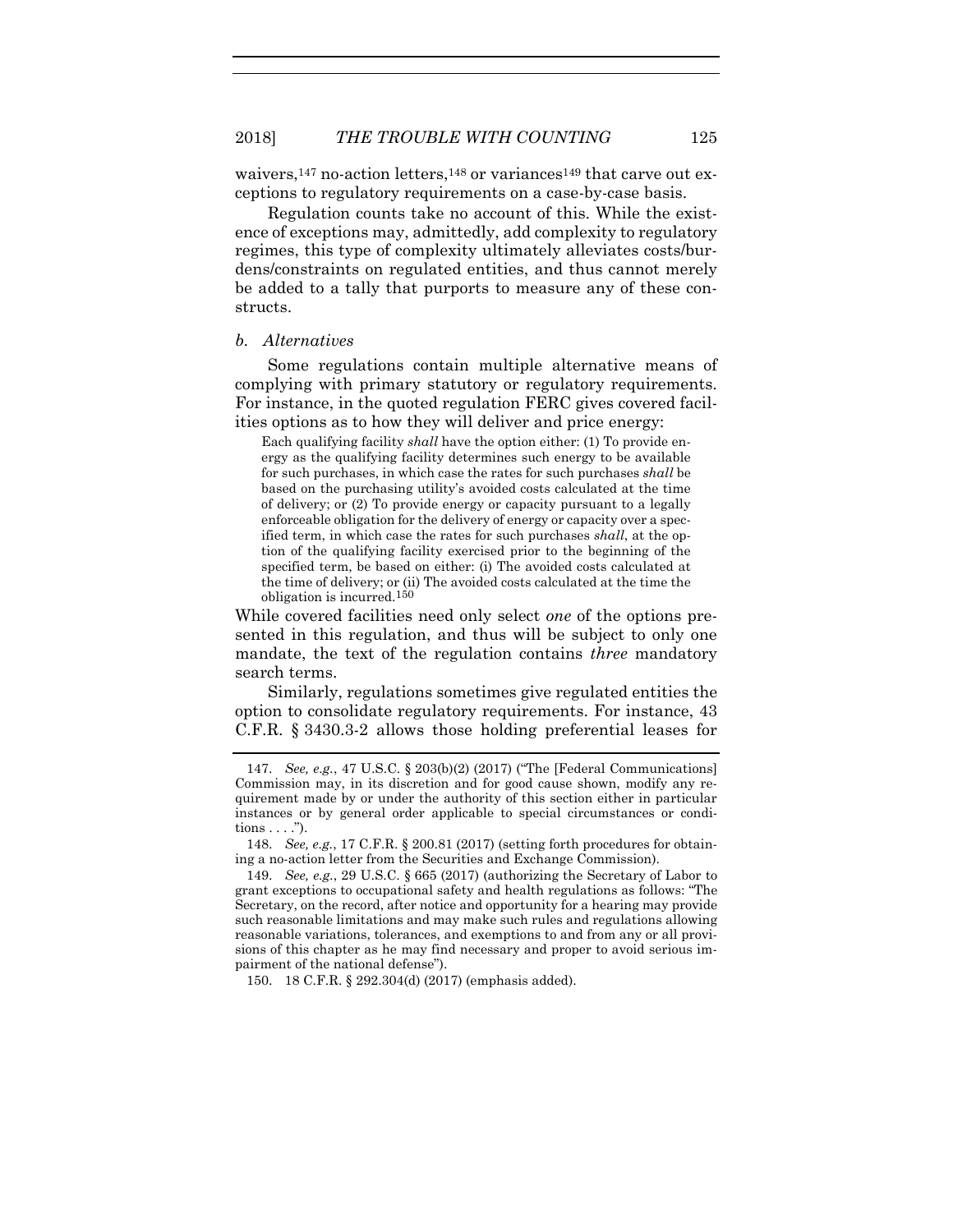coal prospecting on BLM lands to satisfy two environmental impact assessment requirements with a single analysis:

(a) After the applicant has completed the initial showing *required* under § 3430.2 of this title, the authorized officer *shall* conduct an environmental analysis of the proposed preference right lease area and prepare an environmental assessment or environmental impact statement on the application. (b) The environmental analysis may be conducted in conjunction with and included as part of the environmental impact statement *required* for coal activity planning under § 3420.3-4 of this title.<sup>151</sup>

This regulation is meant to convey that two regulatory requirements can be satisfied by one action. However, it employs three string terms to communicate that flexibility.

Alternatives like these are meant to provide regulated entities with choice and flexibility. Regulated entities need only comply with one, not all, of the alternatives. The more alternatives there are, the less onerous the regulation typically is, but a count of regulatory mandates indicates precisely the opposite.

#### *c. Reference to Other Regulations*

Many regulations containing restrictive language do not contain any new restrictions, but merely reference other regulations. For instance, regulations governing recordkeeping by railroads provide:

(a) For purposes of compliance with the recordkeeping requirements of this part, except for the daily inspection record maintained on the locomotive *required* by § 229.21, the cab copy of Form FRA F 6180-49-A *required* by § 229.23, the fragmented air brake maintenance record *required* by § 229.27, and records *required* under § 229.9, a railroad may create, maintain, and transfer any of the records *required* by this part through electronic transmission, storage, and retrieval provided that all of the requirements contained in this section are met.<sup>152</sup>

Although the word "required" is used five times in this provision, it does not contain five distinct requirements. Rather, it contains one new requirement and merely references requirements contained in four other sections (presumably already counted there). The provision includes these references to weave together multiple, related code provisions so that regulated entities have a coherent roadmap to the regulatory scheme. But for purposes of the regulation count, the provision is charged with five mandates rather than one.<sup>153</sup>

<sup>151.</sup> 43 C.F.R. § 3430.3-2 (2017) (emphasis added).

<sup>152.</sup> 49 C.F.R. § 229.20 (2017) (emphasis added).

<sup>153.</sup> *See supra* note[s 56](#page-15-0)–[59](#page-16-0) and accompanying text.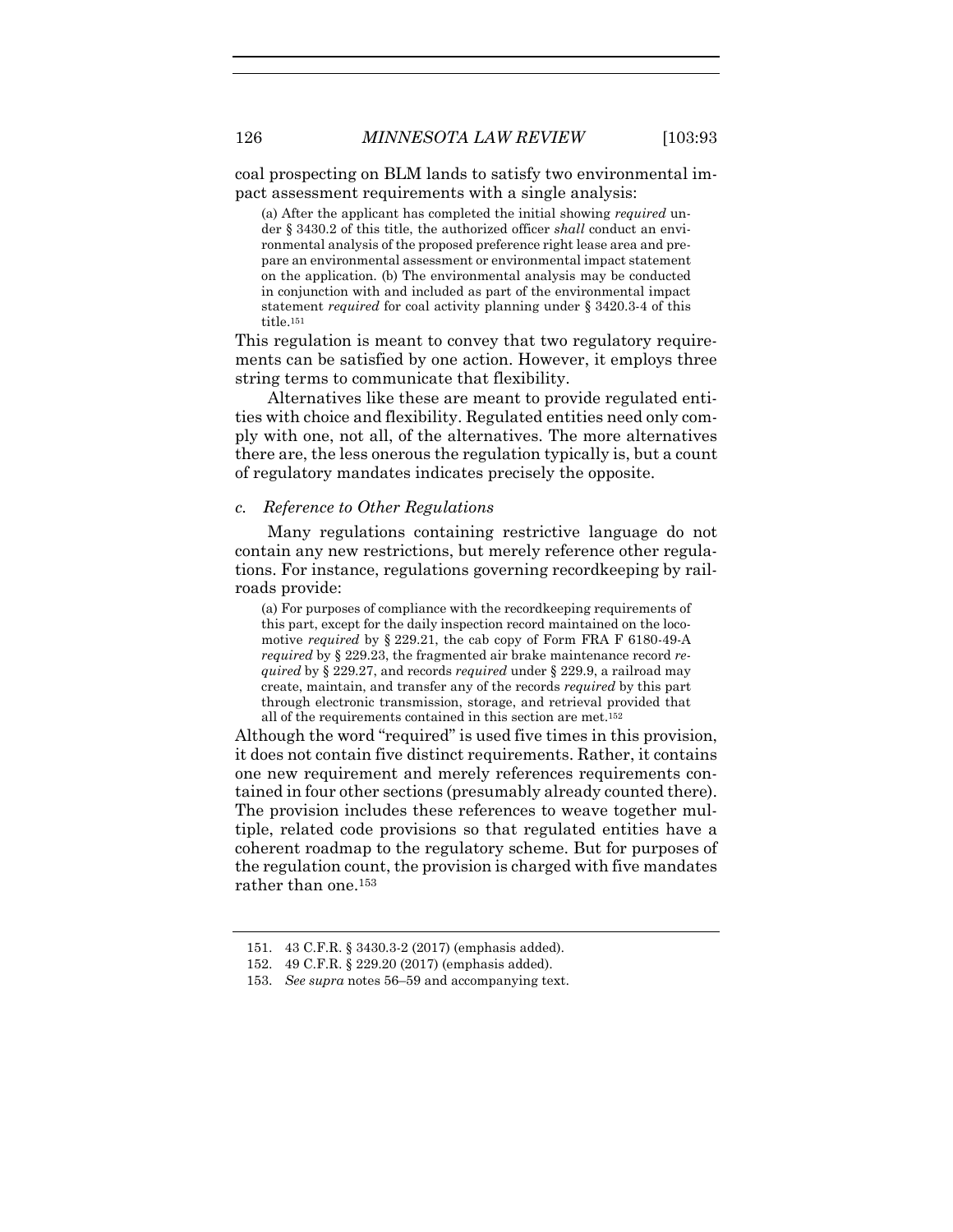#### *d. Clarification of Legal Requirements*

Many regulations are promulgated to explain with greater specificity the meaning of broad, vague legal requirements found in statutes or in other regulations. Such elucidation of legal requirements is meant to provide clarity and certainty in application of the law so that regulated entities understand whether the law applies to them and what they must do to comply.<sup>154</sup> Notably, agencies typically are not under any obligation to promulgate clarifying regulations. Agencies with delegated enforcement power are at liberty to enforce statutory law against regulated entities without any guidance or elaboration whatsoever.<sup>155</sup> The promulgation of clarifying regulations is premised on the intuition that regulated citizens are better off when they know how the agency interprets and plans to apply the law "than if they are remitted to the discretion of local agents and to 'secret law."<sup>156</sup> Indeed, regulated entities often request agencies to issue clarifying regulations or other guidance.<sup>157</sup> In a survey of regulated entities and their attorneys, one respondent noted: "It's not the number of regulations that is the problem; it's the inability to understand how they apply to a specific situation that is the problem. In that analysis, more regulations—and

<sup>154.</sup> Regulation counters admit that clarity is valuable. Clyde Wayne Crews, the perennial author of *Ten Thousand Commandments*, stated in a memo to the House Oversight and Government Reform Committee that unclear regulations prevent businesses from planning. *Regulatory Reform Task Force Check-In: Hearing Before the Subcomm. on Health Care, Benefits, & Admin. Rules & Subcomm. on Gov't Operations of the H. Comm. on Oversight & Gov't Reform*, 115th Cong. (2017) (statement of Clyde Wayne Crews Jr., Vice President for Policy, Competitive Enterprise Institute) (Oct. 27, 2017), https://oversight.house.gov/ wp-content/uploads/2017/10/Wayne-Crews-Regulatory-Reform-Task-Force -Testimony-10242017.pdf.

<sup>155.</sup> *See* NLRB v. Bell Aerospace Co., 416 U.S. 267, 292 (1974); SEC v. Chenery Corp., 332 U.S. 194, 201 (1947) (holding that the SEC had a duty to enforce standards governing management trading during a reorganization "regardless of whether those standards previously had been spelled out in a general rule or regulation").

<sup>156.</sup> Strauss, *supra* note [5,](#page-2-1) at 808.

<sup>157.</sup> Ruhl & Salzman, *supra* note [5,](#page-2-1) at 785; Strauss, *supra* note [5,](#page-2-1) at 805 (describing how license applicants routinely asked the Nuclear Regulatory Commission to clarify which technical designs would satisfy the performance standards in the regulations); *cf.* Seth D. Rothman & Jessica Studness, *FDA Faces Uncertainty Implementing 21st Century Cures Act*, LAW360 (Mar. 15, 2017), https://www.law360.com/articles/900882/fda-faces-uncertainty-implementing -21st-century-cures-act (describing how the FDA regularly issues guidance to clarify its regulations).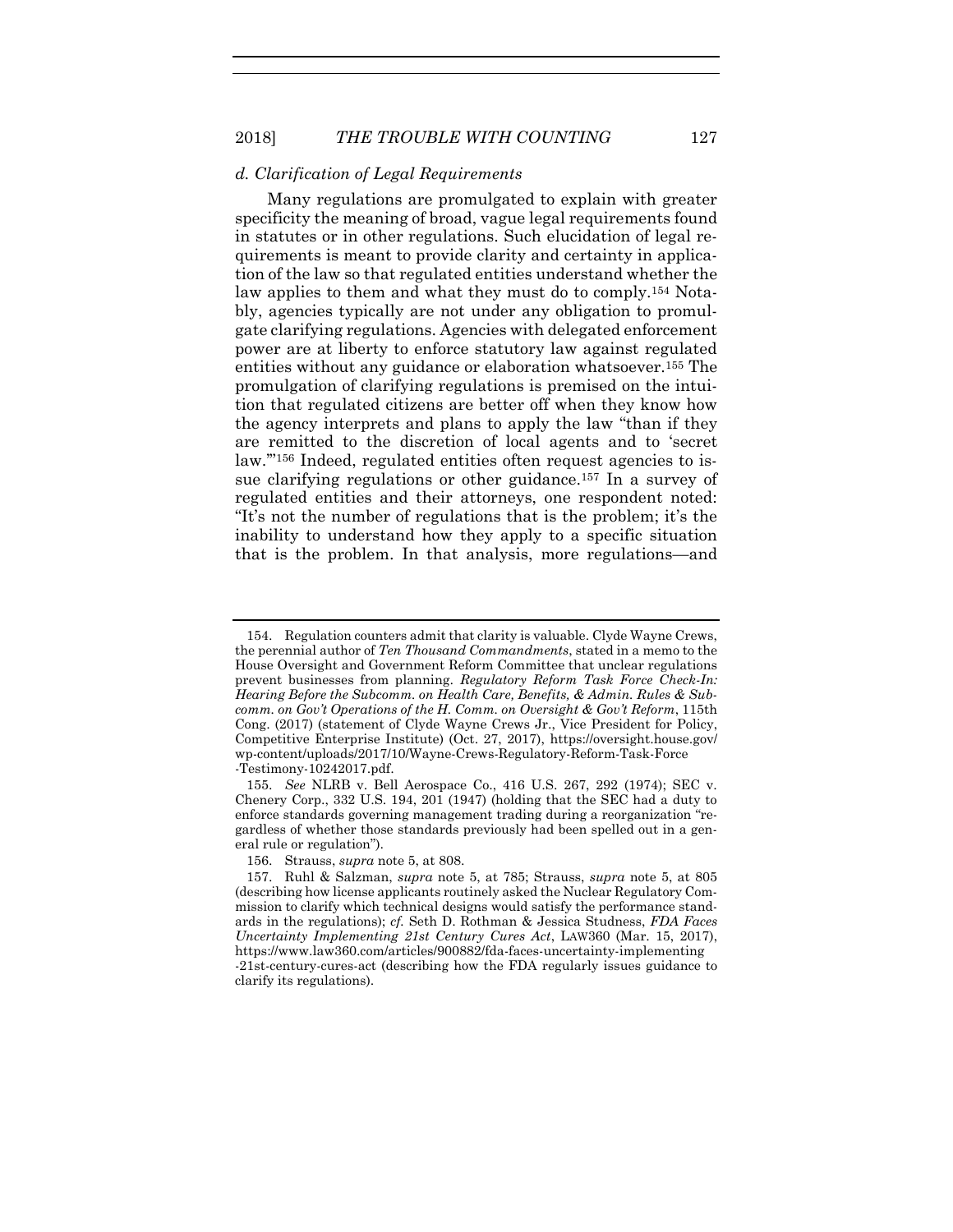more specific examples of how they apply—actually might be a good thing." 158

For instance, agencies often issue regulations clarifying their interpretation of vague statutory terms. A prominent example is the U.S. Army Corps of Engineers' (Army Corps) and the EPA's "Waters of the U.S. Rule" (WOTUS rule).<sup>159</sup> The Clean Water Act (CWA), by its terms, protects "navigable waters," which the statute defines as "the waters of the United States, including the territorial seas." <sup>160</sup> Waters that fall within this statutory definition are protected by extensive statutory requirements, including standards, discharge limitations, permitting, and enforcement.<sup>161</sup> Waters that fall outside this statutory definition are not protected by these statutory requirements. Understanding the precise coverage of the statutory term "waters of the United States" is critical to knowing which activities will be covered by CWA requirements and which will not, and thus, to providing certainty in planning for those with potentially covered projects. Unfortunately, the statutory terms selected by Congress are notoriously ambiguous.<sup>162</sup> Consequently, the Army Corps and EPA have endeavored through rulemaking to clarify the definition of the statutory terms.<sup>163</sup>

While there is ongoing controversy about the proper scope of the WOTUS Rule,<sup>164</sup> since 1992, all current, former, and proposed versions of the rule have excluded "prior converted

163. *Cf. Supplemental Notice: Definition of "Waters of the United States" - Recodification of Preexisting Rule*, EPA.GOV, https://www.epa.gov/wotus-rule/ supplemental-notice-definition-waters-united-states-recodification-preexisting -rule (last updated July 12, 2018) (seeking comments on a proposed rulemaking to repeal the current WOTUS definition while agencies continue to work on a new definition).

164. In a 2014 proposed rule issued by the U.S. EPA, over one million comments were received. Dorothy Noble, *WOTUS Backstory: Waters of the United States Debate Continues*, FARMING MAG. (Feb. 5, 2015), https://web.archive.org/

<sup>158.</sup> Ruhl & Salzman, *supra* not[e 5,](#page-2-1) at 783 n.85. In a 2014 case study of New Brunswick and Maine landowners, findings suggested that property owners from both locales were "comfortable with most regulations and many agreed that a combination of incentives and regulations are in fact useful." Michael R. Quartuch & Thomas M. Beckley, *Carrots and Sticks: New Brunswick and Maine Forest Landowner Perceptions Toward Incentives and Regulations*, 53 ENVTL. MGMT. 202, 202 (2014).

<sup>159.</sup> 33 C.F.R. § 328.3 (2017).

<sup>160.</sup> 33 U.S.C. § 1362(7) (2017).

<sup>161.</sup> *See* 33 U.S.C. ch. 26.

<sup>162.</sup> *See, e.g.*, Rapanos v. United States, 547 U.S. 715 (2006) (plurality opinion) (defining "navigable waters" differently from Justice Kennedy's concurring opinion in the same case, setting up a circuit split over the proper definition of the term).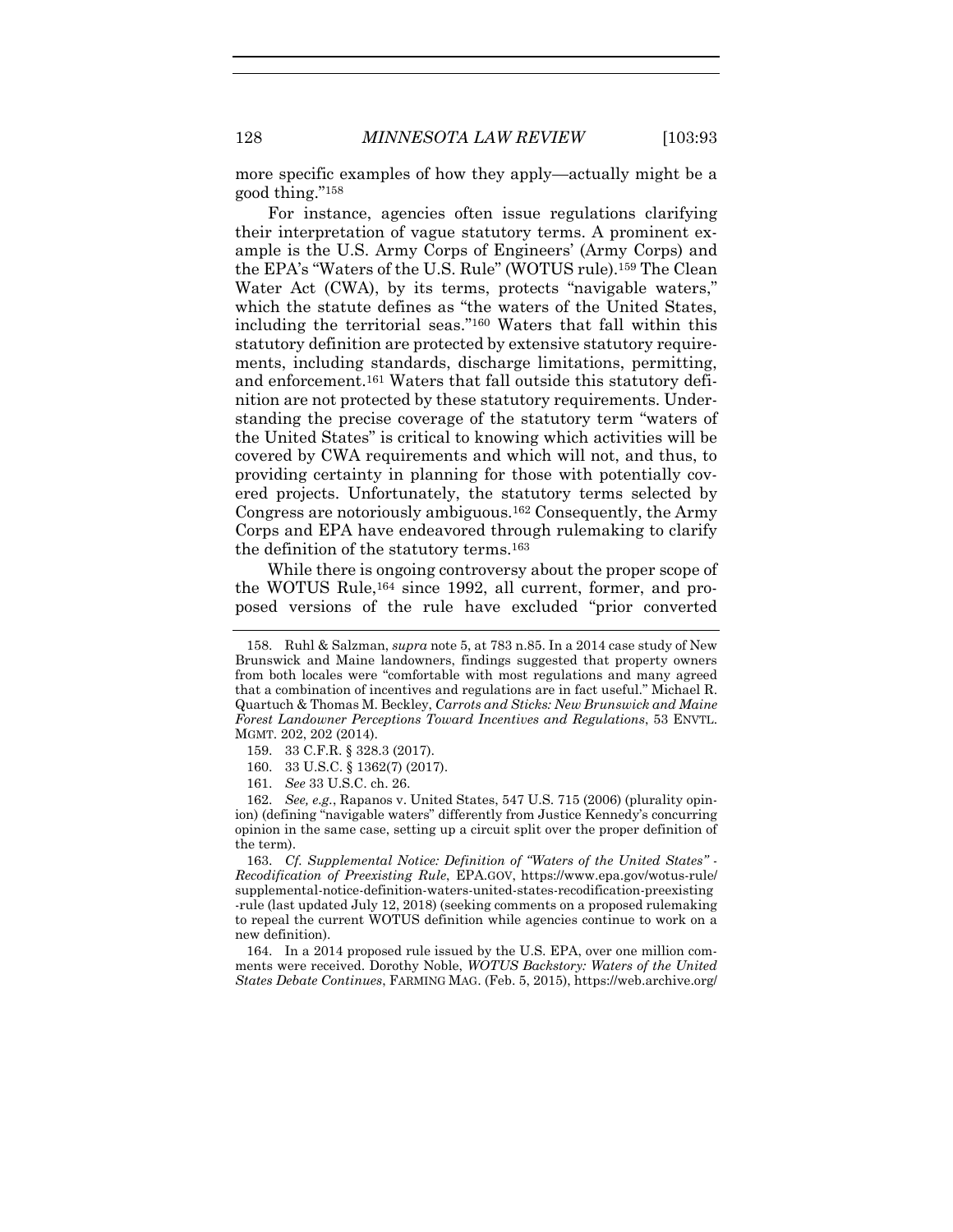cropland" <sup>165</sup> from CWA coverage.<sup>166</sup> Prior converted croplands are wetlands altered prior to 1985 to make crop production possible.<sup>167</sup> The scope of the exception is defined in mandatory terms, including the criteria by which prior converted croplands "*shall* be identified." <sup>168</sup> These regulations articulate a deregulatory interpretation of the CWA that is tremendously important to the agricultural industry. The administering agencies are under no obligation to interpret the statute in this way or to provide codified guidance of this interpretation.

The agencies could simply proceed with CWA enforcement actions against those farmers they believe fall under some unstated, possibly dynamic, definition of "waters of the United States" and support application of the statute on a case-by-case basis in adjudications or court proceedings.<sup>169</sup> Enforcement targets might or might not include those farming converted wetlands, as they are not explicitly excluded from CWA coverage by statute.<sup>170</sup> It is difficult to see how this clarifying regulation—

165. *See Current Implementation of "Waters of the United States"*, EPA.GOV, https://www.epa.gov/wotus-rule/about-waters-united-states (last updated Sept. 18, 2018) (stating pointblank that "'Waters of the United States' do not include prior converted cropland"). *Compare* 7 C.F.R. § 12.33 (2011) (exempting from regulation the production of agricultural commodities on land deemed to be prior converted cropland), *with* 7 C.F.R. § 12.33 (2017) (same).

166. Kristine A. Tidgren, *Prior Converted Cropland: A 2015 Review*, IOWA ST. U. CTR. FOR AGRIC. L. & TAX'N (Aug. 27, 2015), https://www.calt.iastate.edu/ article/prior-converted-cropland-2015-review; *see also Current Implementation of "Waters of the United States*,*" supra* note 165.

168. *Id.* § 12.32(a) (emphasis added).

170. Michelle R. McKown, *A Wetland by Any Other Name: Where Does Federal Jurisdiction Apply?*, GPSOLO, May/June 2016, at 48, 52.

web/20150905080533/https://www.farmingmagazine.com/voices/wotus

<sup>-</sup>backstory-waters-of-the-united-states-debate-continues. At one point, the EPA's website allegedly included an "extensive list of organizations and individuals that have requested clarification of 'Waters of the U.S.'" via rulemaking. *Id.* During the beginning of his presidency, President Trump issued EO 13,778, which orders the EPA to review, and rescind or revise the WOTUS rule, and all executive departments and agencies to review, and rescind or revise all "orders, rules, regulations, guidelines, or policies implementing or enforcing the final rule." Exec. Order No. 13,778, 82 Fed. Reg. 12,497, 12,497 (Feb. 28, 2017). The Order further explains that a new proposed rule "shall consider" interpreting the term consistent with Justice Scalia's opinion in *Rapanos*, 547 U.S. 715. *Id.*  The Order claims that such changes will "[r]estor[e] the [r]ule of [l]aw, [f] ederalism, and [e]conomic [g]rowth." *Id.*

<sup>167.</sup> 7 C.F.R. § 12.2.

<sup>169.</sup> *See* NLRB v. Bell Aerospace Co., 416 U.S. 267 (1974) (addressing arguments made in SEC v. Chenery Corp., 332 U.S. 194 (1947)); *Chenery*, 332 U.S. at 203 (holding agencies may decide statutory standards and issues on a caseby-case basis).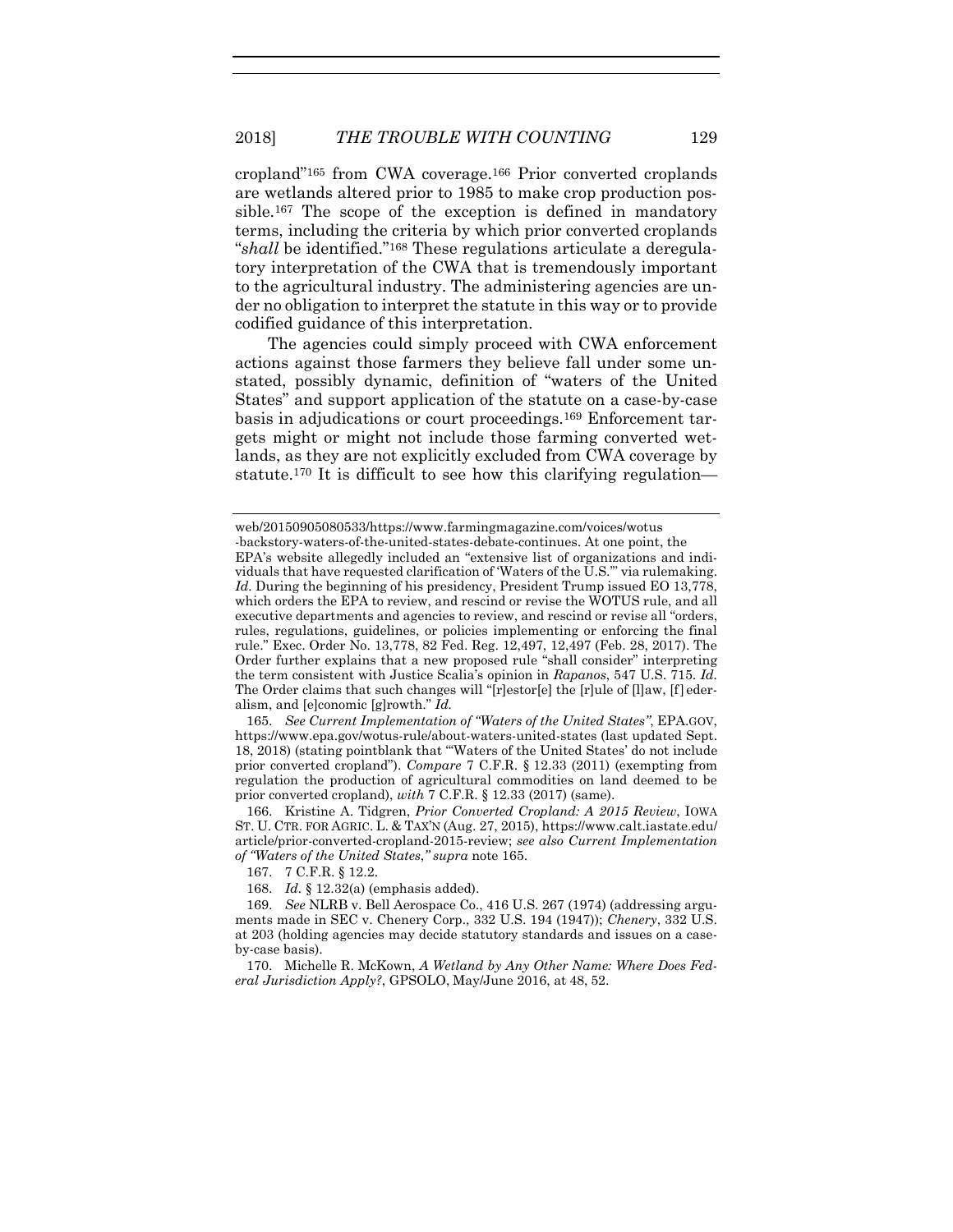that notifies large numbers of regulated entities whether (or not) the administering agencies consider their activities to be subject to CWA requirements171—imposes costs, burdens, or constraints on them. Nonetheless, in calculating the costs, burdens, and constraints on regulated entities, regulation counters count commands clarifying existing legal requirements the same as commands imposing new requirements.

5. Counting Does Not Account for Basic Grammar and Punctuation

#### *a. Counting Does Not Account for the Negation of Mandates*

RegData's mandate counts are tallied without attention to the most basic grammatical context in which the search terms are embedded. Many mandatory terms in the C.F.R. are explicitly negated by words like no or not. For instance, 40 C.F.R. § 232.2, which governs the environmental impacts of pilings placed in the waters of the United States, provides: "(2)(i) Placement of pilings in waters of the United States that does not have or would not have the effect of a discharge of fill material *shall* not require a Section 404 permit."<sup>172</sup> Regulation counters count the shall without respect to the not that exempts certain pilings from the Section 404 permitting process.<sup>173</sup> Not only is 40 C.F.R. § 232.2 not a burden on those placing pilings, but, in fact, it relieves them of the burdens imposed by another regulation.<sup>174</sup> Similarly, 18 C.F.R. § 292.309 relieves electric utilities of certain obligations after a specified date, stating that if certain conditions are met, they "*shall not* be *required*, under this part, to enter into a new contract or obligation to purchase electric energy from a qualifying cogeneration facility or a qualifying small power production facility."<sup>175</sup> Instead of construing this regulation properly as a relief of regulatory burden, RegData counts it as a double-burden, because it contains two mandatory search terms.<sup>176</sup>

#### *b. Counting Does Not Account for Punctuation*

Some portions of the C.F.R. are phrased in "Question & Answer" format to make regulatory requirements more accessible

<sup>171.</sup> *See* 40 C.F.R. § 230 (2017).

<sup>172.</sup> *Id.* § 232.2 (emphasis added).

<sup>173.</sup> *See supra* note[s 56](#page-15-0)–[59](#page-16-0) and accompanying text.

<sup>174.</sup> 40 C.F.R. § 232.2.

<sup>175.</sup> 18 C.F.R. § 292.309(a) (2017) (emphasis added).

<sup>176.</sup> *See supra* note[s 56](#page-15-0)–[59](#page-16-0) and accompanying text.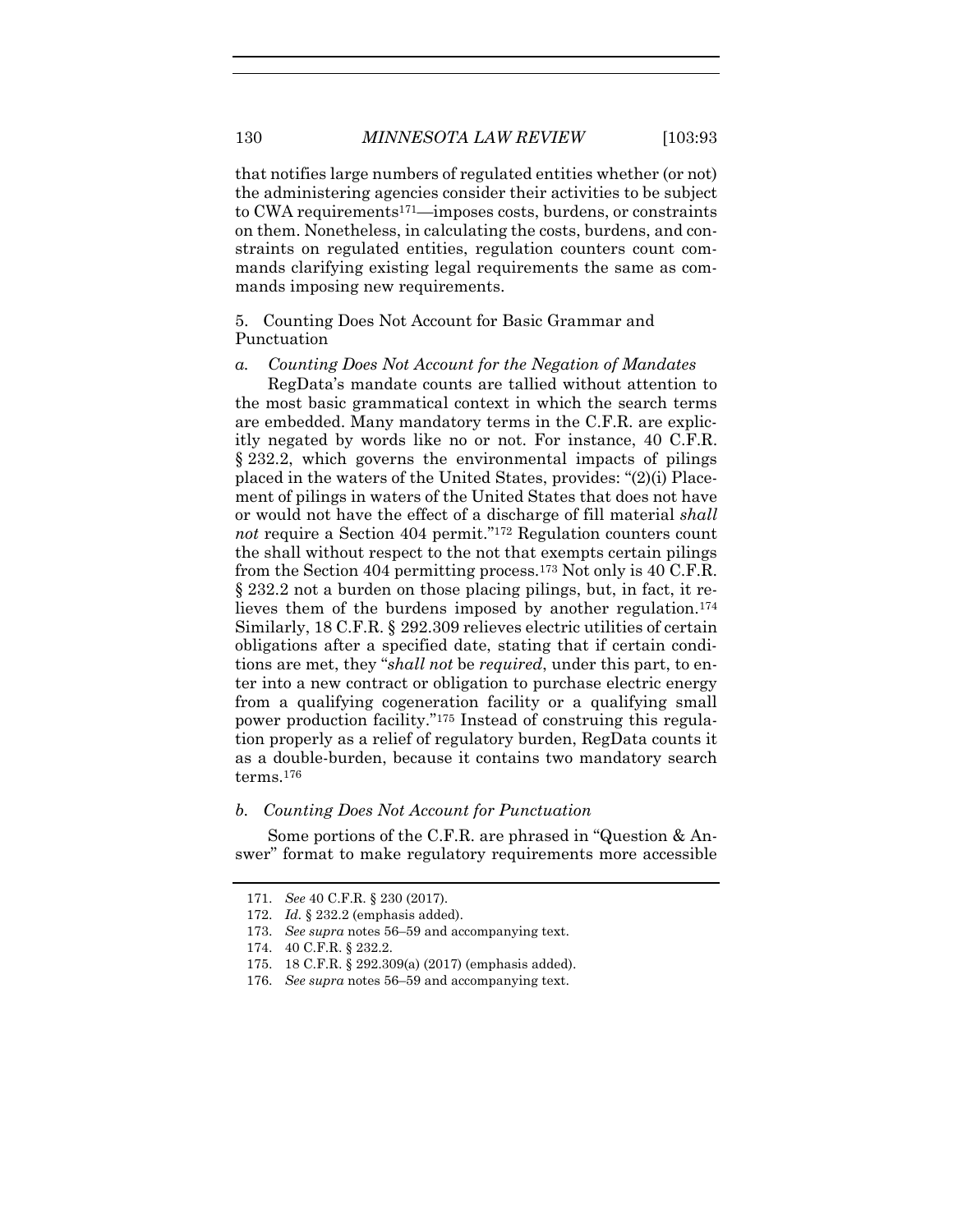<span id="page-39-0"></span>to lay readers. As a result, the text of the C.F.R. is littered with questions, many of which include mandatory language.<sup>177</sup> At the very least, counting mandatory terms in both questions and answers double-counts the number of mandates. Worse, however, it ignores the substance of the answer. For instance, 41 C.F.R. § 302–2.17 asks: "*Must* I sign a service agreement for a 'last move home' relocation?" <sup>178</sup> It turns out that the answer is: "*No*, you do not need to sign a service agreement for a 'last move home' relocation." <sup>179</sup> Similarly, 41 C.F.R. § 302–12.9 inquires: "If my agency authorizes me to enter a homesale program, *must* I accept a buyout offer from the relocation services company?" 180 Again, the answer is: "*No*, if your agency authorizes you to enter a homesale program, your agency must give you the option to accept or reject an offer from the relocation services company." 181 RegData counts mandatory language embedded in questions without bothering to learn the answers.

# 6. Counting Counts Conditional Benefits as Burdens

Many regulations set forth criteria and procedures for obtaining valuable benefits from the federal government, including grants, loans, leases, and entitlements.<sup>182</sup> When the federal government elects to provide scarce resources to citizens, it allocates them among applicants conditioned upon mandatory, rule-based criteria. These rules need not be followed by citizens who do not seek the government benefit. Those who elect to follow the rules so that they may receive the benefit cannot properly be characterized as burdened or constrained by their choice.<sup>183</sup>

Mandatory conditions are attached to government funding in the form of loans and grants. For instance, electric utilities wishing to obtain loans from the Rural Utilities Service "shall" meet conditions relating to the construction of transmission

<sup>177.</sup> *See infra* note[s 178](#page-39-0)–81.

<sup>178.</sup> 41 C.F.R. § 302-2.17 (2018) (emphasis added).

<sup>179.</sup> *Id.* (emphasis added).

<sup>180.</sup> *Id.* § 302-12.9 (emphasis added).

<sup>181.</sup> *Id.* (emphasis added).

<sup>182.</sup> *See, e.g.*, *infra* notes [184](#page-40-0)–86.

<sup>183.</sup> This assertion should not be taken as an endorsement of the "bitter with the sweet" doctrine. *See* Arnett v. Kennedy, 416 U.S. 134, 153–54 (1974) (plurality opinion). Rather, it is an empirical claim that regulations of the type described in this paragraph are not properly characterized as costs, burdens, or constraints on regulated entities.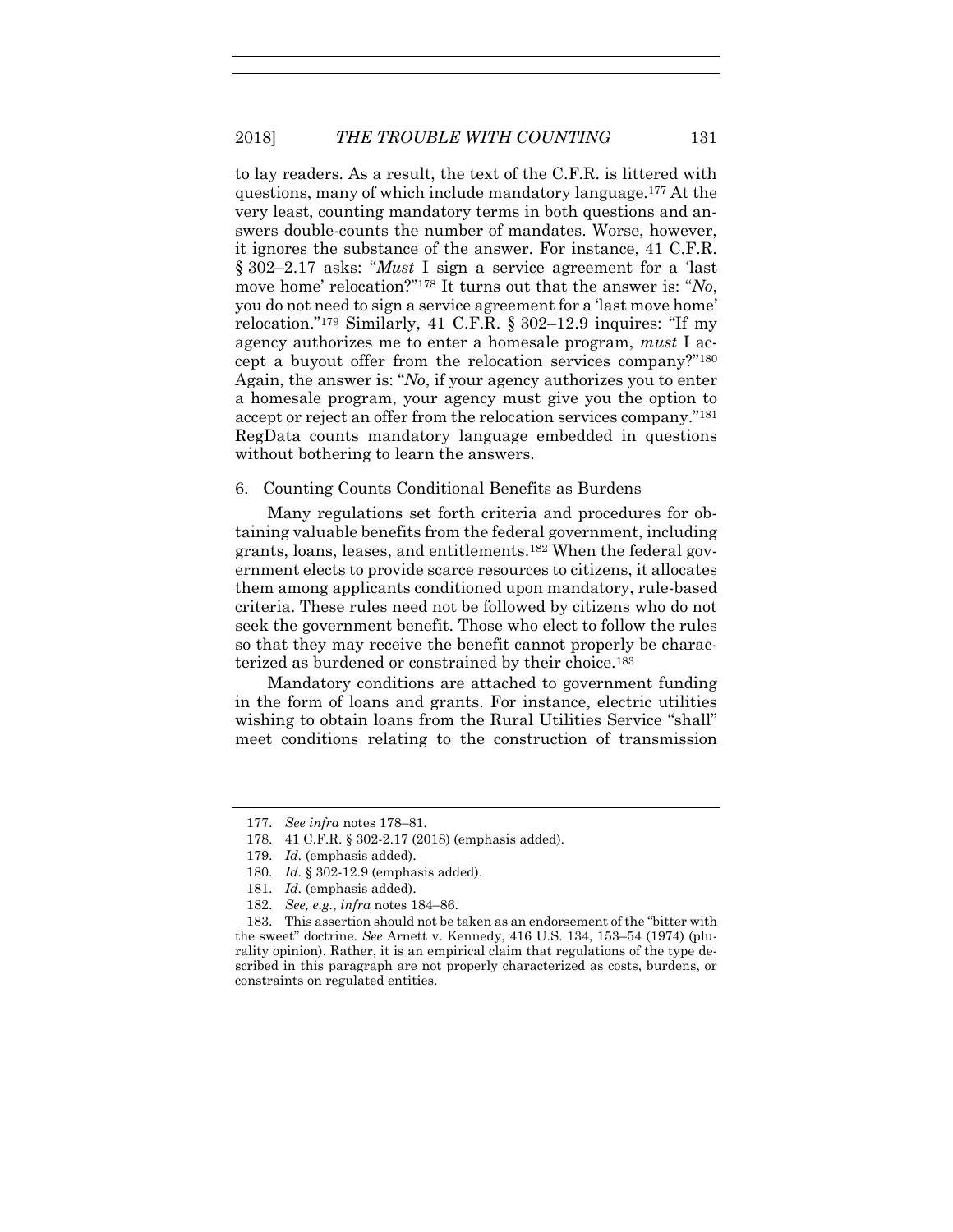<span id="page-40-0"></span>lines.<sup>184</sup> All others may ignore these commands. Similarly, researchers who wish to apply for a federal grant to study the protection and conservation of marine mammals "shall" comply with numerous requirements.<sup>185</sup> Those who do not study marine mammals, or who do so without federal funding, need not.

The government also attaches mandatory conditions to the grant of federal land use rights. The Bureau of Ocean Energy Management (BOEM), for instance, grants mineral leases for oil and gas exploration and development in federal waters off the coast of the United States based on authority delegated by the Outer Continental Shelf (OCS) Lands Act.<sup>186</sup> These lease rights are extraordinarily valuable, accounting for seven percent of U.S. natural gas production and twenty-four percent of U.S. oil production.<sup>187</sup> To obtain OCS lease rights, an applicant must meet multiple mandatory conditions and follow multiple mandatory procedures.<sup>188</sup> However, not one of these requirements applies to anyone who is not seeking to obtain a lucrative OCS lease from the federal government. Related regulations provide OCS lease applicants the additional benefit of appealing adverse decisions by state agencies denying them permits for offshore oil and gas development.<sup>189</sup> Prospective OCS licensees must satisfy numerous requirements to have their appeals heard by the Interior Board of Land Appeals.<sup>190</sup> However, the appeals procedures provide applicants a valuable avenue for getting their oil and gas projects federally approved despite state opposition. These appeals-related requirements can hardly be characterized as costs, burdens, or constraints on regulated entities.

The federal organic labeling program similarly provides lucrative business opportunities for participants. In 2015, U.S. organic sales reached a record-high \$43.3 billion.<sup>191</sup> This sales total represented growth of "a robust 11 percent from the previous

187. BUREAU OF OCEAN ENERGY MGMT., OIL AND GAS LEASING ON THE OUTER CONTINENTAL SHELF, https://www.boem.gov/uploadedfiles/boem/oil\_ and\_gas\_energy\_program/leasing/5boemre\_leasing101.pdf (last visited Oct. 15,

<sup>184.</sup> 7 C.F.R. § 1726.77 (2017).

<sup>185.</sup> 50 C.F.R. § 82.8 (2017).

<sup>186.</sup> 30 C.F.R. §§ 550.101, 550.200–.204 (2017).

<sup>2018).</sup>

<sup>188.</sup> *See* 30 C.F.R. §§ 550.200–.262.

<sup>189.</sup> *See* 15 C.F.R. §§ 930.120–.131 (2017).

<sup>190.</sup> 30 C.F.R. § 550.235.

<sup>191.</sup> Maggie McNeil, *U.S. Organic Sales Post New Record of \$43.3 Billion in 2015*, ORGANIC TRADE ASS'N (May 19, 2016), https://www.ota.com/news/press -releases/19031.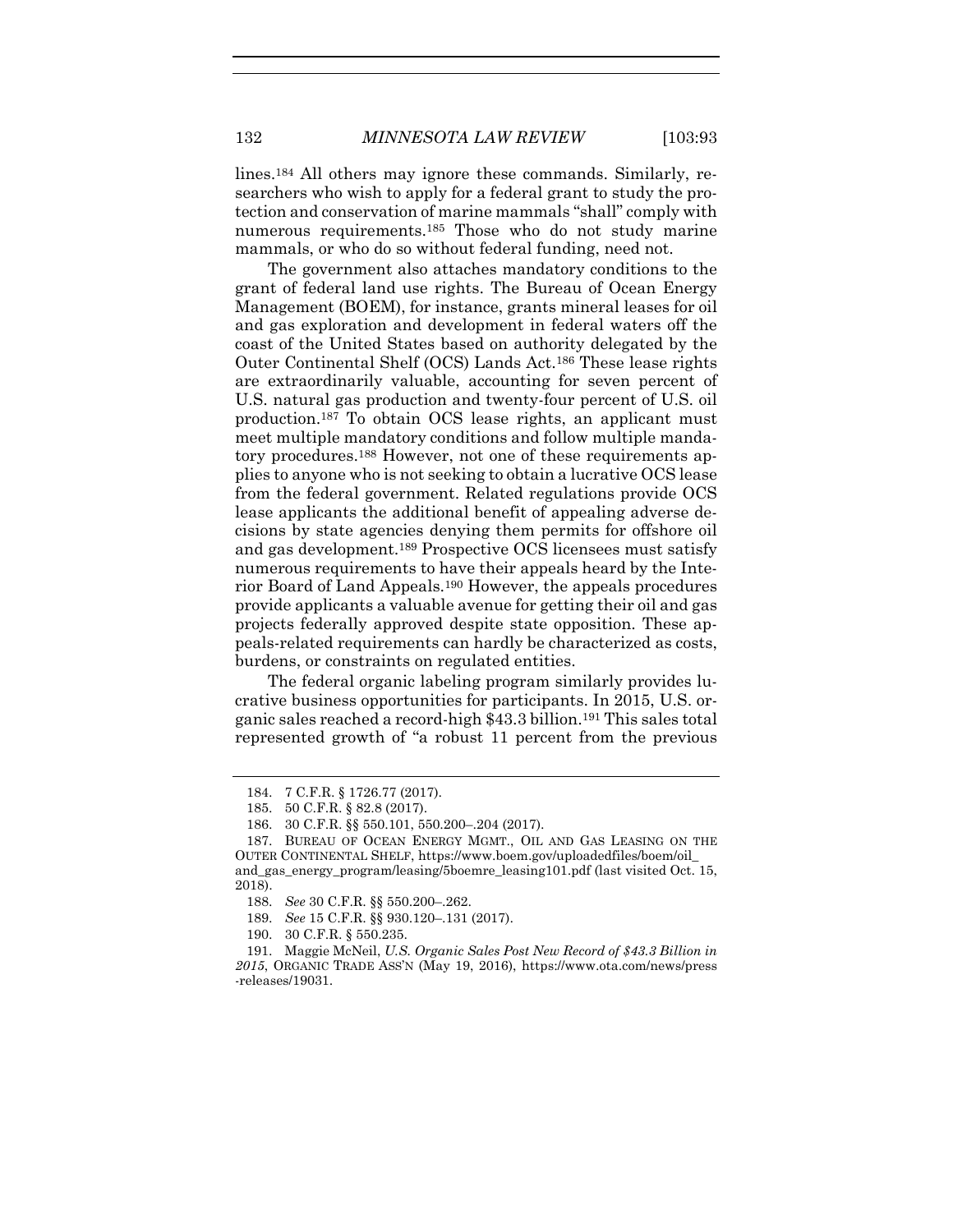year's record level and far outstripping the overall food market's growth rate of 3 percent."<sup>192</sup> Those wishing to access the organic market must comply with extensive regulatory requirements and prohibitions.<sup>193</sup> Those who do not, need not. Neither group of businesses can properly be said to be burdened or constrained.

The foregoing examples focus on regulations that distribute government benefits to businesses based on mandatory criteria, because they most starkly demonstrate the distortions created by counting such regulations as costs, burdens, or constraints on regulated businesses. It bears notice that large portions of the C.F.R. set forth mandatory criteria for *individuals* to obtain government benefits like Social Security Disability Insurance,<sup>194</sup> Medicaid,<sup>195</sup> Veterans' benefits,<sup>196</sup> or welfare assistance197 many of them quite onerous. The regulations implementing the Temporary Assistance for Needy Families program, for instance, mandate that "[a] parent or caretaker receiving assistance must engage in work activities when the State has determined that the individual is ready to engage in work or when he or she has received assistance for a total of 24 months."<sup>198</sup> Such regulatory mandates do, indeed, "limit choice sets," <sup>199</sup> in the preferred parlance of regulation counters, but it is difficult to see how they do so in ways that contribute to costs, burdens, or constraints on regulated entities or how these individual burdens might be causally related to macroeconomic outcomes.

In each of the above contexts, and many more, a business that wishes to obtain valuable benefits that the government has voluntarily elected to provide must adhere to certain requirements. All others are completely free to forego the benefit and ignore the requirements. Regulation counts ignore the fact that many regulatory commands are means of providing funding and market opportunities to regulated businesses rather than imposing costs, burdens, or constraints on them.

<sup>192.</sup> *Id.*

<sup>193.</sup> *E.g.*, 7 C.F.R. § 205.236 (2017).

<sup>194.</sup> *See* 20 C.F.R. ch. III (2017).

<sup>195.</sup> *See* 42 C.F.R. ch. IV (2017).

<sup>196.</sup> *See* 38 C.F.R. ch. I (2017).

<sup>197.</sup> 24 C.F.R. § 5.609 (2017).

<sup>198.</sup> 45 C.F.R. § 261.10(a)(1) (2017).

<sup>199.</sup> *RegData*, *supra* note [4,](#page-2-0) at 112.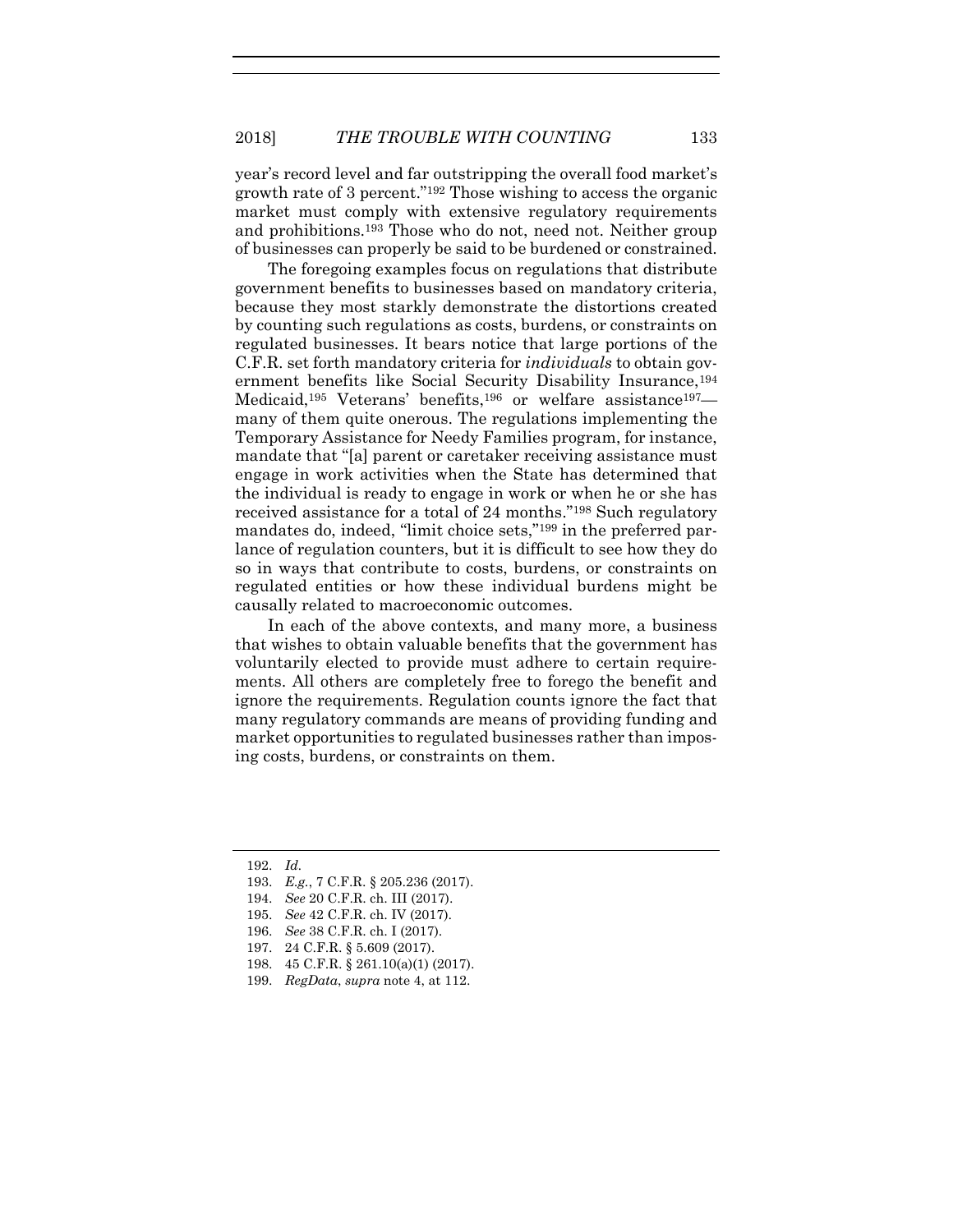7. Counting Does Not Account for the Benefits of Regulation to Regulated Entities

Much has been made of the failure of counting to account for the benefits of regulation to society,<sup>200</sup> and certainly this is problematic from the perspective of economic theory. However, even if one were to accept the dubious premise that there is some theoretically coherent reason to count only costs to regulated entities, it is not clear why one would not net-out from those costs the measurable benefits that regulated entities themselves receive from regulation. There is empirical evidence from certain contexts that regulated entities benefit from robust regulation. For instance, a rigorous experimental study shows that workplace health and safety inspections conducted by a state agency not only reduced worker injuries, but also reduced the direct and indirect costs of these injuries to employers, including workers' compensation expenditures and lost workdays, with no detectable job loss.<sup>201</sup> Studies of securities regulation have revealed that "higher enforcement intensity gives the U.S. economy a lower cost of capital and higher securities valuations" <sup>202</sup> than countries where enforcement is more lax, collectively benefiting U.S.-listed companies, particularly smaller firms.<sup>203</sup>

<span id="page-42-2"></span><span id="page-42-1"></span><span id="page-42-0"></span>These studies suggest that regulated entities may accrue measurable financial benefits, both individually and collectively, from being regulated.<sup>204</sup> In these cases, the costs of regulation might be viewed as a kind of investment that pays returns directly to the investor. Admittedly, this raises questions about

<sup>200.</sup> *See, e.g.*, Cecot & Livermore, *supra* not[e 3,](#page-2-2) at 3 ("We conclude that the Order is not calibrated to maximize social welfare because it narrowly focuses on the costs of regulation to regulated entities and fails to acknowledge the benefits of regulation."); *Capping Regulation*, *supra* not[e 3,](#page-2-2) at 5 (suggesting that it would be irrational not to consider net benefits to "distinguish a good rule from a bad rule"); Lubbers, *supra* not[e 43,](#page-12-0) at 8 (asserting that the "overall main shortcoming" of EO 13,771 is "that it does not account for the benefit of regulations at all"); Freeman, *supra* not[e 43](#page-12-0) (arguing that EO 13,771 would "strangle even the most beneficial rules under the guise of cutting red tape").

<sup>201.</sup> *See generally* David I. Levine, Michael W. Toffel & Matthew S. Johnson, *Randomized Government Safety Inspections Reduce Worker Injuries with No Detectable Job Loss*, 336 SCI. 907 (2012).

<sup>202.</sup> John C. Coffee, Jr., *Law and the Market: The Impact of Enforcement*, 156 U. PA. L. REV. 229, 230 (2007).

<sup>203.</sup> *See generally* Douglas Cumming, April Knill & Nela Richardson, *Firm Size and the Impact of Securities Regulation*, 43 J. COMP. ECON. 417 (2015) (discussing effects of public and private enforcement relative to firm size).

<sup>204.</sup> *See* Coffee Jr., *supra* note [202;](#page-42-0) Cumming et al., *supra* not[e 203;](#page-42-1) Levine et al., *supra* not[e 201.](#page-42-2)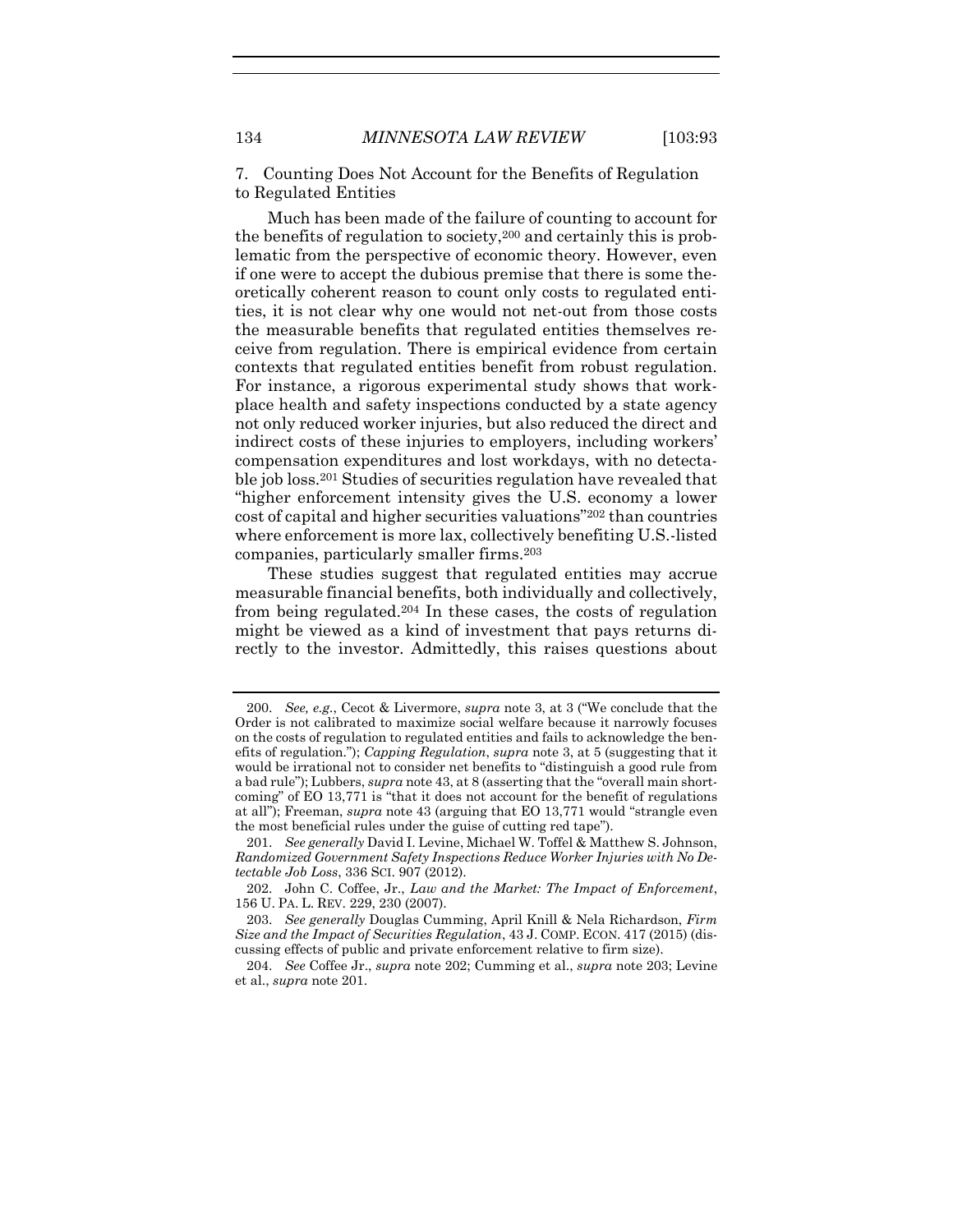whether regulated entities receive a good return on their investments. But these are very different questions than regulation counters purport to ask and answer. Their tallies omit regulatory returns entirely and thus distort the magnitude and nature of the costs, burdens, and constraints of regulation on regulated entities.

8. Counting Does Not Account for Enforcement Levels

It has long been recognized that "it is legal rules and their enforcement that *together* shape the incentives<sup>"205</sup>—i.e. costs that regulated entities face. Regulations are enforced with widely varying degrees of stringency and frequency: some are enforced vigorously and regularly, others are enforced with moderate stringency or only sporadically, and many are not enforced at all.<sup>206</sup> At the far end of this continuum are regulations like the detailed licensing requirements found in "Public Health and Environmental Radiation Protection Standards for Yucca Mountain, Nevada," <sup>207</sup> which have laid dormant since this designated nuclear waste disposal site was shut down in 2010.<sup>208</sup>

Even in the normal course, administrative agencies have severe resource constraints that make it impossible to vigorously enforce all regulations at all times. While environmental, health, and safety regulations are often cited as among the most burdensome, the budget and staffing levels of health and safety agencies substantially inhibit their ability to enforce these requirements.<sup>209</sup> It has been reported, for instance, that it would take the Occupational Safety and Health Administration's staff of around 2400 inspectors more than ninety years to conduct even cursory inspections of all eligible workplaces in the state of Texas alone.<sup>210</sup> Such extraordinary resource constraints require

207. 40 C.F.R. pt. 197 (2017).

210. Peter Dreier & Donald Cohen, *The Texas Fertilizer Plant Explosion Wasn't an Accident*, HUFFPOST: BLOG (June 4, 2013, 2:34 PM), https://www

<sup>205.</sup> Cento G. Veljanovski, *The Economics of Regulatory Enforcement*, *in* EN-FORCING REGULATION, 171, 171 (Keith Hawkins & John M. Thomas eds., 1984) (emphasis added).

<sup>206.</sup> *See, e.g.*, *id.* at 172 (describing different forms of regulation enforcement).

<sup>208.</sup> Mike M. Ahlers, *Yucca Mountain Project Setup Took Years; Shutdown Taking Only Months*, CNN (May 10, 2011), http://www.cnn.com/2011/US/05/10/ yucca.mountain.shutdown/index.html.

<sup>209.</sup> *See* Bridget M. Hutter & Sally Lloyd-Bostock, *Risk, Interest Groups and the Definition of Crisis: The Case of Volcanic Ash*, 64 BRIT. J. SOC. 383, 399–400 (2013); Bridget M. Hutter, *Variations in Regulatory Enforcement Styles*, 11 LAW & POL'Y 153, 164–65 (1989).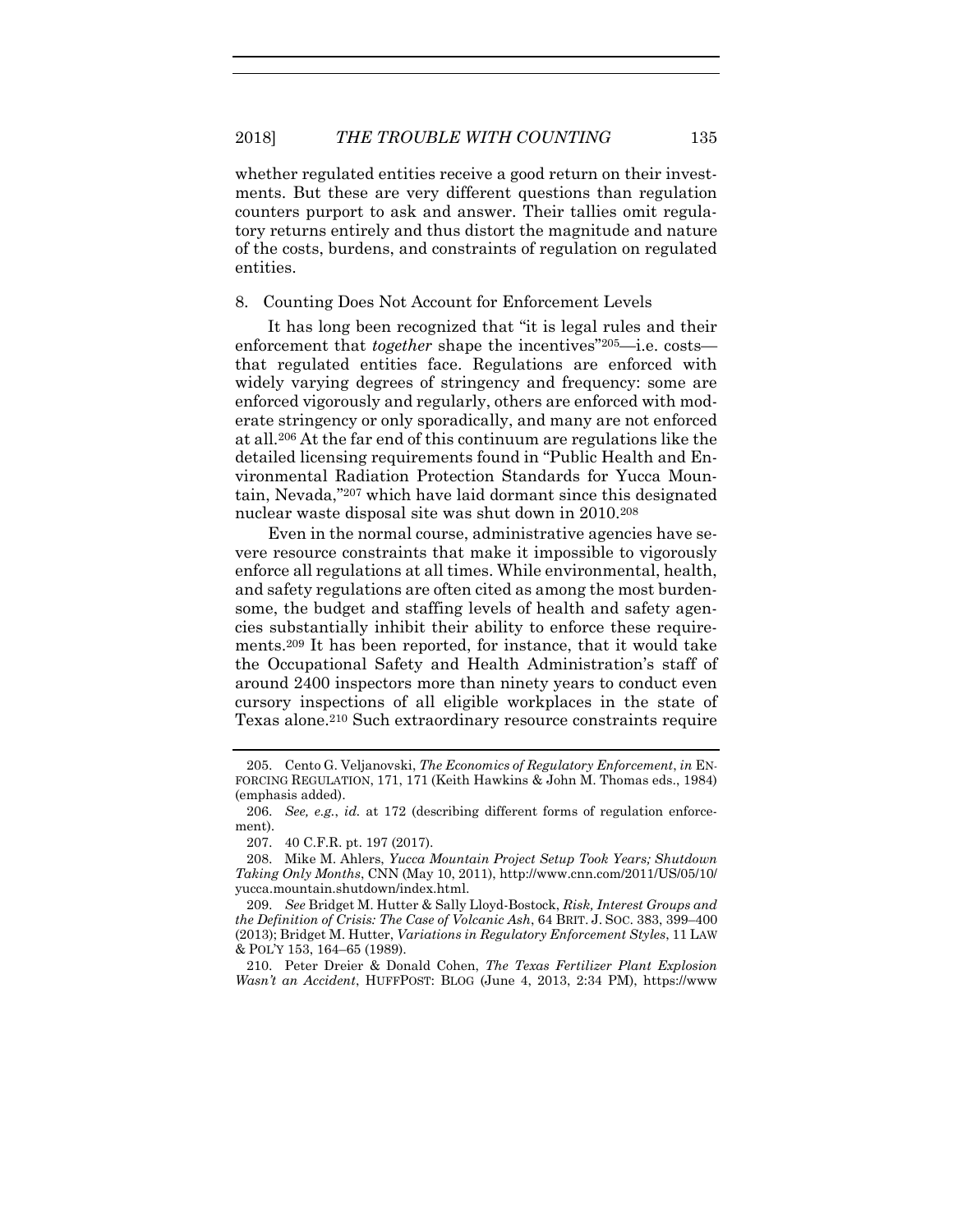agencies to prioritize enforcement in particular areas and deprioritize enforcement in other areas.<sup>211</sup>

In addition to resource-based prioritization, enforcement priorities change with presidential administrations as different chief executives with different policy priorities take office.<sup>212</sup> It has been reported, for instance, that the Securities and Exchange Commission sharply curtailed enforcement activities against publicly traded companies and their subsidiaries during the first six months of SEC Chairman Jay Clayton's tenure.<sup>213</sup> In the first year of the Trump administration, several agencies announced that they would suspend enforcement of certain regulations.<sup>214</sup>

213. URSKA VELIKONJA, BEHIND THE ANNUAL SEC ENFORCEMENT REPORT: 2017 AND BEYOND 9 (Nov. 19, 2017), https://ssrn.com/abstract=3074073.

214. For instance, in August of 2017, Neomi Rao, Administrator of OIRA issued a memo to the Chair of the Equal Employment Opportunity Commission expressing the review and immediate stay of EEO-1. Memorandum from Neomi Rao, Adm'r, Office of Info. & Regulatory Affairs to Victoria Lipnic, Acting Chair, Equal Emp't Opportunity Comm'n (Aug. 29, 2017), https://www.reginfo.gov/ public/jsp/Utilities/Review\_and\_Stay\_Memo\_for\_EEOC.pdf. This suspends the requirement to report salary data by gender, ethnicity, and race. *Id.* Rao argues that such reporting lacks "practical utility, [is] unnecessarily burdensome, and do[es] not adequately address privacy and confidentiality issues." *Id.*; *see also*  Stephen Miller, *White House Suspends Pay-Data Reporting on Revised EEO-1 Form*, SOC'Y FOR HUM. RESOURCE MGMT. (Aug. 31, 2017), https://www.shrm .org/resourcesandtools/hr-topics/compensation/pages/revised-eeo-1-form

-suspended.aspx (reporting the stay of the revised provisions of the EEO-1 form). The EPA attempted to impose a two-year moratorium on the Obama-era fugitive emission of methane rule, which restricts methane emissions from oil and gas industries. *See* Clean Air Council v. Pruitt, 862 F.3d 1, 5 (D.C. Cir. 2017). However, the effort was disrupted when the D.C. Circuit held that the delay is "tantamount to amending or revoking a rule" and the CAA does not authorize the stay of any of the provisions. *Id.* at 6; *see also* Lisa Friedman, *Court Blocks E.P.A. Effort to Suspend Obama-Era Methane Rule*, N.Y. TIMES (July 3, 2017), https://www.nytimes.com/2017/07/03/climate/court-blocks-epa -effort-to-suspend-obama-era-methane-rule.html (reporting the D.C. Circuit Court's holding in *Pruitt*).

<sup>.</sup>huffingtonpost.com/peter-dreier/texas-fertilizer-plant-explosion\_b\_3384739 .html.

<sup>211.</sup> *See id.*

<sup>212.</sup> For instance, in March 2017, the Federal Motor Carrier Safety Administration announced that it was suspending enforcement of mandated break and hours-of-service rules for commercial truck drivers designed to prevent driver fatigue and associated accidents. *See* Nat'l Safety Council, *FMCSA Scraps Requirement for Overnight Rest Breaks for CMV Drivers*, SAFETY + HEALTH MAG. (Mar. 14, 2017), https://www.safetyandhealthmagazine.com/articles/15419 -fmcsa-scraps-requirement-for-overnight-rest-breaks-for-cmv-drivers; *see also*  Hours of Service of Drivers: Notice of Suspension of Enforcement, 79 Fed. Reg. 76,241 (Dec. 22, 2014) (providing notice of suspension of enforcement in 2014).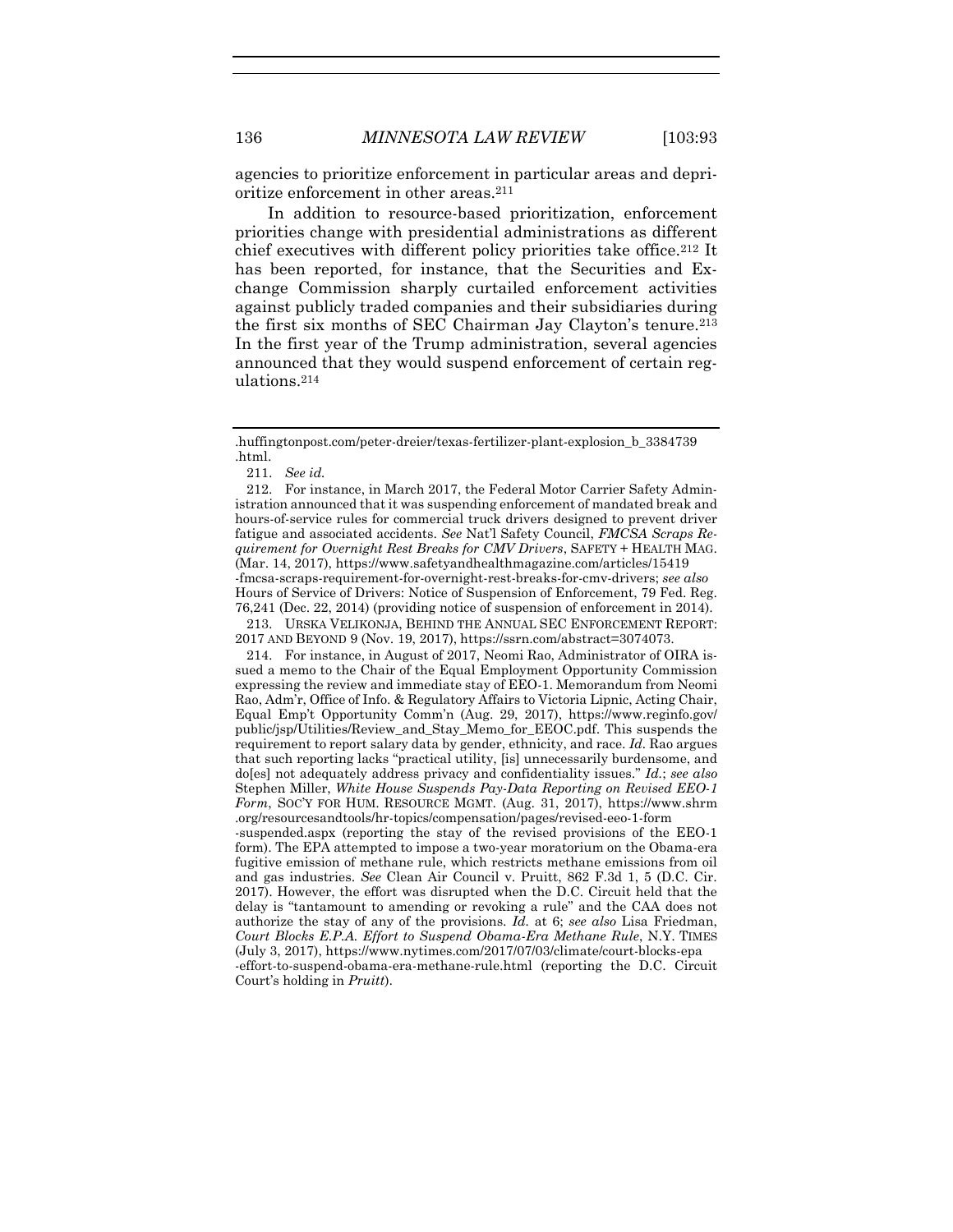Agencies also sometimes suspend enforcement of regulations while they reconsider them in light of changed circumstances or new evidence. For instance, the Federal Motor Carrier Safety Administration announced that it was suspending enforcement of a rule that mandated breaks and hours-of-service restrictions for commercial truck drivers after receiving the results of a study showing that the rule did nothing to prevent driver fatigue and associated accidents.<sup>215</sup>

The upshot of all this is that, at any given moment in time, only a subset of regulations on the books is being actively enforced against regulated entities. Regulation counts make no effort to ascertain which regulatory mandates are lying dormant due to non-enforcement, and thus not imposing costs, burdens, or constraints on anyone—except, perhaps, the beneficiaries of unenforced legal rights<sup>216</sup> or society at large.<sup>217</sup> Thus, counts that include unenforced regulations, as they all do, overstate the cost, burden, and constraint of regulation on regulated entities.

9. Counting Does Not Account for the Source of Regulatory Requirements

Many regulations repeat verbatim (or nearly so) language from the statute authorizing them. Agencies draft such regulations for convenience, so that all the key rules in a regulatory scheme can be found in one place and to avoid the interpretive confusion and inconsistencies that might be created by paraphrasing rather than reproducing statutory requirements. The

<sup>215.</sup> *See* Notice of Suspension of Enforcement, 79 Fed. Reg. 76,241 (Dec. 22, 2014); James Jaillet, *Current 34-Hour Restart Regs to Stay Put Following Issuance of Long-Awaited FMCSA Report*, CCG (Mar. 6, 2017), https://www. ccjdigital.com/34-hour-restart-regs-to-stay-put-following-issuance-of-long -awaited-fmcsa-report (describing the Department of Transportation study prompting the removal of the rules).

<sup>216.</sup> *See, e.g.*, Ben Depoorter & Stephan Tontrup, *The Costs of Unenforced Laws: A Field Experiment* (N.Y. Univ. Pub. Law & Legal Theory, Working Paper No. 557, 2016) (finding that individuals granted a right to be free from secondhand smoke suffer a psychological cost when these rights are unenforced even when they are indifferent to the material consequences of second-hand smoke).

<sup>217.</sup> *See, e.g.*, Utpal Bhattacharya & Hazem Daouk, *The World Price of Insider Trading*, 57 J. FIN. 75 (2002) (finding that non-enforcement of insider trading laws results in higher costs of capital in developing countries); Raymond Fisman & Edward Miguel, *Corruption, Norms, and Legal Enforcement: Evidence from Diplomatic Parking Tickets*, 115 J. POL. ECON. 1020 (2007) (finding a correlation between unenforced parking laws and corruption norms); Ryan Goodman, *Beyond the Enforcement Principle: Sodomy Laws, Social Norms, and Social Panoptics*, 89 CAL. L. REV. 643 (2001) (reporting that unenforced sodomy laws in South Africa created a climate of suspicion and surveillance).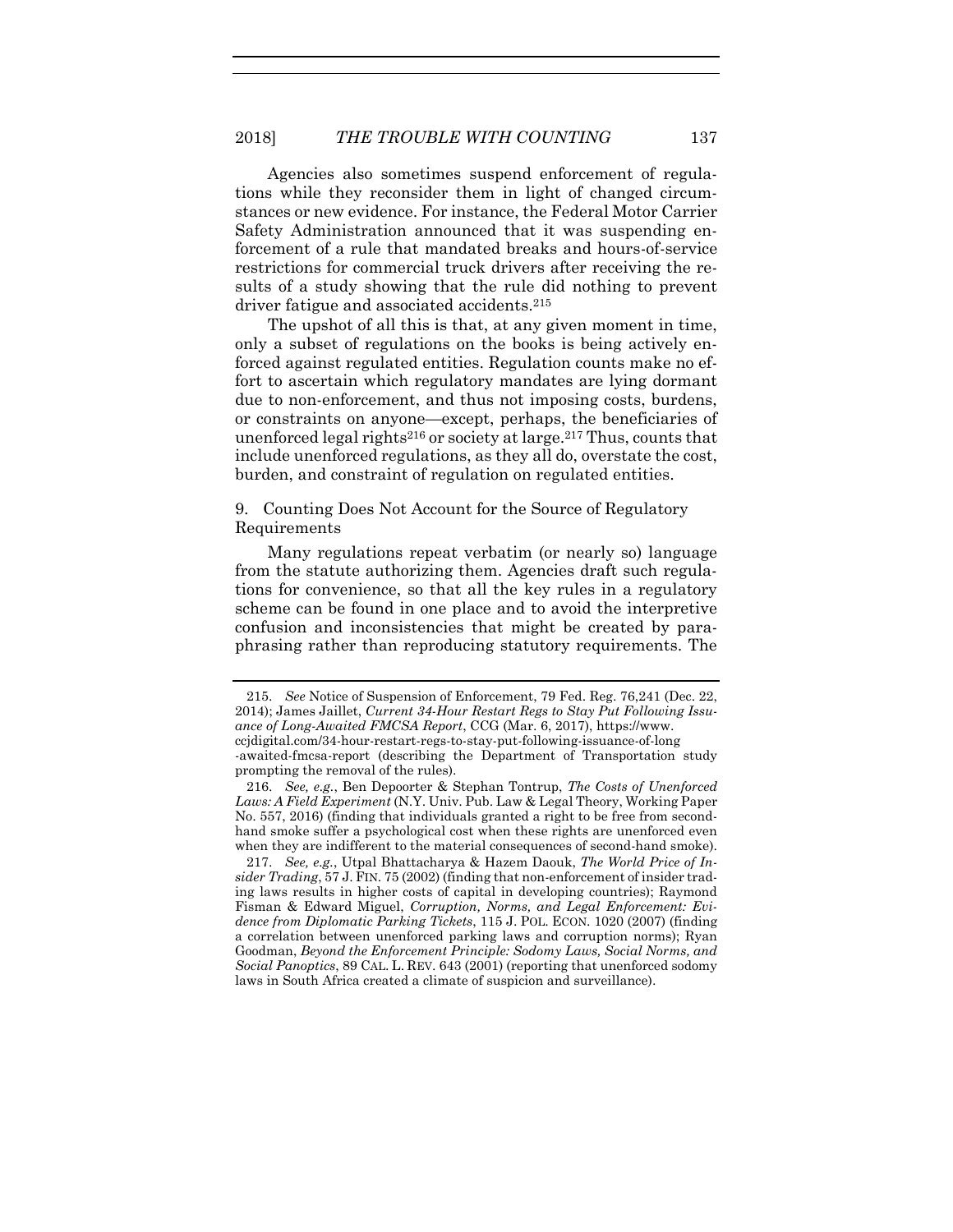U.S. Supreme Court has termed this practice "parroting" and denies agencies the heightened *Auer* deference they are usually accorded for interpretations of their own regulations when they interpret a regulation that merely parrots statutory language enacted by Congress.<sup>218</sup> Under such circumstances, the Court has said that the question presented is not the meaning of a regulation that the agency itself has crafted, but rather the meaning of the statute.<sup>219</sup>

Sometimes the parroted statutory language found in regulations contains mandatory terms. For instance, 29 U.S.C. § 1103(a) states that "all assets of an employee benefit plan shall be held in trust by one or more trustees." <sup>220</sup> Chapter 29 of the C.F.R. Section 2550.403a–1 states, identically, that "all assets of an employee benefit plan shall be held in trust by one or more trustees." <sup>221</sup> To be sure, commands found in parroting regulations like this one may constrain the behavior of regulated entities. In this sense, they could be said to measure the construct of costs, burdens, or constraints. However, the commands contained in these regulations are not *agency-created* costs, burdens, or constraints on regulated entities. Rather, they are requirements imposed by Congress and the President through duly enacted statutes. Agencies are not at liberty to modify or eliminate such requirements even if doing so would relieve regulatory costs, burdens, or constraints on regulated entities. Only Congress and the President, acting together under Article I, Section 7 of the U.S. Constitution, can amend or repeal a duly enacted statutory requirement.<sup>222</sup> Thus, counting such requirements as costs, burdens, or constraints of *administrative regulation* misperceives the subject imposing them as well as the mechanism for alleviating them.

In light of the foregoing, it is untenable to maintain that the number of regulations or regulatory mandates on the books is an

222. U.S. CONST. art. I, § 7.

<sup>218.</sup> Gonzales v. Oregon, 546 U.S. 243, 257 (2006).

<sup>219.</sup> *Id.*

<sup>220.</sup> 29 U.S.C. § 1103(a) (2011).

<sup>221.</sup> 29 C.F.R. § 2550.403a–1 (2017). *Compare* 12 U.S.C. § 2607(a) (2011) (discussing the anti-kickback provision of RESPA, which states that "[n]o person shall give and no person shall accept any fee, kickback, or thing of value" for referrals of mortgage loan business), *with* 24 C.F.R. § 3500.14(b) (2017) (stating identically in regulations issued by the Department of Housing and Urban Development (HUD) to implement RESPA that "[n]o person shall give and no person shall accept any fee, kickback, or other thing of value" for referrals of mortgage loan business).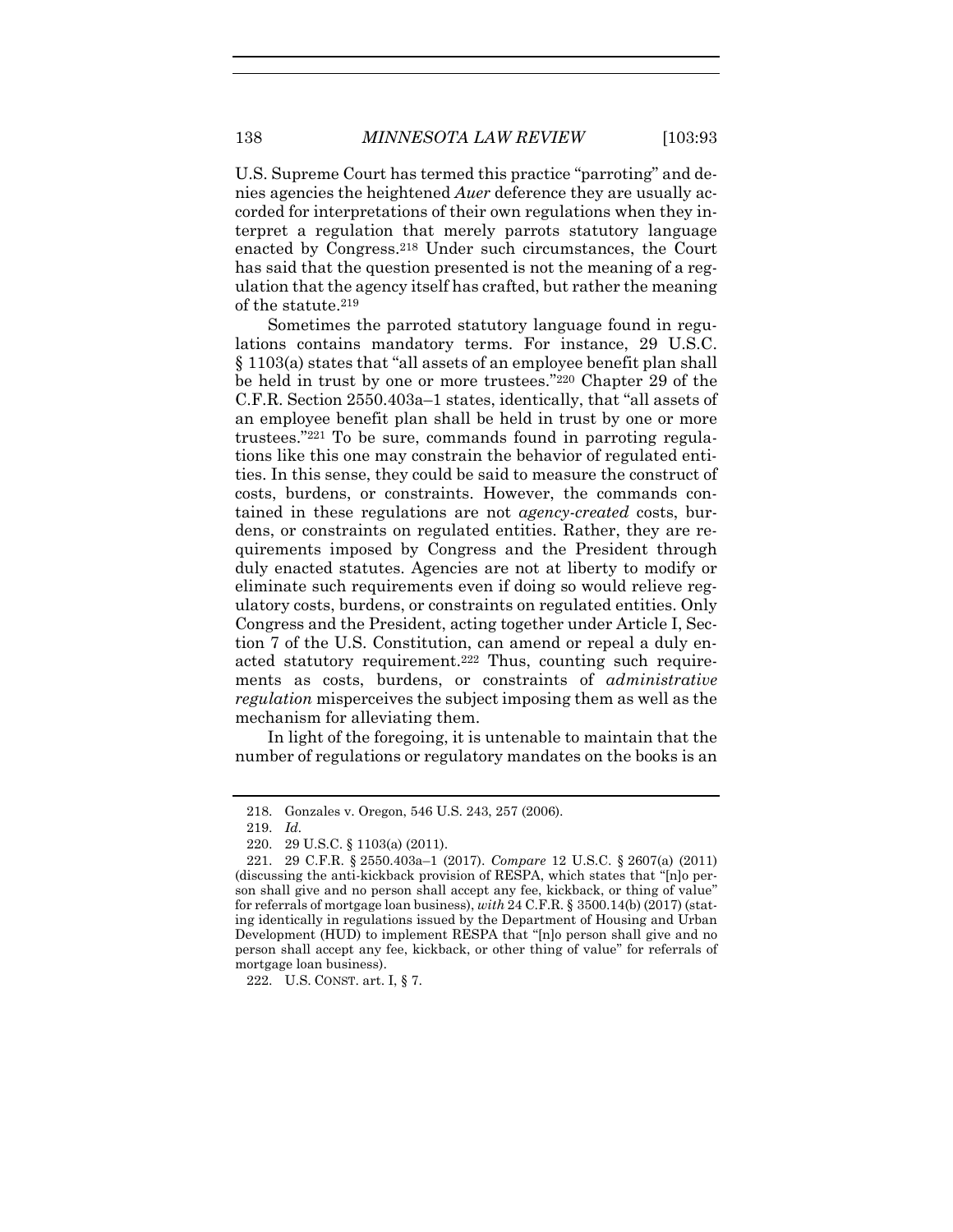accurate measure of the costs, the burdens, or the constraints of regulation on regulated entities. If regulation counts do not measure these constructs, is it possible that they serve as a proxy for something else that has not been explicitly articulated? The following Part explores this possibility.

## III. THE UNQUANTIFIABLE COSTS OF REGULATION

Although regulation counts do not measure *actual* costs, burdens, or constraints on regulated entities, they might be an attempt to capture what I characterize here as the unquantifiable costs of regulation. Unquantifiable costs are different than costs that are merely unquantified, meaning that agencies have declined to monetize them for one reason or another.<sup>223</sup> Unquantifiable costs are costs that *defy* quantification. This may strike some as an oxymoron. In the long-running debate over CBA, costs are not typically portrayed as unquantifiable in this sense. Costs are the easy part of the calculation.<sup>224</sup> By contrast, CBA has long been criticized for its inability to account for a litany of unquantifiable *benefits*, from maintaining clear skies to preserving habitat for polar bears to promoting equity and justice. According to CBA critics, "[t]he basic problem with narrow economic analysis of health and environmental protection is that human life, health, and nature cannot be described meaningfully in monetary terms; they are priceless." 225

Traditionally, costs have not been portrayed in these terms. "[C]osts are typically easier to measure than benefits . . . . Costs often take the form of goods that are priced on markets, while benefits often do not. In addition, regulated entities themselves are often the source for information regarding regulatory costs, and they have incentives to produce information about those costs." <sup>226</sup> But could it be that some costs are priceless too? Regulation counting may be motivated by the intuition that the true costs of regulation, like the true benefits of regulation, are not fully accounted for in the ledger of monetized costs that agencies

<span id="page-47-0"></span>

<sup>223.</sup> Jonathan S. Masur & Eric A. Posner, *Unquantified Benefits and the Problem of Regulation Under Uncertainty*, 102 CORNELL L. REV. 87, 87–91 (2016).

<sup>224.</sup> *Id.* at 116 ("[C]osts are typically easier to measure than benefits . . . . Costs often take the form of goods that are priced on markets, while benefits often do not. In addition, regulated entities themselves are often the source for information regarding regulatory costs, and they have incentives to produce information about those costs.").

<sup>225.</sup> ACKERMAN & HEINZERLING, *supra* not[e 17,](#page-5-1) at 8.

<sup>226.</sup> Masur & Posner, *supra* not[e 223,](#page-47-0) at 116.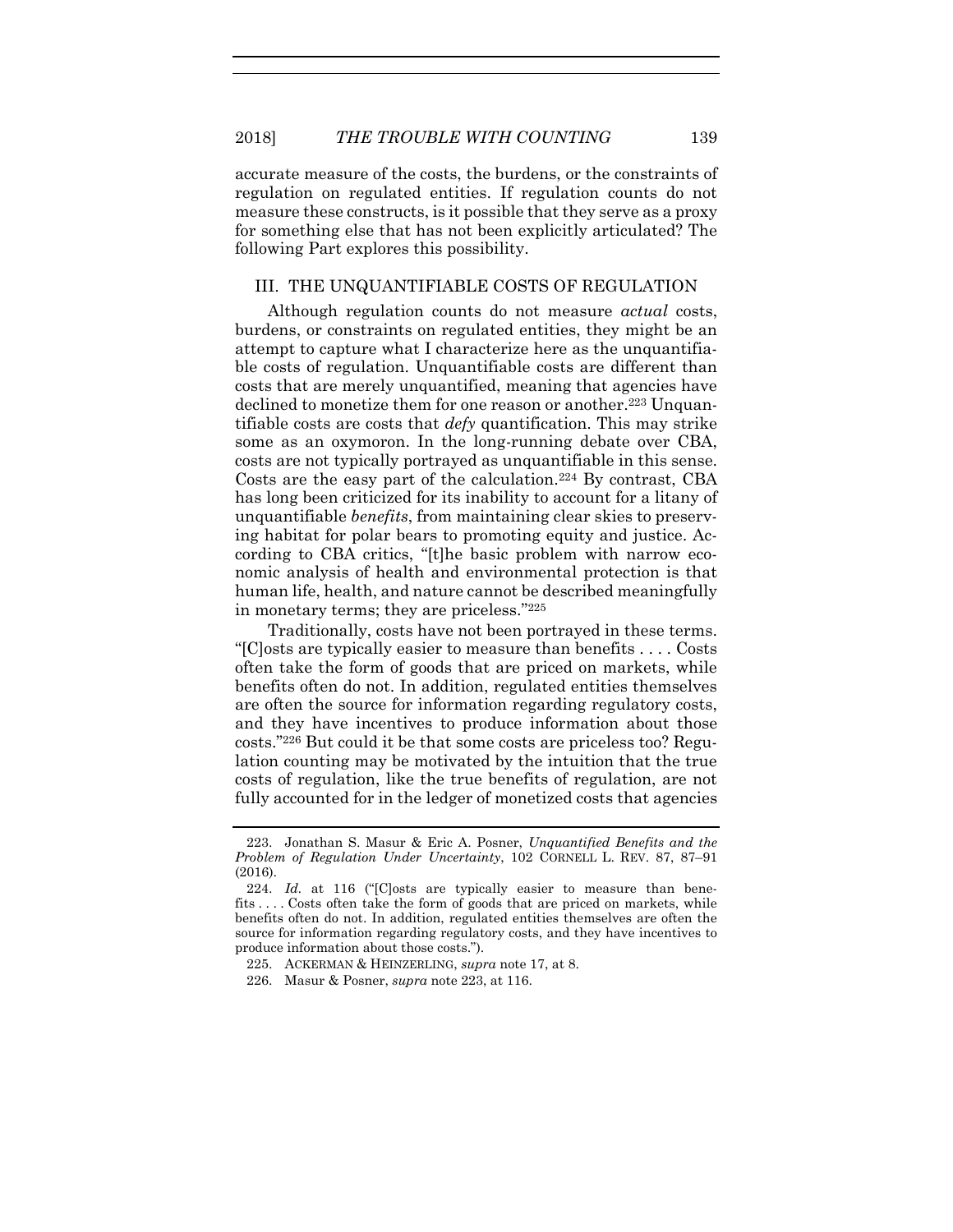regularly include in their cost-benefit analyses. If this is correct, what might the unquantifiable costs of regulation be? I leave a full elaboration of the answer to those concerned about accounting for them. Preliminarily, I suspect that they encompass a set of psychic burdens, ranging from the stress business owners experience in trying to comply with extensive and complex regulatory requirements, to the felt experience of some regulated entities and citizens that regulation impinges on their personal freedom and diminishes liberty in society more broadly. Just as proponents of regulation developed metrics to measure seemingly unquantifiable benefits of regulation,<sup>227</sup> regulation counts might be an attempt to capture similarly difficult-to-quantify psychic and liberty costs of regulation.

Indeed, much of the political rhetoric around regulation counts links the sheer number of regulations to the psychological well-being of business owners and to broader liberty interests. Upon signing EO 13,771, President Trump remarked sympathetically that it was an attempt to remedy the fact that American businesses "have been treated very badly." <sup>228</sup> In subsequent remarks, President Trump lamented:

Unchecked regulation undermines our freedoms and saps our spirit, destroys our companies. . . . We are a nation of explorers and pioneers and innovators and inventors, and regulations have been *hurting that and hurting it badly*. . . . So together, let's cut the red tape. Let's set free our dreams. And, yes, let's make America great again. And one of the ways we are going to do that is by getting rid of a lot of unnecessary regulation.229

Ascertaining no economically justifiable purpose for EO 13,771, economist Robert Shiller surmised that it was likely adopted to salve the feelings of individuals who "have strong business connections and seem to take regulation as a personal affront, as if it stands as a barrier to their self-actualization and personal fulfillment." 230

The proposition that regulation counts might be a proxy for these types of unquantifiable regulatory burdens opens interesting new empirical, theoretical, and political terrain. Empirically,

<sup>227.</sup> REVESZ & LIVERMORE, *supra* note [17,](#page-5-1) at 47–48.

<sup>228.</sup> Bourree Lam, *Trump's 'Two-for-One' Regulation Executive Order*, AT-LANTIC ONLINE (Jan. 30, 2017), https://www.theatlantic.com/business/archive/ 2017/01/trumps-regulation-eo/515007.

<sup>229.</sup> *Transcripts*, CNN (Dec. 14, 2017), http://transcripts.cnn.com/ transcripts/1712/14/cnr.06.html.

<sup>230.</sup> Robert J. Shiller, *Why Trump's 2-for-1 Rule on Regulations Is No Quick Fix*, N.Y. TIMES (Feb. 17, 2017), https://www.nytimes.com/2017/02/17/upshot/ why-trumps-2-for-1-rule-on-regulations-is-no-quick-fix.html.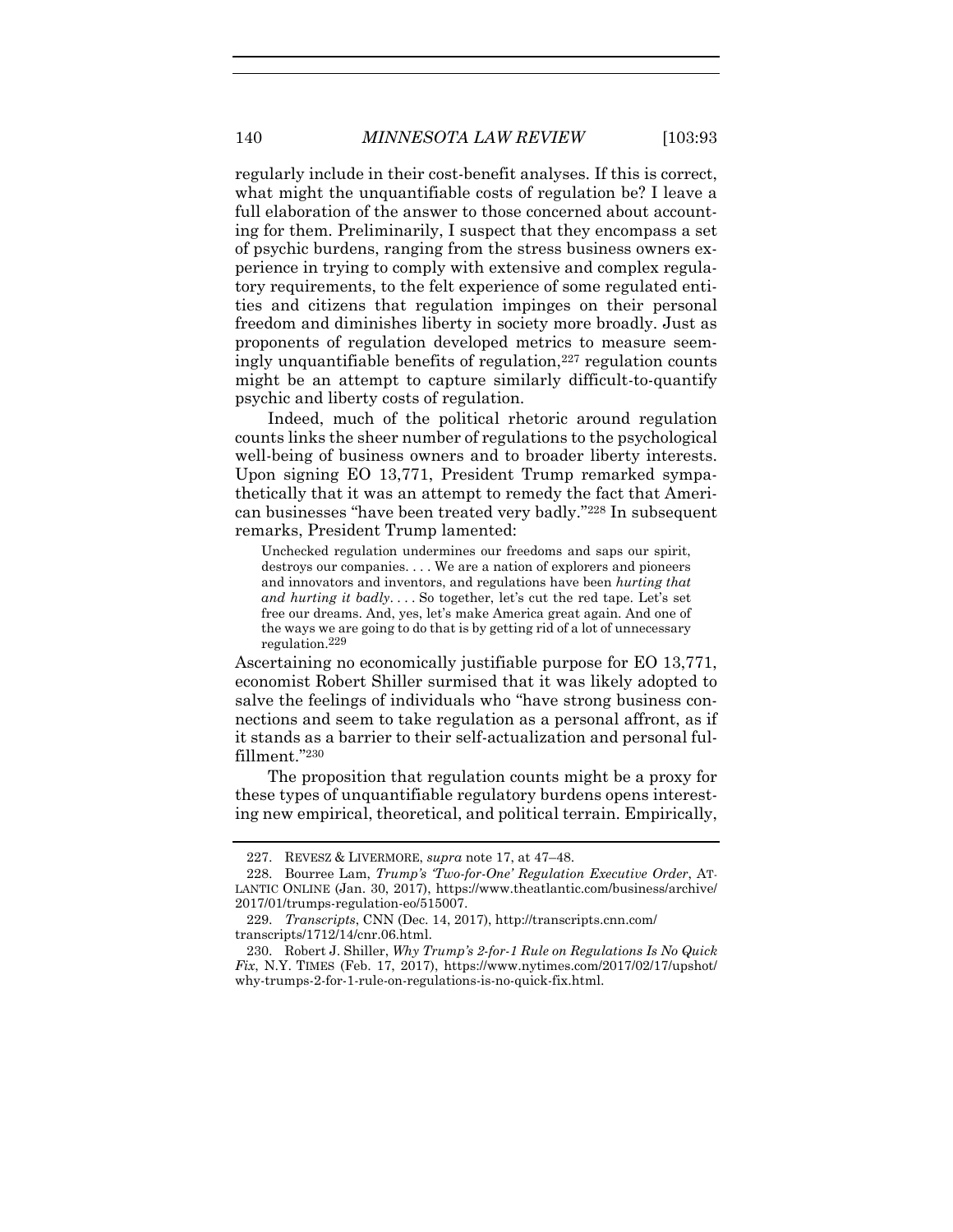it suggests the contours of a well-defined construct that could be used to develop testable hypotheses. For instance, regulation counters could theorize psychic burden as the construct measured by regulation counts and could test empirical relationships between the psychic burdens of regulation and macroeconomic outcome variables. To test these relationships, researchers would have to establish, first, that the number of regulations or regulatory mandates does, indeed, meaningfully measure psychic burdens on owners of regulated business and that psychic burdens vary with the quantity of regulations. It is not clear that regulation counts would be the best measure of psychic burdens or that the psychic burdens of regulation vary continuously, increasing incrementally with each new regulation added.

If such a relationship could be shown, regulation counters could theorize mechanisms by which regulation-induced psychic burdens influence macroeconomic outcomes like productivity and employment. For instance: Do psychically burdened business owners forbear from producing or hiring, even if doing so is economically irrational from an efficiency standpoint? Do the psychic burdens of regulation shape business owners' perceptions of the business climate in ways that make them less productive or less likely to hire? Do citizens in general put forth less productive effort if they believe their liberty to be unduly constrained? Such hypotheses are theoretically supportable given what we know about how psychology shapes economic action,<sup>231</sup> and exploring them empirically could produce valuable insights.

If such hypothesized relationships were to be established by empirical evidence, the next set of questions would concern whether removing regulations from the books is the most effective response. It would be necessary to demonstrate, for instance, that reducing the number of regulations or regulatory mandates would actually reduce the psychic burdens of regulation, and that this is a more effective method of alleviating psychic burdens than other mechanisms. If the burdens of regulation are, indeed, psychic, then perhaps it would be more effective to shift

<sup>231.</sup> *See, e.g.*, RICHARD H. THALER, MISBEHAVING: THE MAKING OF BEHAV-IORAL ECONOMICS (2015) (explaining how behavioral economics integrates insights from psychology to understand human behavior); Christine Jolls, Cass R. Sunstein & Richard Thaler, *A Behavioral Approach to Law and Economics*, 50 STAN. L. REV. 1471 (1998) (explaining how bounded rationality, bounded selfinterest, and bounded willpower influence decision making); Jeffrey J. Rachlinski, *The Psychological Foundations of Behavioral Law and Economics*, 2011 U. ILL. L. REV. 1675 (2011) (highlighting the importance of psychology in understanding economic behavior).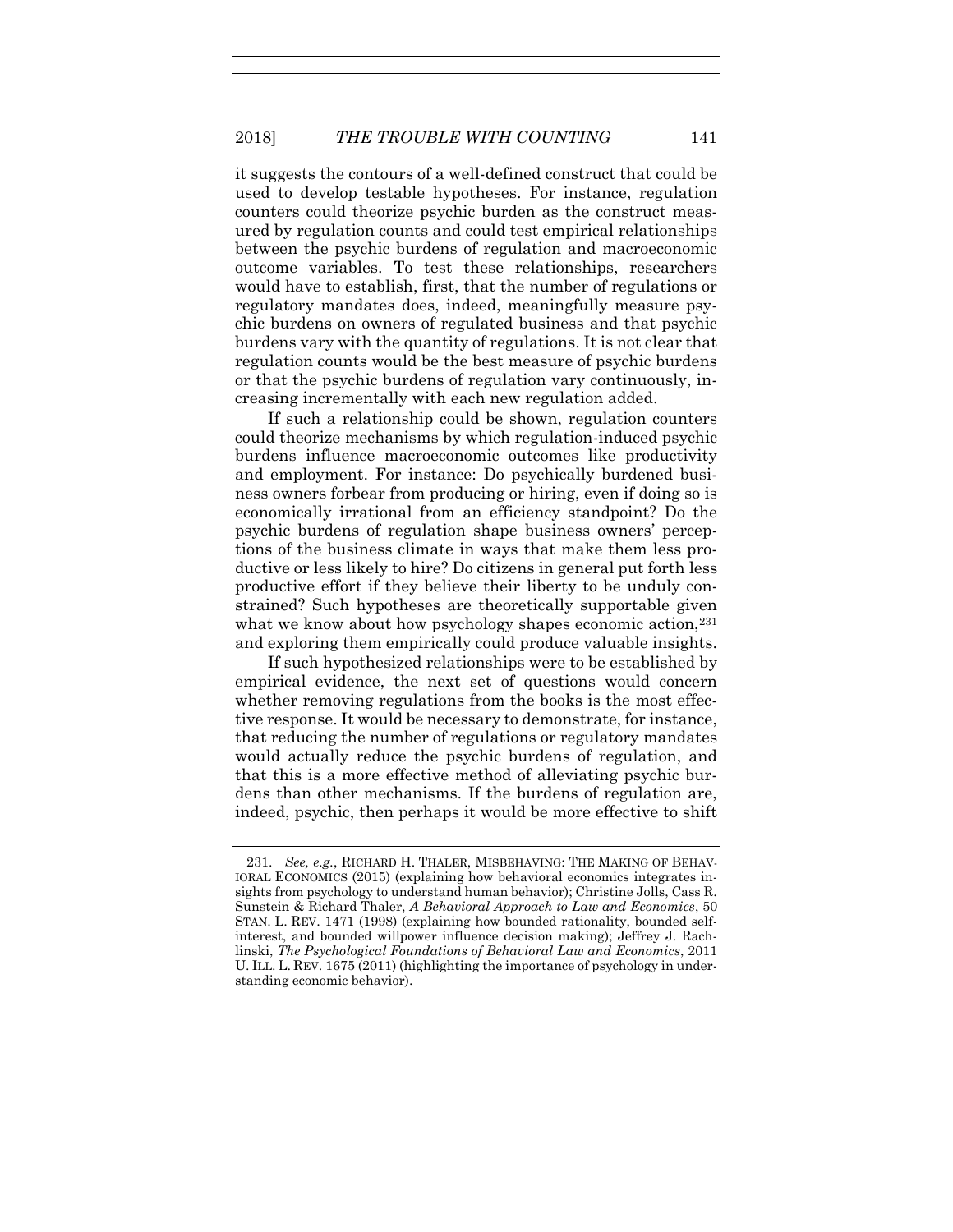*perceptions* of regulatory burdens rather than to change the *actual* number of regulations on the books. Such a shift in perception might be achieved by moderating hysterical political rhetoric that incites regulatory passions by endlessly decrying the massive quantity of regulation crushing the populace.

The theoretical and political implications of surfacing the psychic burdens of regulation are more radical, for they gesture toward the unraveling of the reigning consensus around CBA. As discussed above, regulation counting eschews foundational principles of welfare economics underlying CBA by ignoring the benefits of regulation.<sup>232</sup> This deprives CBA of a principled justification. But more subtly, and perhaps more treacherously, regulation counting suggests that even the costs of regulation have not been captured adequately by CBA. It becomes exceedingly difficult to sustain the quantification enterprise if the costs as well as the benefits of regulation include significant unquantifiable feelings, values, and moral commitments. Understood in this way, the widespread embrace of regulation counting suggests the need to develop (or to resurrect) alternative decisionmaking structures to CBA that better account for emotional and normative considerations.<sup>233</sup> Such decision-making structures might allow regulators and the public to weigh more openly and frankly the values at stake in regulation. For instance, what are the relative values of, on the one hand, protecting citizens from preventable harms like mine collapses, plant explosions, and toxic pollution and, on the other hand, preserving their cherished experience of living in a free society? Ideally, framing questions in this way would lead to more honest political dialogue about regulatory methods, priorities, and trade-offs.

Setting aside for the moment the empirical, theoretical, and political possibilities presented by the psychic burden construct, it is important to stress three points. First, to date, none of the above empirical claims about the relationship between psychic burdens and economic outcomes has been established empirically—or, for that matter, seriously theorized. Regulation counters have not explicitly claimed psychic burden as their construct. It is not entirely clear why not. Perhaps it connotes weakness or victimhood on the part of business owners in ways

<sup>232.</sup> *See supra* Part II.B.

<sup>233.</sup> *See, e.g.*, Gregory C. Keating, *Is Cost-Benefit Analysis the Only Game in Town?*, 91 S. CAL. L. REV. 195, 198 (2018) (exploring the application of "standards of precaution other than cost-benefit analysis [that] are common in our law").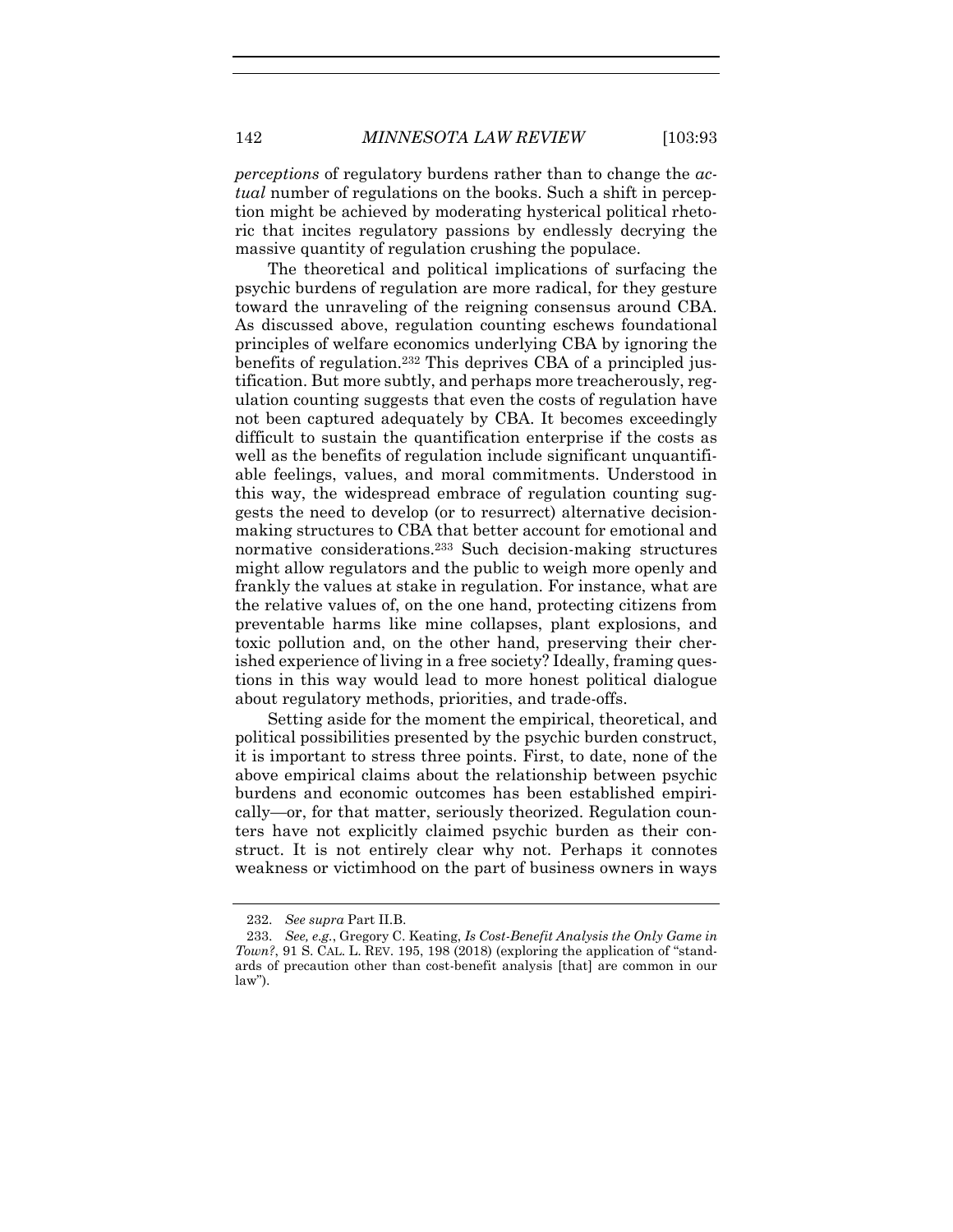that are politically unpalatable. Perhaps regulatory anxiety is too valuable a trigger for political mobilization to acknowledge as the *cause* of the problem. Attempts to alleviate it would blunt this political weapon. In any event, the speculative propositions suggested in this Section are, for now, just that.

Second, inflamed regulatory passions, standing alone, do not provide a sufficiently rational basis for deregulatory policies imposed by the executive. A policy calculated to lift the downtrodden spirits of the President's supporters in the business community surely falls into the realm of political justifications for agency action that courts have soundly rejected on judicial review.<sup>234</sup> Moreover, it seriously threatens the constitutional balance of powers among the branches in the administrative state. Policies like 2-for-1 are not merely political in the sense that they relate to the strategy or ideology of a particular party; they are baldly distributional. EO 13,771 is a policy choice to redistribute wealth to a select category of individuals favored by the President, whom the President sees as disfavored by certain statutory schemes mandating regulation. In many cases, the regulation counting (and cutting) required by EO 13,771 would force agencies to redistribute wealth that, according to principles of CBA, has been efficiently distributed by already-enacted or proposed regulations.

This is deeply troubling from a separation of powers perspective. Distributive choices are at the very heart of the legislative prerogative.<sup>235</sup> Article I, Section I, of the U.S. Constitution delegates legislative power exclusively to Congress.<sup>236</sup> Although a long line of cases permits Congress to delegate the implementation of federal statutes to the executive branch,<sup>237</sup> equally well-

<sup>234.</sup> *E.g.*, Motor Vehicle Mfrs. Ass'n of U.S., Inc. v. State Farm Mut. Auto. Ins. Co., 463 U.S. 29, 51–56 (1983); *see also* Jodi L. Short, *The Political Turn in American Administrative Law: Power, Rationality, and Reasons*, 61 DUKE L.J. 1811, 1823–28 (2012); Kathryn A. Watts, *Proposing a Place for Politics in Arbitrary and Capricious Review*, 119 YALE L.J. 2, 83 (2009).

<sup>235.</sup> Indus. Union Dep't, AFL-CIO v. Am. Petroleum Inst., 448 U.S. 607, 663 (1980) (Burger, J., concurring).

<sup>236.</sup> U.S. CONST. art. I, § 1.

<sup>237.</sup> Whitman v. Am. Trucking Ass'n, 531 U.S. 457 (2001) (holding that the Clean Air Act properly delegated legislative power to the Environmental Protection Agency); INS v. Chadha, 462 U.S. 919 (1985) (holding that Congress must abide by its delegation of authority to the attorney general and cannot veto the delegation by the vote of one House); J.W. Hampton, Jr. & Co. v. United States, 276 U.S. 394 (1928) (holding that the delegation of power to the President to increase or decrease the duties imposed by the Tariff Act of September 21, 1992 was constitutional); Cargo of the Brig Aurora v. United States, 11 U.S. 382 (1813) (upholding a conditional law that reinstated a trade prohibition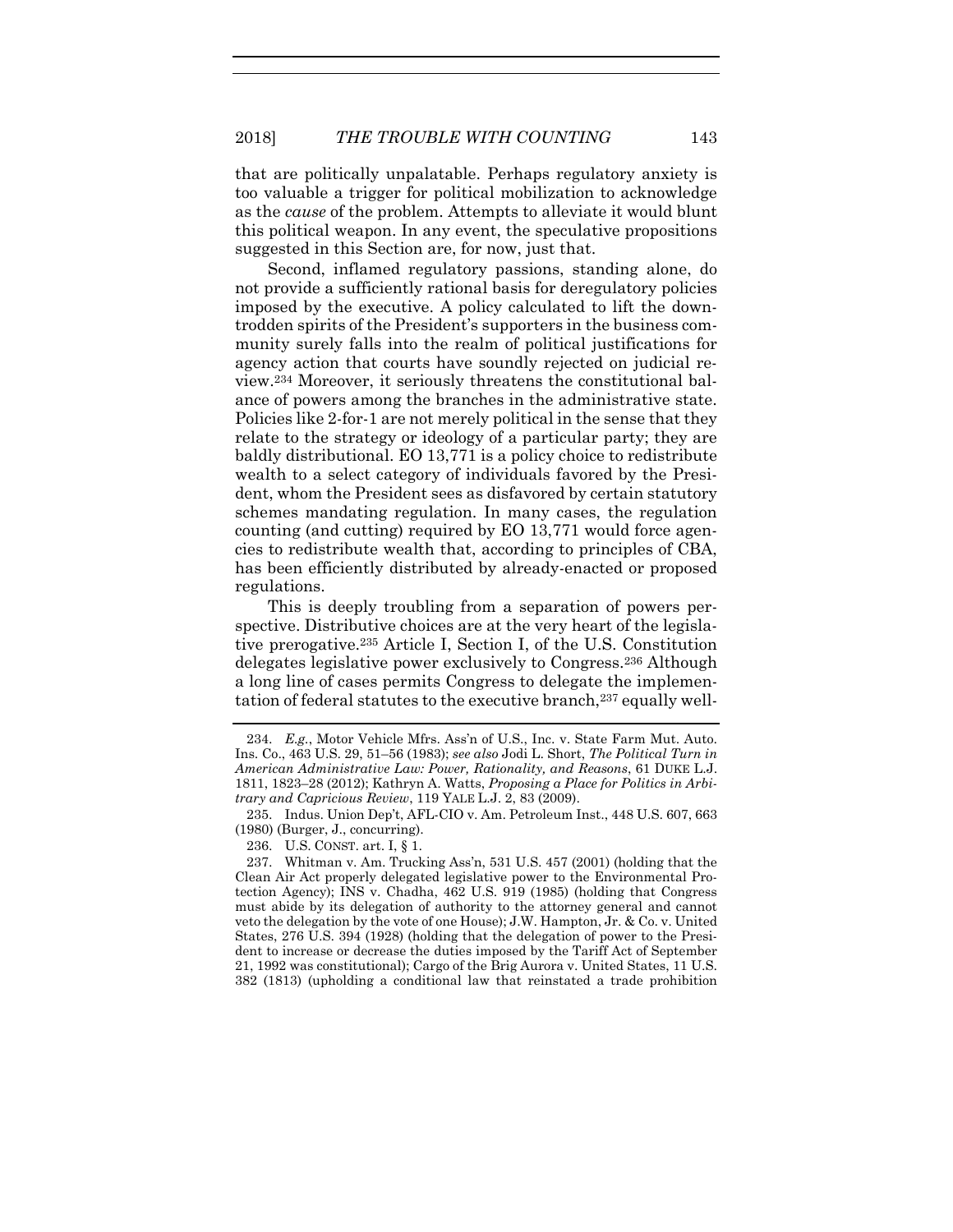established principles of administrative law seek to ensure the rational and non-arbitrary execution of that power by agencies.<sup>238</sup> The principle of non-arbitrariness serves not only rule of law values, but also separation of powers principles, by making sure that agencies do not stray too far from their statutory authority into the realm of presidential patronage. These foundational constitutional principles and values should not be compromised by masking baldly distributive political motivations with seemingly innocuous and falsely objective regulation counts.

Third, if regulation does, indeed, impose unquantifiable psychic burdens, this has strategic implications for proponents of regulation as they think about how to combat deregulatory initiatives. In eschewing the pretense of welfare maximization, the regulation counting project suggests that the deregulatory impulse is driven as much by a deep-seated emotional antipathy toward regulation as by economic concerns about costs and efficiency.<sup>239</sup> If this is the case, then a generation of regulatory reform efforts aimed at bolstering support for regulation by grounding it in market mechanisms have missed the mark. To date, the prevailing strategy of regulation proponents has been to embrace the CBA discourse of efficiency maximization and to demonstrate the welfare-enhancing properties of regulation.<sup>240</sup> The regulation counting project exposes the limits of this strategy by revealing that the true aim of the deregulatory project is not more efficient regulation, but simply less.

This insight suggests that proponents of regulation must do a better job of addressing—or neutralizing—negative feelings about regulation if they are to salvage it. In fact, an influential strand of the regulatory reform project has included sustained

against Great Britain unless the President proclaimed Great Britain was no longer violating the United States' neutrality).

<sup>238.</sup> *See* FCC v. Fox Television Stations, Inc., 556 U.S. 502, 536 (2009) (Kennedy, J., concurring) (stressing that agencies must ground their decisions in "principles that are rational, neutral, and in accord with the agency's proper understanding of its authority"); *State Farm*, 463 U.S. at 52; Citizens to Pres. Overton Park v. Volpe, 401 U.S. 402 (1971) (holding that agencies must produce a contemporaneously developed record to facilitate judicial review); SEC v. Chenery Corp., 332 U.S. 194 (1947) (holding that agencies must provide contemporaneous justifications for their actions).

<sup>239.</sup> *See* Short, *supra* note [33,](#page-9-0) at 634–38 (demonstrating that concerns about regulation's restrictions on liberty dominated debates about regulatory reform between 1980 and 2005).

<sup>240.</sup> REVESZ & LIVERMORE, *supra* note [17,](#page-5-1) at 12–13; CASS R. SUNSTEIN, THE COST BENEFIT STATE: THE FUTURE OF REGULATORY PROTECTION 6–10 (2002).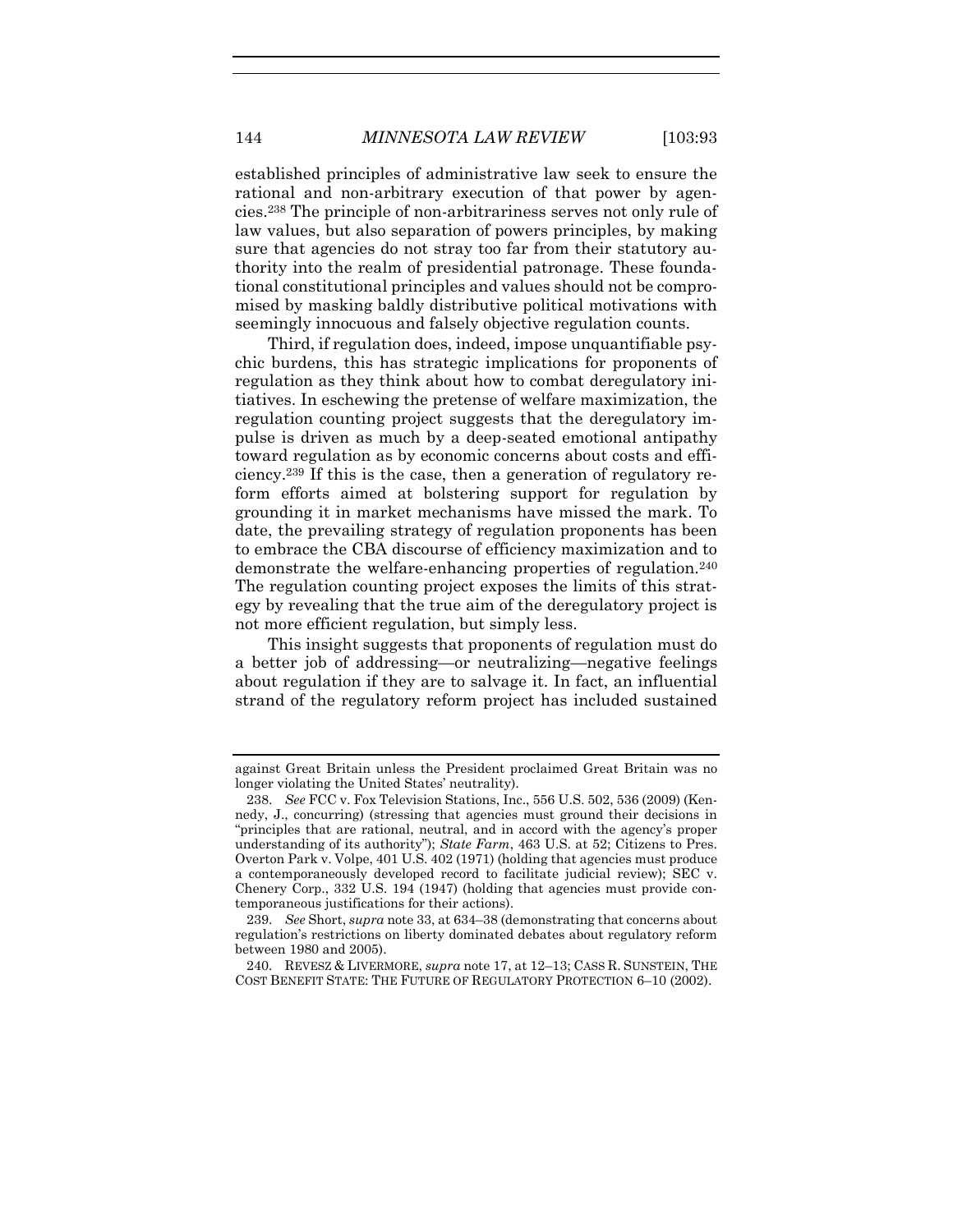attempts to do just that through programs that cultivate cooperative relationships with regulated entities. These programs avoid punitive enforcement practices in favor of dialogue with regulated entities about what compliance entails, flexibility in the methods required to achieve compliance, and a preference for forbearance and compliance assistance over punishment for noncompliance.<sup>241</sup> It appears, however, that such cooperative approaches to regulation have failed to bolster the feelings of the business community towards the regulatory enterprise.<sup>242</sup> Just as regulation counting represents a new chapter in deregulatory policy, it should prompt a wholesale reassessment of progressive regulatory reform efforts.

#### <span id="page-53-0"></span>IV. WHAT'S THE HARM IN COUNTING?

These are demanding prescriptions that are not easily realized in the short term. Which begs the question, why not just go ahead and count in the meantime? Regulation counters appear to enjoy this activity, and while they recognize its empirical shortcomings, they broadly maintain that it is better to have counts than not to quantify regulation at all.<sup>243</sup> I argue in this Section that there are three reasons to stop the counting now. First, it undermines the achievement of statutory goals. Second, it is costly and wasteful. Third, it crowds out meaningful dialogue and research about the real and difficult problems of regulation.

First, counting for counting's sake undermines the achievement of statutory goals. Duly enacted legislation, passed

<sup>241.</sup> *See, e.g.*, IAN AYRES & JOHN BRAITHWAITE, RESPONSIVE REGULATION: TRANSCENDING THE DEREGULATION DEBATE 118–20 (Donald R. Harris et al. eds., 1992); EUGENE BARDACH & ROBERT A. KAGAN, GOING BY THE BOOK: THE PROBLEM OF REGULATORY UNREASONABLENESS 75–76 (1982); Michael C. Dorf & Charles F. Sabel, *A Constitution of Democratic Experimentalism*, 98 COLUM. L. REV. 267, 371–73 (1998); Orly Lobel, *The Renew Deal: The Fall of Regulation and the Rise of Governance in Contemporary Legal Thought*, 89 MINN. L. REV. 342, 418–19 (2004); Ruhl & Salzman, *supra* note [5,](#page-2-1) at 844 n.274.

<sup>242.</sup> BARDACH & KAGAN, *supra* note [241,](#page-53-0) at 84.

<sup>243.</sup> *See, e.g.*, TEN THOUSAND COMMANDMENTS, *supra* not[e 5,](#page-2-1) at 16 (concluding that "it is worthwhile to track the *Federal Register's* page counts" after acknowledging that "there are problems with relying on page counts" and describing them); Dawson & Seater, *supra* note [5,](#page-2-1) at 139–40 (recognizing that "[a] counting measure obviously is imperfect in that two identical values may comprise regulations of different types and, even within a given type, may represent regulations of different stringency" but deciding to count the pages of the C.F.R. because this count "probably captures at least some of regulation's complexity").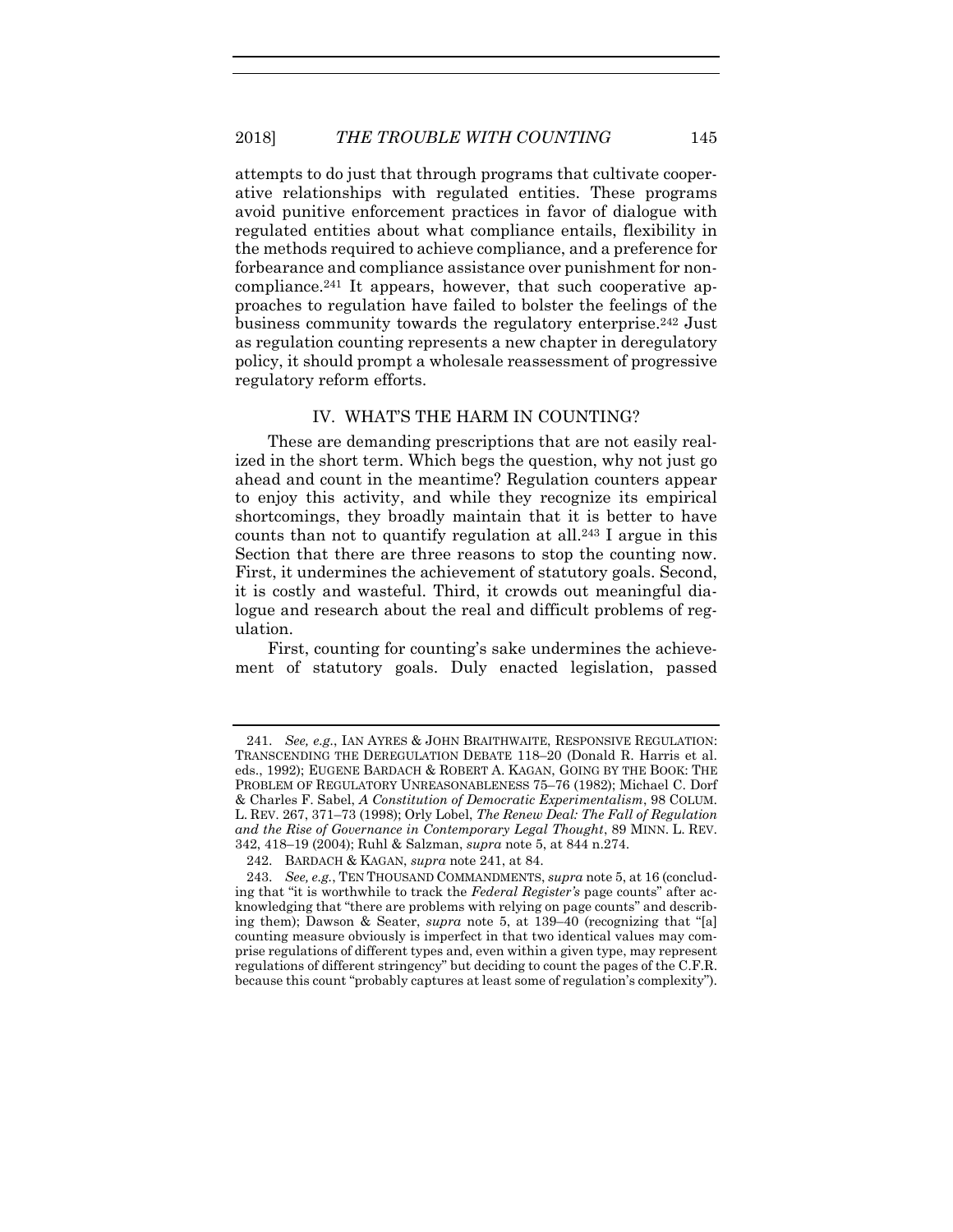through the "single, finely wrought and exhaustively considered" <sup>244</sup> procedures set forth in Article I, Sections 1 and 7 of the U.S. Constitution, has charged agencies with accomplishing specific tasks for the purpose of achieving specific social and economic goals. These statutes are intended to benefit or protect many different constituencies, including workers, consumers, investors, businesses, children, the infirm, the elderly, and the public at large. Denying or delaying the enactment of important new rules that are statutorily mandated as "necessary to protect public health and welfare can have severe, even disastrous, consequences: think of tainted food, toxic spills, unavailable medicines, unsafe trains and planes." <sup>245</sup> Counting thus puts protected statutory rights holders at grave risk of harm.

Second, counting is, itself, costly and wasteful. EO 13,771 requires agencies to devote substantial new resources to analyze the costs of regulations and to propose and support the repeal of regulations through notice and comment procedures.<sup>246</sup> Supporters of the Order have suggested that Congress will have to appropriate funds for agency staff positions dedicated to these tasks.<sup>247</sup> In other words, this purported cost-cutting effort will be extraordinarily costly.<sup>248</sup> And it provides little in the way of benefits to offset these costs.

<sup>244.</sup> INS v. Chadha, 462 U.S. 919, 951 (1983).

<sup>245.</sup> Freeman, *supra* not[e 43.](#page-12-0)

<sup>246.</sup> Ruhl & Salzman, *supra* note [5,](#page-2-1) at 787 ("Initiating and defending regulatory erosion also diverts agency resources and public attention from new initiatives more likely at any moment to be deemed popular and positive.").

<sup>247.</sup> BROOKINGS EVALUATION, *supra* note [29,](#page-7-1) at 15.

<sup>248.</sup> Notably, it is much less costly to implement 2-for-1 type policies in the other countries that have adopted them, because these countries are parliamentary democracies. Administrative agencies play a very different role in parliamentary systems than in presidential systems like that prevailing in the United States, and they are governed by very different procedural rules. First, it is easier to enact regulatory rules legislatively rather than administratively in a parliamentary system than in a presidential system because of the identity between the legislature and the executive. Consequently, there is less delegation of rulemaking functions to administrative agencies and greater legislative control and prerogative in parliamentary systems than in the U.S. administrative state. Second, because administrative agencies are not entirely independent of the legislature in a parliamentary system, they are not subject to the same kinds of procedural safeguards imposed on U.S. agencies by the Administrative Procedure Act. In particular, parliamentary systems have no equivalent to notice and comment rulemaking, the time consuming and costly procedure by which U.S. agencies must enact and repeal regulations. There are minimal procedures constraining agencies' ability to enact or repeal administrative regulations in parliamentary democracies. Thus, removing regulations from the books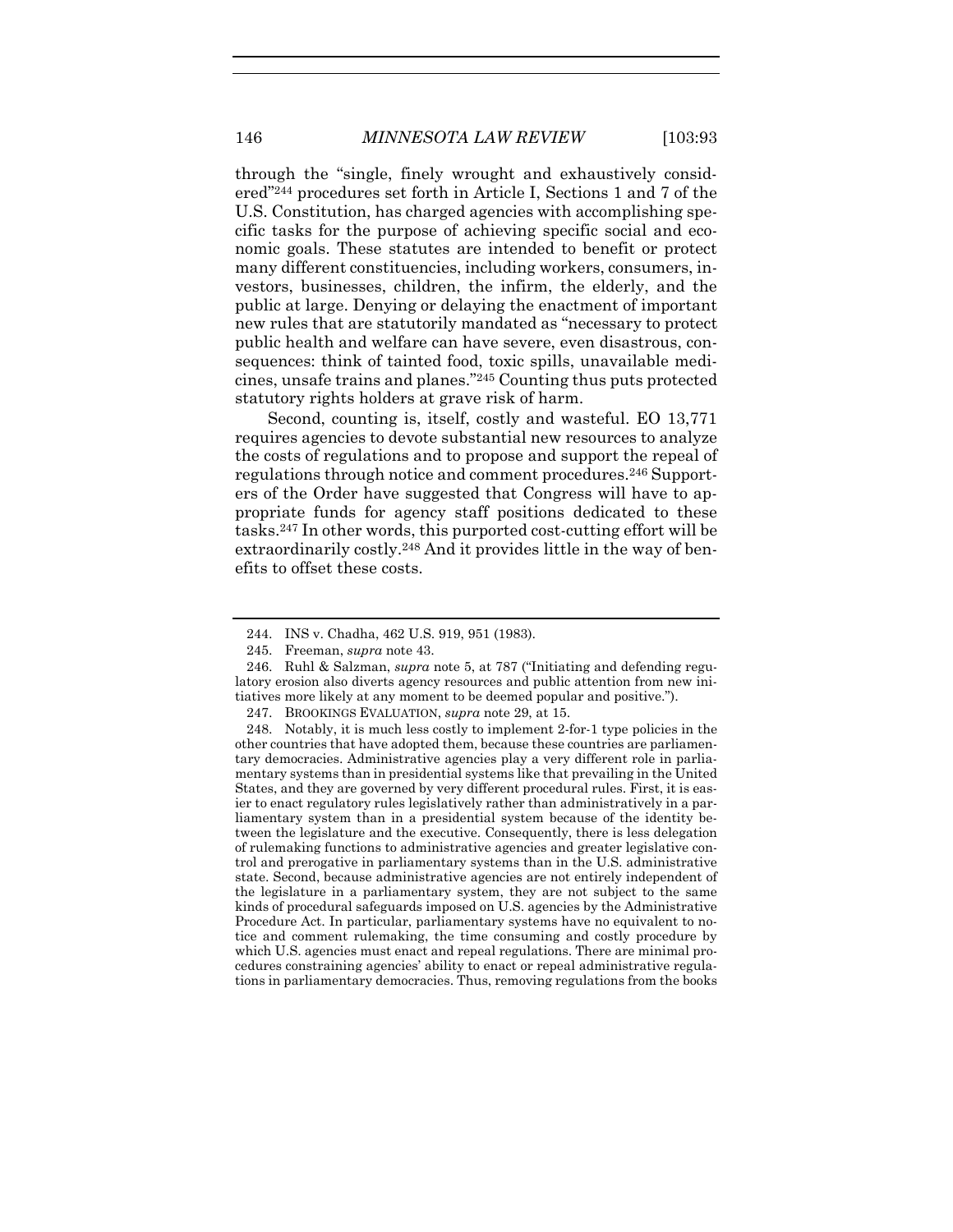Finally, counting distracts from serious political dialogue and research that could produce a more fair and effective regulatory system. Citizens look to government for protection from a host of risks arising out of a complex, technologically advanced society, from toxic pollution, to consumer fraud, to discrimination, to terrorism. Reducing political dialogue about these issues to the number of regulations on the books crowds out meaningful discussion of when and how we should regulate. These conversations are vital to surface and elaborate collective values about what kind of society we want to live in and how we should be governed, but it is difficult to hear them above the din of counting.

Research on regulation has an important role to play in shaping these conversations and in helping administrators implement policy arising out of them. The important empirical questions about regulation concern not how much of it there is, but under what conditions particular types of regulation are likely to be more or less effective. There are also important empirical questions about the spillover effects regulation might have on various economic outcomes, positive or negative. A handful of studies have sought to ascertain rigorously the relationship between regulation and employment in specific regulatory contexts. These studies, taken together, suggest that this relationship is complex and contingent:<sup>249</sup> some regulations are associated with job losses,<sup>250</sup> others are associated with job

<span id="page-55-1"></span><span id="page-55-0"></span>does not require the same investment and diversion of administrative resources in these systems that it does in the United States.

<sup>249.</sup> David M. Driesen, *Does Regulation Kill Jobs?: The Limits of Quantification*, 9 REG. & GOVERNANCE 193, 193–94 (2015). *See generally* DOES REGULA-TION KILL JOBS? (Cary Coglianese et al. eds., 2013) (discussing the various empirical research on the effects of regulation on employment).

<sup>250.</sup> *See, e.g.*, Joseph E. Aldy & William A. Pizer, *The Employment and Competitiveness Impacts of Power-Sector Regulations*, *in* DOES REGULATION KILL JOBS?, *supra* note [249,](#page-55-0) at 70 (finding negative employment effects in the most energy intensive sectors); *cf.* Richard D. Morgenstern et al., *Jobs Versus the Environment: An Industry-Level Perspective*, 43 J. ENVTL. ECON. & MGMT. 412 (2002) (predicting negative employment effects in industries where pollution abatement activities are not labor intensive and product demand is elastic).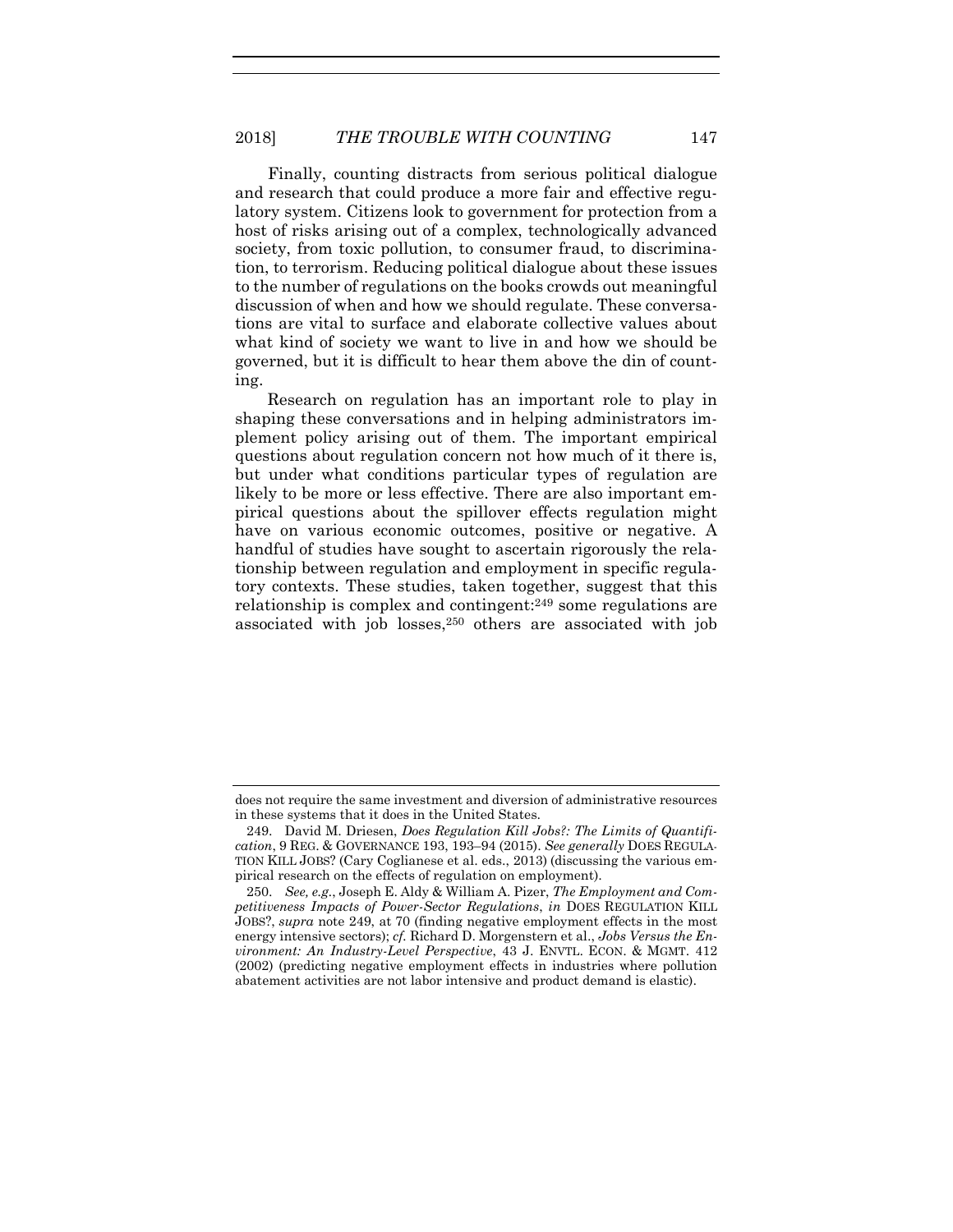gains,<sup>251</sup> others with the shifting of jobs among regions or sectors<sup>252</sup> or even within the same plant,<sup>253</sup> and still other regulations have no statistically significant association with economic outcomes at all.<sup>254</sup> In addition, research finds that the relationship between regulation and employment is moderated by nonregulatory factors, for instance, demand levels and industry concentration ratios.<sup>255</sup> The bottom line is that no credible blanket statement can be made about the aggregate economic effects of regulation. Regulation counting distracts and diverts resources from serious research on economic and other consequences of regulation. Allowing regulation counts to drive policy increases the prospect that we will get these critical empirical questions wrong in specific instances, resulting in more economic harm than good.

#### **CONCLUSION**

Drawing on prevailing standards in social science research and a detailed analysis of federal regulations, this Article

253. *See, e.g.*, Richard D. Morgenstern, *Analyzing the Employment Impacts of Regulation*, *in* DOES REGULATION KILL JOBS?, *supra* note [249,](#page-55-0) at 33, 46 (reporting that "there is abundant anecdotal evidence that a large proportion of workers 'displaced' by environmental regulation move to other jobs in the same plant or firm").

<sup>251.</sup> *See, e.g.*, Morgenstern et al., *supra* note [250,](#page-55-1) at 429 (finding positive employment effects in industries like petroleum and plastics where environmental compliance is labor intensive and product demand is relatively inelastic).

<sup>252.</sup> *See, e.g.*, Michael Greenstone, *The Impacts of Environmental Regulations on Industrial Activity: Evidence from the 1970 and 1977 Clean Air Act Amendments and the Census of Manufacturers*, 110 J. POL. ECON. 1175 (2002) (finding that in the first fifteen years of the Clean Air Act, jobs and capital investment likely shifted back and forth from nonattainment areas to attainment areas but that there was no net reduction in aggregate economic activity).

<sup>254.</sup> *See, e.g.*, Aldy & Pizer, *supra* note [250,](#page-55-1) at 81 (finding no employment impact of environmental regulations for eighty percent of manufacturers); Eli Berman & Linda T. M. Bui, *Environmental Regulation and Labor Demand: Evidence from the South Coast Air Basin*, 79 J. PUB. ECON. 265, 269 (2001) (finding negligible employment impacts of Clean Air Act regulation); Nathan Goldschlag & Alex Tabarrok, *Is Regulation to Blame for the Decline in American Entrepreneurship?*, 33 ECON. POL'Y 5 (2018) (finding no statistically significant relationship between RegData's regulation counts and trends in economic dynamism); Morgenstern et al., *supra* not[e 250,](#page-55-1) at 429 (finding little evidence of employment consequences of regulation in the steel and pulp and paper industries, where labor represents a large share of production costs and demand is relatively elastic).

<sup>255.</sup> Wayne B. Gray & Ronald J. Shadbegian, *Do the Job Effects of Regulation Differ with the Competitive Environment?*, *in* DOES REGULATION KILL JOBS?, *supra* note [249,](#page-55-0) at 51, 59–61.